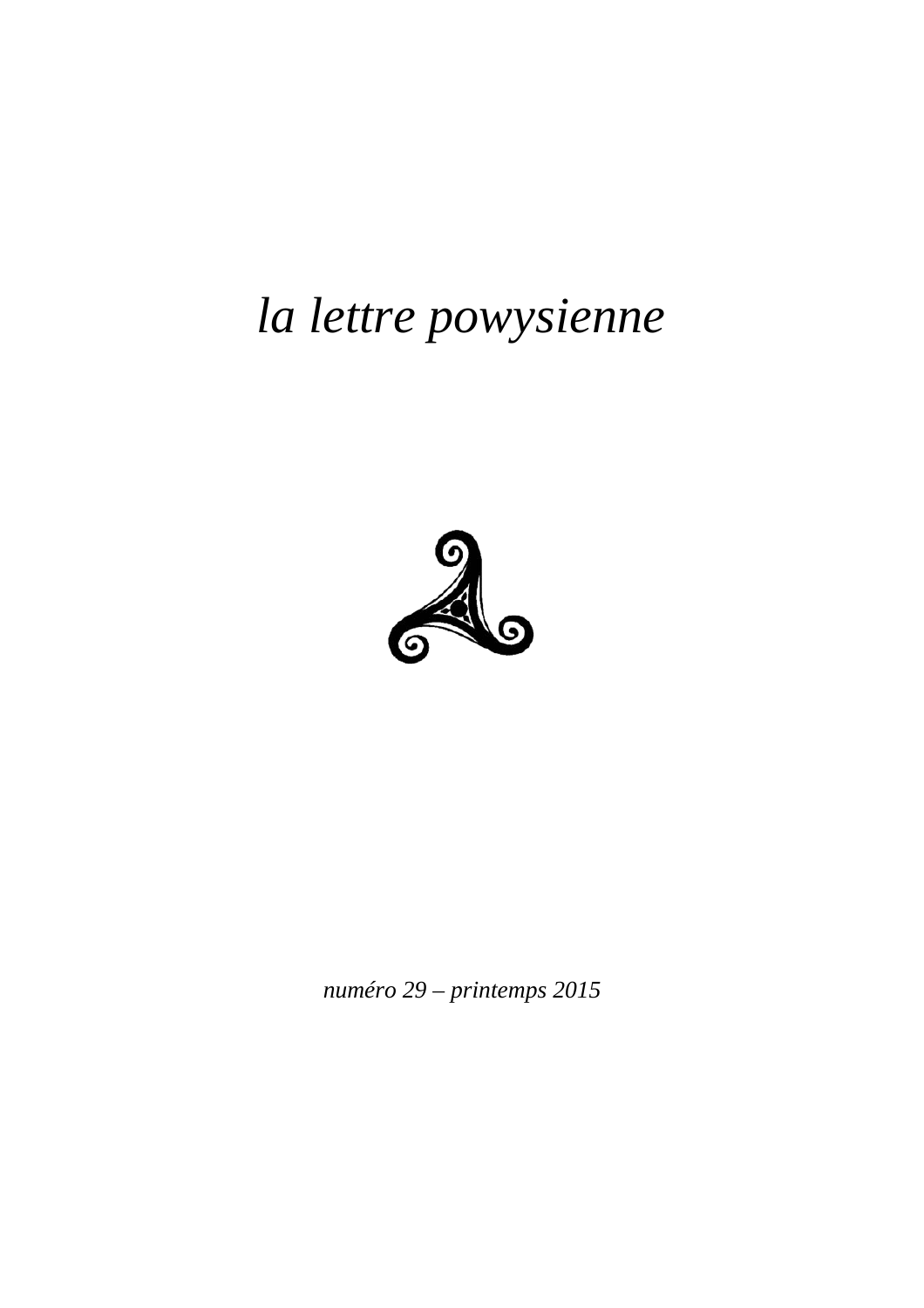## **Sommaire**

| Editorial<br>$\sim 100$<br>$\ddot{\phantom{a}}$                                                                               |                      |           | p. 1 |
|-------------------------------------------------------------------------------------------------------------------------------|----------------------|-----------|------|
| The magic of Detachment, John Cowper Powys.                                                                                   |                      |           | p. 2 |
| Magie du Détachement, John Cowper Powys                                                                                       | $\bullet$            | $\bullet$ | p. 3 |
| Every Green Thing, John Gray<br><b>Contract Contract Contract</b>                                                             |                      |           | p. 8 |
| Tout ce qui est Vert, John Gray<br>$\mathcal{L}(\mathcal{A})$ . The contribution of the contribution of $\mathcal{A}$         |                      |           | p. 9 |
| Porius: The Etymology of a Ridiculous Word, Robin Wood.                                                                       |                      | $\bullet$ | p.16 |
| Porius: Etymologie d'un Mot Ridicule, Robin Wood.                                                                             |                      |           | p.17 |
| Le vin étrange de M. Powys, Gilbert Sigaux                                                                                    |                      |           | p.22 |
| The singular wine of M. Powys, Gilbert Sigaux.                                                                                | $\bullet$            | $\bullet$ | p.23 |
| Mr Tasker's Gods by T.F. Powys, Robert Troop.                                                                                 | $\ddot{\phantom{0}}$ |           | p.28 |
| Bruit et Silence de T.F. Powys, Robert Troop                                                                                  |                      |           | p.29 |
| "The Perfect Child" — Theodora Gay Scutt, Patrick Quigley                                                                     |                      | $\bullet$ | p.30 |
| "L'Enfant Parfaite" — Theodora Gay Scutt, Patrick Quigley.                                                                    |                      |           | p.31 |
| Pêle-Mêle (English)                                                                                                           |                      |           | p.44 |
| Pêle-Mêle.<br>$\mathbf{r}$ and $\mathbf{r}$ and $\mathbf{r}$<br>$\bullet$<br>$\bullet$<br>$\bullet$<br>$\bullet$<br>$\bullet$ | $\bullet$            | $\bullet$ | p.45 |
| 'Alyse's Brooch', Mary Casey.<br>and the contract of the contract of<br>$\mathbf{r}$ , and $\mathbf{r}$ , and $\mathbf{r}$    | $\bullet$            |           | p.52 |

Traductions et photographies de J. Peltier sauf indication contraire

Translations and photographs by J. Peltier unless otherwise indicated

Site Internet de *la lettre powysienne*:

**<http://www.powys-lannion.net/Powys/LettrePowysienne/PowysLettre.htm>**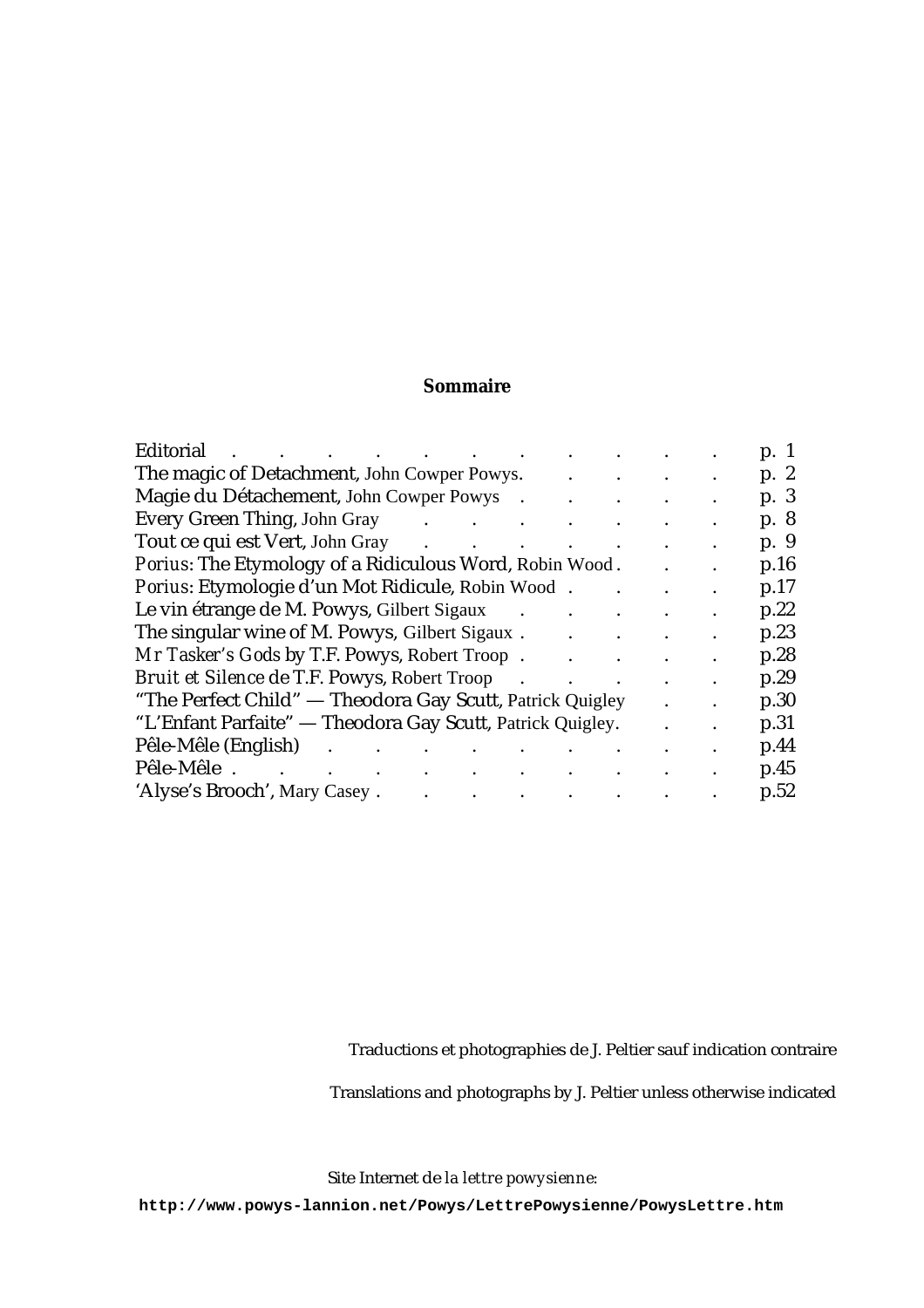## **Editorial**

Ce numéro de *la lettre* réunit les trois frères et tente de cerner certains aspects de leurs personnalités à travers les textes choisis. Les principales préoccupations de John Cowper ont à voir avec le monde élémental, et dès son plus jeune âge il ressentit un profond besoin d'échapper à la peur qui l'habitait. Il avait ainsi recherché un moyen de survivre et de dominer la morosité de la vie 'ordinaire' en mettant toute son énergie à conquérir une vision détachée, qui lui permette de s'astreindre uniquement à jouir de ses sensations. Comme il le dit dans *Autobiographie,* "... à présent comme alors je vis pour la sensation." Durant toute sa vie, ce sera son leitmotiv dans ses ouvrages philosophiques et ses romans, jusqu'au dernier où il décrit Porius son personnage principal se livrant de façon répétée au "cavoseniargizing". Llewelyn qui, enfant, s'appelait lui-même "l'heureux Lulu", se rend brutalement compte à 25 ans qu'il est tuberculeux et peut mourir, mais le journal qu'il tient au sanatorium de Clavadel en 1910 révèle sa voix d'écrivain. Ainsi que l'explique Peter Foss dans son Introduction à ce journal dont il vient d'établir l'édition, celui-ci était à la fois "une table de résonnance et une confession", et peut-être même un testament. Quant à Theodore, le premier des trois frères dont le talent fut reconnu et l'œuvre publiée en France, il entretient une lutte de tous les instants avec Dieu, "le seul pénitent", et son univers est probablement, parmi les univers powysiens, l'un des plus sombres. Bien sûr, sa fille adoptive, 'Susie' (Theodora Gay Scutt), aimait beaucoup son "Daddy", comme elle l'appelle, mais elle n'aimait pas ses livres qui, selon elle, lui ressemblaient bien peu. Pat Quigley nous trace un portrait de cette femme originale avec une affection non dénuée d'amusement.

#### *°°°°°°°°°°°°°°°°°°°°*

This issue of *la lettre* brings together the three brothers and attempts, through the texts thus chosen, to delineate certain elements of their personnalities. John Cowper's main preoccupations have to do with the elemental, and ever since his childhood he had felt the urge to find a way to escape from his fear. He had thus looked for a means to survive, and triumph over the tedium of 'ordinary' life by applying all his energy to acquire a detached vision enabling him to dwell solely on enjoying his sensations. As he writes in *Autobiography*, "And yet, just as I did then, I live for sensation." Throughout his life, this will be a leitmotiv in all his philosophical works and novels, in the last of which he describes the repeated "cavoseniargizing" trances of Porius, his main character. Llewelyn who as a child was "happy Lulu", suddenly realises as he turns twenty-five that he has tuberculosis and could soon die, but the diary he kept at the sanatorium in Clavadel in 1910 revealed his voice as a writer. This diary, edited by Peter Foss, has just been published, and in his Introduction, Peter explains that it is at the same time "a sounding-board and a confession" and also, perhaps, a kind of testament. As for Theodore, the first of the brothers to be published and acclaimed in France, he conducts a perpetual fight with God, "the only penitent", and the Theodorian universe is probably one of the darkest of Powysian creations. Of course 'Susie' (Theodora Gay Scutt) loved her "Daddy" as she calls him, but she never thought the books he wrote resembled him in the least. Pat Quigley with amused affection draws here the portrait of an original person.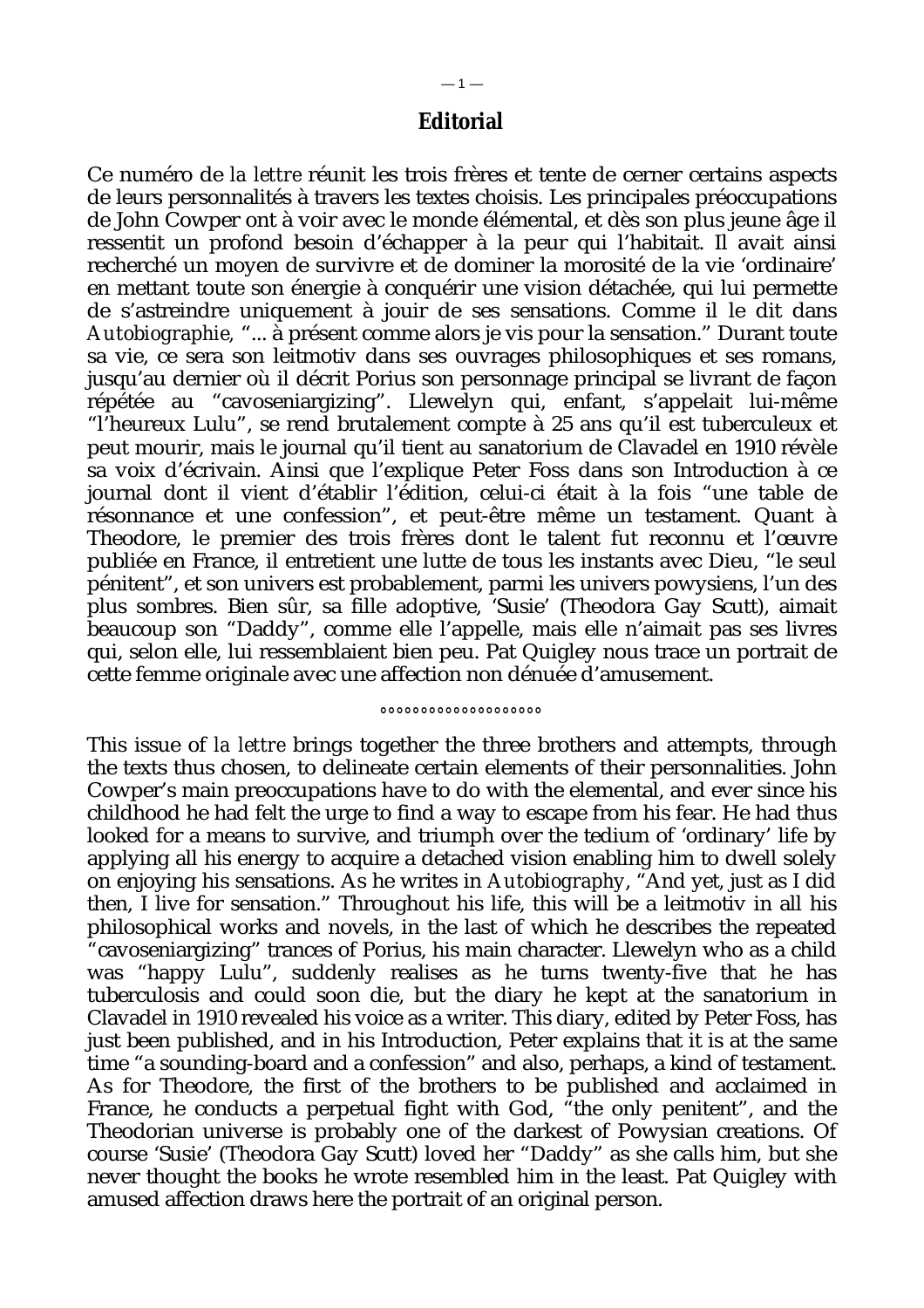$-2-$ 

REAL DETACHMENT begins when we think of our soul as a wayfarer from a far-off country, lodged for a while "hospes comesque corporis", "guest and companion of the body"<sup>,</sup> among the tribes of men and upon this satellite of the voyaging sun.

In the spirit of a visitor to this whole Cosmos we thus think of the 'I am I' within us, in large measure alien, though not unsympathetic to the traditions of this astronomical Hostelry of our temporary sojourn, in large measure alien, though not hostile, to the customs, ways, habits, mythologies of the human race into which, by some cosmic chance or cosmic law, we have come to be born.

Scrutinizing its planetary surroundings it grows aware of the possibility of a certain illuminated happiness, of a certain ecstasy even, that it can reach, and help other sentiencies to reach, by various detached ways of handling all these things. It soon indeed arrives at the conclusion that one of the chief causes of personal unhappiness in this world is the soul's lack of the power of detachment.

At any given moment of night or day there are qualities, essences, emanations, adhering to the chemistry of the primordial elements around us, calculated to fill us with a thrilling ecstasy. But it is only by detaching ourselves from almost all the idols of the market-place that we can be thus transported. These qualities, inherent in the various substances around us, need not reveal what is loosely and popularly known as *beauty*, unless you are prepared to take that word in a very comprehensive sense. It is enough that they are what they are, in a perfectly ordinary, natural, normal way.

Thus for instance it is not necessary that the section of road, or mountain, or desert over which we may chance to be travelling as we experience this mysterious ecstasy should be in any particular fashion remarkable. If when we look down at our feet we see dust or sand or gravel or earth-mould, it is entirely unnecessary that it should be beautiful dust, beautiful sand, beautiful gravel, beautiful earth-mould! The 'I am I', inhabiting its clothed-upon skeleton, in contact through its senses with dust, sand, gravel, earth-mould, air, fire, water, if it uses its mind in a certain particular way can feel from the mere touch of these primeval things an incredible vibration of mystical happiness.

It may indeed be said that the first step in our approach to the only secret of happiness that does not fail us as we get older is not an ascending step but a descending step. And Detachment is necessary from the very start in this descent which is also an ascent; yes! we have to detach our soul from everything that exists in order to learn the art of creating existence and of dispensing with existence. And we have to begin with our own body. Only by detaching ourselves from our bodies can the magnetic currents of life-to-life that reach us from these inanimate things be saved from troubling hindrances and gross impediments.

By detaching the soul from the body I do not mean leaving the body. The

<sup>1</sup> First published, October 1933, in *The Aryan Path*, an Anglo-Indian theosophical journal published in Bombay, India from 1930 and devoted to matters of spirituality, religion, philosophy, science, and psychology. This article was republished in *Powys Review* 15, 1984 /1985.

<sup>2</sup> The second line of the Emperor Hadrian's dying farewell to his soul: "Animula vagula blandula /Hospes comesque corporis", translated by Lord Byron as: "Ah! gentle, fleeting, wav'ring sprite, / Friend and associate of this clay!", *Hours of Idleness*, Printed for W.T. Sherwin, 1820, p.63.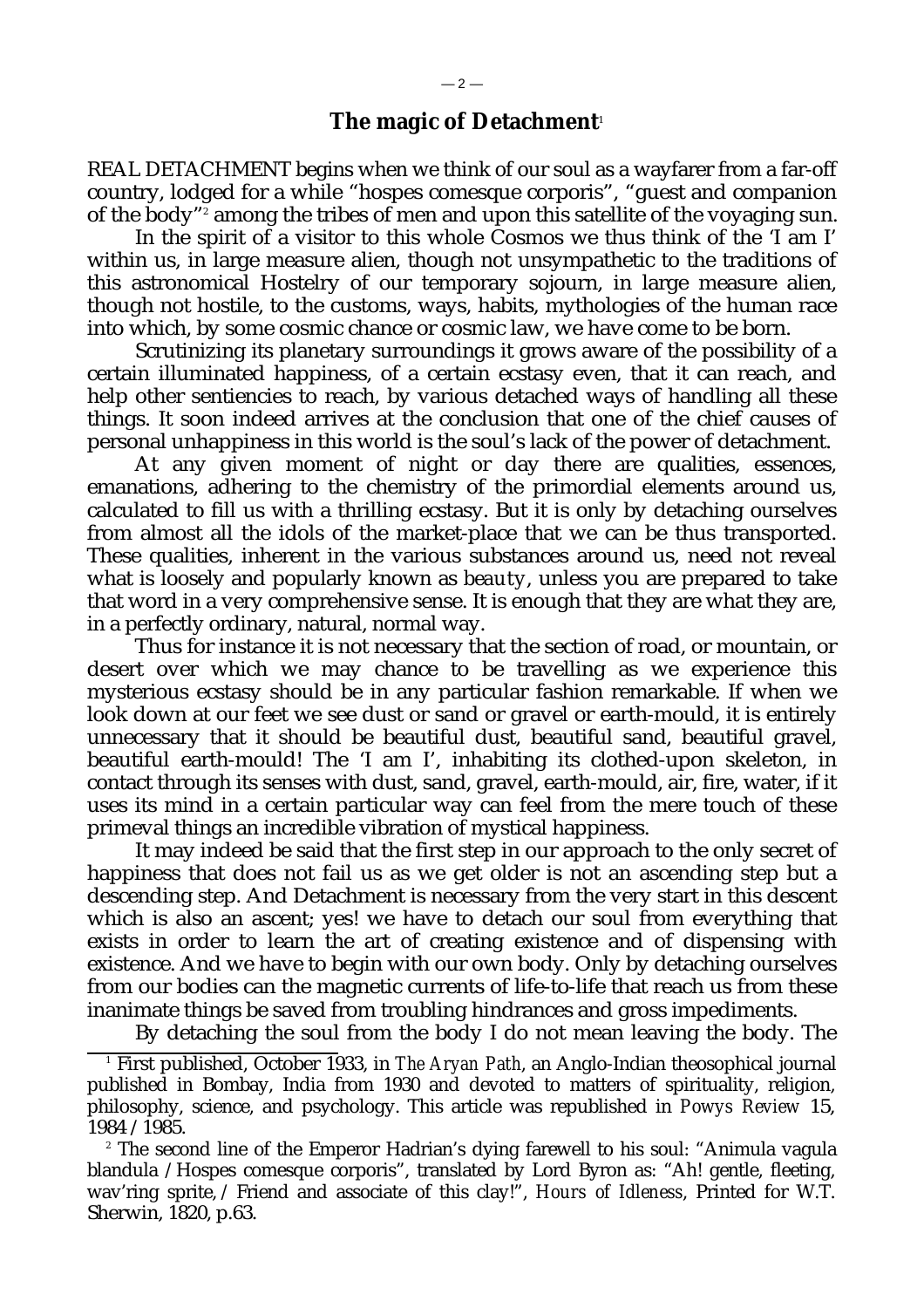LE VERITABLE DETACHEMENT commence quand nous voyons notre âme comme une voyageuse venue d'un pays lointain, logée un moment "hospes comesque corporis", "compagne de mon corps, qui fut ton hôte" 2 , parmi les tribus des hommes sur ce satellite du soleil nomade.

Dans l'esprit de ce visiteur au Cosmos tout entier, nous considérons donc le 'Je suis moi' en nous comme largement étranger aux traditions de cette Hostellerie astronomique, bien que leur montrant une certaine sympathie, largement étranger mais pas hostile aux coutumes, façons, habitudes, mythologies de la race humaine dans laquelle, par quelque hasard ou loi cosmique, nous nous trouvons être nés.

Se livrant à un examen minutieux de ses alentours planétaires, le 'Je suis moi' devient conscient de la possibilité d'un certain bonheur lumineux, d'une certaine extase même, qu'il peut atteindre, et peut aider d'autres entités conscientes à atteindre, en utilisant différentes façons détachées de manipuler toutes ces choses. Il arrive en fait rapidement à la conclusion que l'une des raisons principales d'être malheureux en ce monde vient de l'absence pour l'âme du pouvoir de se détacher.

A n'importe quel moment du jour ou de la nuit, il y a des attributs, des essences, des émanations, se conformant à la chimie des éléments primordiaux qui nous entourent, qui sont de nature à nous emplir d'une frémissante extase. Mais ce n'est qu'en nous détachant de presque toutes les idoles du marché que nous pouvons être ainsi transportés. Il n'est pas besoin que ces attributs, inhérents à la matière autour de nous, relèvent de ce qui est connu de façon relâchée et populaire sous le nom de *beauté*, à moins d'accorder à cette notion un sens très large. Il suffit qu'ils soient ce qu'ils sont, d'une façon parfaitement ordinaire, naturelle et normale.

Ainsi, par exemple, il n'est pas nécessaire que la route, la montagne ou le désert où le hasard nous fait passer au moment où nous ressentons cette mystérieuse extase soit particulièrement remarquable. Si en regardant à nos pieds nous voyons de la poussière, du sable, du gravier ou de la terre, il n'est vraiment pas nécessaire que ce soit de la belle poussière, du beau sable, du beau gravier ou de la belle terre! Le 'Je suis moi', qui habite son squelette habillé, en contact à travers ses sens avec la poussière, le sable, le gravier, la terre, l'air, le feu, l'eau, s'il utilise son esprit d'une certaine façon particulière, peut ressentir au seul toucher de ces éléments premiers une incroyable vibration de bonheur mystique.

On peut en effet dire que le premier pas de notre approche vers le seul secret de bonheur qui ne nous fait pas défaut alors que nous vieillissons n'est pas un pas ascendant mais un pas descendant. Et le Détachement est nécessaire dès

<sup>1</sup> Texte d'abord publié en octobre 1933 dans *The Aryan Path*, magazine théosophique publié à partir de 1930 à Bombay, Indes, et consacré à des sujets tels que spiritualité, religion, philosophie, science et psychologie. L'article fut repris dans *Powys Review* 15, 1984/1985.

<sup>2</sup> Dans *Mémoires d'Hadrien,* Marguerite Yourcenar fait écrire à l'empereur près de mourir un poème "Animula vagula blandula/Hospes comesque corporis..." qui dans le roman débute ainsi: "Petite âme, âme tendre et flottante, compagne de mon corps, qui fut ton hôte..."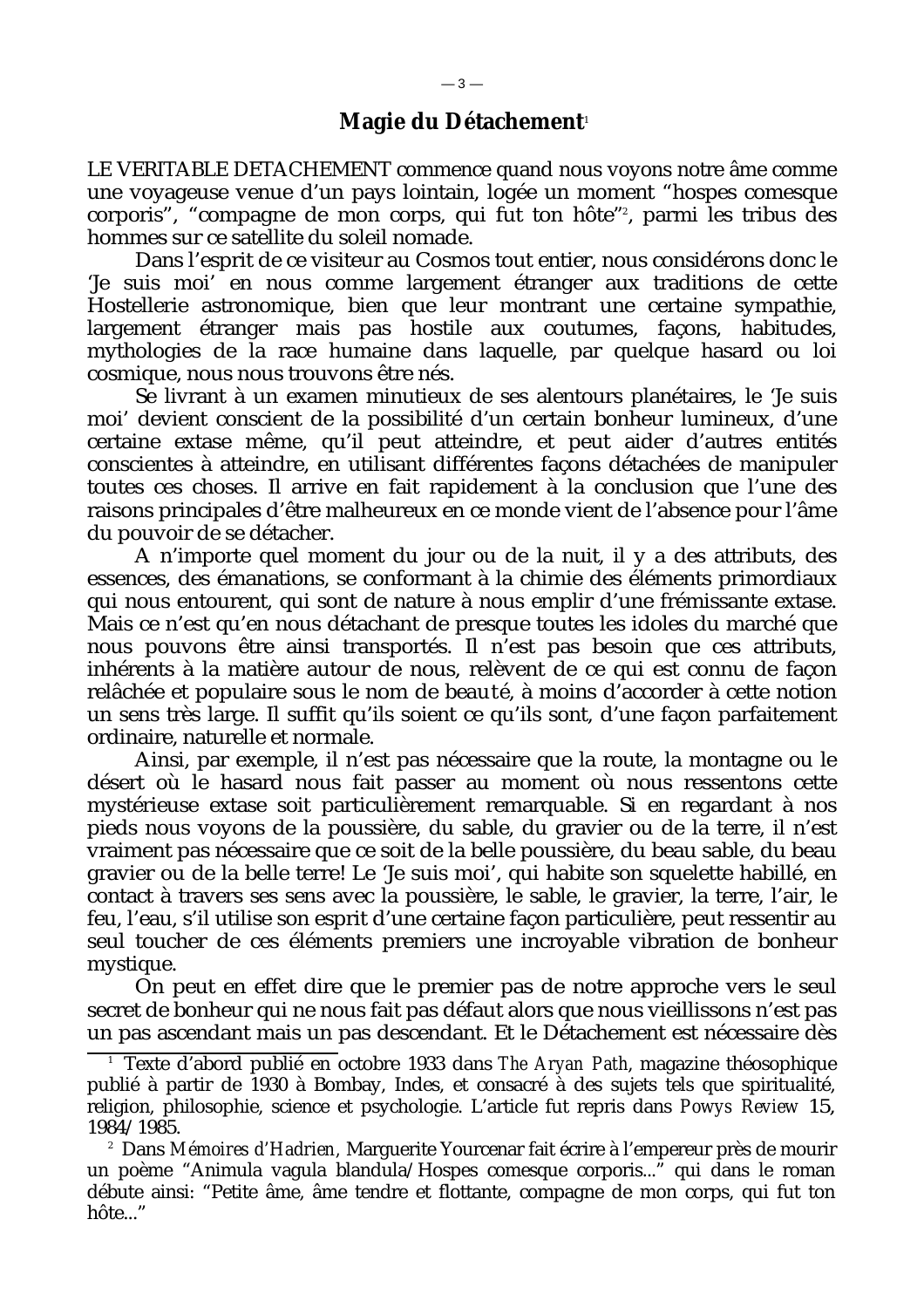detachment I speak of consists in a motion of the mind by which the mind feels itself to be independent of the body even while, like a hand in a well-fitting glove, it is still intimately and inseparably wearing the body. And just as the mind, to get the full effluence of the life-to-life flowing into the soul from earth, air and water, must make the interior motion of freeing itself from the body while it still wears the body, so the particular phenomenon of earth and rock and sand and water from its claim to form part of any pattern of beauty and must be regarded in its



integral texture, colour, smell, sound and taste as a unique essence, itself, itself alone, just as our own soul is a self alone!

 To give a practical and concrete illustration of what I am hinting at, in this first step to the art of detachment, consider for the moment that you are sitting on a large stone by a rapid stream, with your feet on the margin of a slope of smaller stones, past which the water flows. And now what are the present hindrances to any calm happiness of contemplation offered by your existing circumstances? Your body is a little uncomfortable. Well, if you have not acquired the trick of detaching your mind from a slight discomfort of your body, you are certainly handicapped at the start. Then you are teased by the fact that the water that flows before you where you are seated is not beautifully checkered by sun-splashes or sunflakes falling through overhanging foliage as are the same river's waters a little way below.

 In the other direction too— so you now begin teasing yourself with aggravating comparisons—there are much more comfortable stones to sit upon, and these smaller stones by the water's edge are sprinkled by exquisite moss or interspersed by delicate grass. The restless craving for beauty of the poet in us would be driving us on, up the stream, down the stream, ever in search of lovelier spots, of more perfect natural pictures. But a Being who is beginning to understand the secret of Detachment remains where the accident of his wayfaring has led him to rest. Enough for him is the mere primal fact that water—that miracle of miracles—flows by, at his feet, clear and fast, that the stones beneath it gleam with the broken lights, darken in the shadows, gather about them the mysterious suffusion of the aqueous twilight, have the impenetrable aloofness simply of being what they are,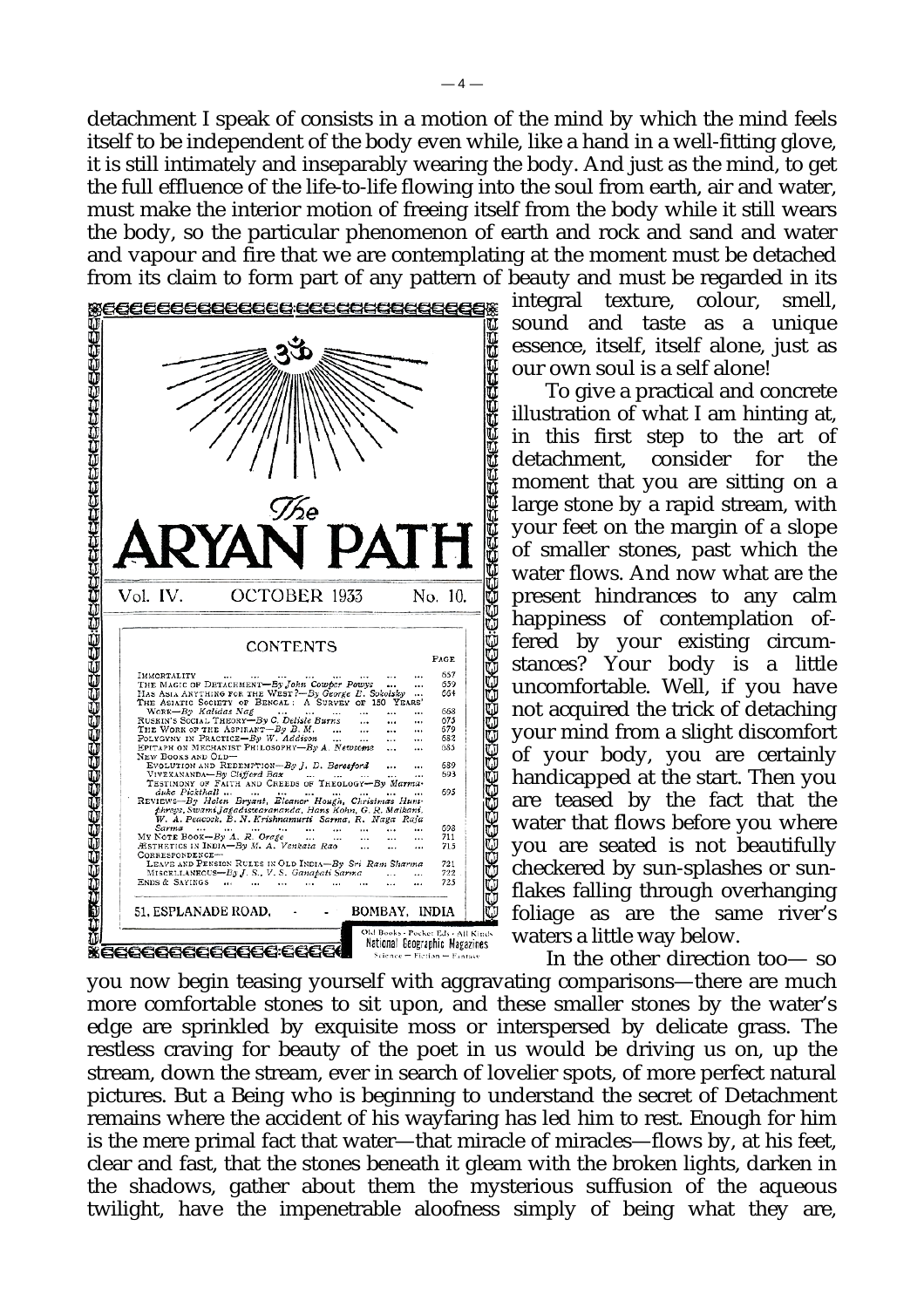le début de cette descente qui est aussi une montée; oui! nous devons détacher notre âme de tout ce qui existe pour apprendre l'art autant de créer l'existence que de se passer de l'existence. Et il nous faut commencer avec notre propre corps. Ce n'est qu'en nous détachant de notre corps que les courants magnétiques de vie-à-vie qui nous viennent de ces choses inanimées peuvent être préservés des entraves gênantes et grossiers obstacles.

Détacher l'âme du corps ne veut pas dire qu'elle quitte le corps. Le détachement dont je parle consiste en un mouvement de l'esprit par lequel l'esprit se sent indépendant du corps, alors même que, comme la main dans un gant à sa taille, il est toujours inséparablement et intimement revêtu du corps. Et tout comme l'esprit, pour capter tout le flux de vie-à-vie provenant de la terre, de l'air et de l'eau et s'écoulant dans l'âme, doit faire un mouvement intérieur consistant à se libérer du corps tout en en restant revêtu, de même la manifestation particulière de terre, de pierre, de sable, d'eau, de vapeur et de feu que nous contemplons à ce moment doit être détachée de toute prétention à relever de quelque idéal de beauté et doit être considérée dans son intégrité de texture, couleur, odeur, son et goût comme une unique essence elle-même, seule, tout comme notre âme est une entité seule!

Pour donner une illustration pratique et concrète de ce que je laisse entendre, dans ce premier pas vers l'art du détachement, imaginez un moment que vous êtes assis sur une grosse pierre près d'un cours d'eau rapide, vos pieds au bord d'une pente aux pierres plus petites, devant laquelle coule l'eau. Et maintenant quelles sont les entraves au calme bonheur de contemplation que vous offrent les circonstances actuelles? Votre corps n'est pas très confortablement installé. Eh bien, si vous n'avez pas appris à détacher votre esprit d'un léger inconfort corporel, vous avez certainement dès le début un handicap. Puis vous êtes agacé par le fait que l'on ne voit pas sur la surface de l'eau qui coule devant vous là où vous êtes assis les lumineux reflets et taches des rayons du soleil passant à travers le feuillage qui surplombe ce même cours d'eau un peu plus bas.

De plus dans l'autre direction—vous voilà agacé par vos propres comparaisons exaspérantes—il y a des pierres bien plus confortables où s'asseoir, et les cailloux au bord de l'eau, entourés d'une herbe délicate, y sont parsemés de mousses exquises. L'inlassable désir de beauté du poète en nous serait en train de nous pousser, remontant le cours d'eau, descendant le cours d'eau, à chercher sans cesse des endroits encore plus beaux, des scènes naturelles encore plus parfaites. Mais un Etre qui commence à comprendre le secret du Détachement demeure là où le hasard de ses pas l'a porté. Il lui suffit que le simple fait originel que l'eau—ce miracle des miracles—coule à ses pieds, claire et rapide, que les pierres sous l'eau luisent sous les taches de lumière, s'assombrissent dans les ombres, concentrent autour d'elles la mystérieuse dispersion de la lumière crépusculaire sous l'eau, se maintiennent à une distance infranchissable du simple fait d'être ce qu'elles sont, fragments de l'infrastructure de notre maison terrestre, parties de la virginité primordiale de la matière.

Supposons que le soleil se couche tandis que nous sommes assis solitaires auprès de cette eau courante et de ces pierres à nu, l'exigence sensuelle du poète réclamerait que les nuages se ceignent d'une gloire particulière; mais l'âme en nous en train d'acquérir le secret du Détachement trouverait dans le feu pur du grand orbe même une fontaine vivante de cette vie-à-vie, un souffle de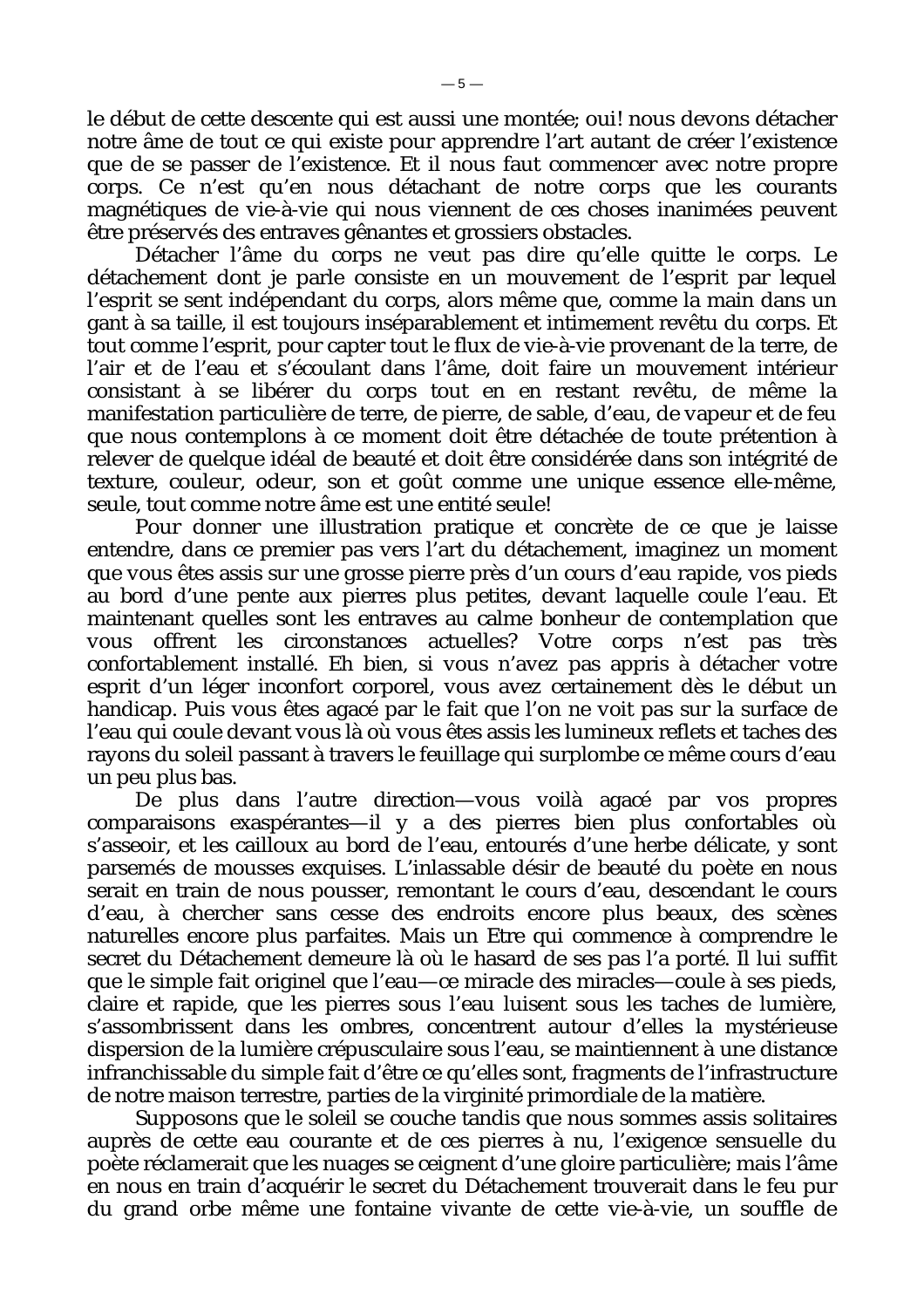fragments of the substructure of our earthly home, parts and parcels of the primordial virginity of matter.

Suppose the sun to be setting as we sit alone by this flowing water and by these naked stones, the sensuous exigency of the poet would be fretting for the clouds to be touched with some especial glory; but the soul in us that is acquiring the secret of Detachment would find in the pure fire of the great orb itself a living fountain of that life-to-life, that breath of the 'inanimate' going out to the 'animate,' and *vice versa*, which is the ultimate reciprocity of our present world.

The beginning of the art of Detachment is the isolation of the central identity within us. It matters not how you name this inner Self. Call it the soul; call it the breath of life; call it the mind, the consciousness, the 'I am I' of our inmost being. The name is nothing.

"Feeling," as Goethe says, "is all in all. The name is sound and smoke, obscuring heaven's clear glow."

But once arrived at the feeling of the detached 'I am I,' it matters nothing whether you call this feeling "Soul," "Self," "Mind," "Consciousness". To use it, to practise with it, to train it, to discipline it is the essential thing. It grows more and more of an integral entity—whatever it is and wherever it comes from—as you concentrate upon it or as, if you will, it concentrates upon itself. To use it, to work it, is the thing! It grows in the practice thereof. Its reality lies in its interior motion.

The grand advantage, from the viewpoint of personal happiness, of this art of Detachment, lies in the escape from restlessness and from unfulfilled desire which it offers. In the simple instance I have given above, of a living man crouching on a naked stone above flowing water, and detaching his mind from any fretting, chafing desire to change a position thus given him by the accident of the way, it can be seen how the soul can enjoy the material world around it by a process of austere simplification.

Let it not be supposed that I am advocating any self-punishing puritanism in all this, or any auto-cruelty, or asceticism for the sake of asceticism. The natural test of all these tricks of the mind is the test of great creative Nature herself—namely the simple feeling of happiness.

If the Detachment I am describing does not, very soon after the tension of the initial effort, bring you a flood of happiness, you may be sure that something is wrong and that you are on the wrong path. Such happiness cannot infallibly or invariably be procured; but by the art of Detachment and by a drastic simplification of the relations between the Self and the Not-Self it can be procured in a constantly increasing measure.

Returning for a moment to my imaginary man or woman seated on the stone by the water, suppose as you contemplate this water, feel this stone, and gaze at the great orb of flame going down in the West you are aware of no answering flood of happiness—what then? But are you at the end of your resources? That is the whole point. Not until you have exerted your *will*, or what used to be called "will", to the utmost of your strength, have you a right to cry out in the popular American slang, "Nothing Doing!"

All mortal creatures, men and women along with the lower animals, experience moods, under certain conditions, of exultant, flowing, luminous, thrilling happiness. Such happiness—what Wordsworth calls "the pleasure which there is in Life itself"—is surely the most wonderful and desirable thing in the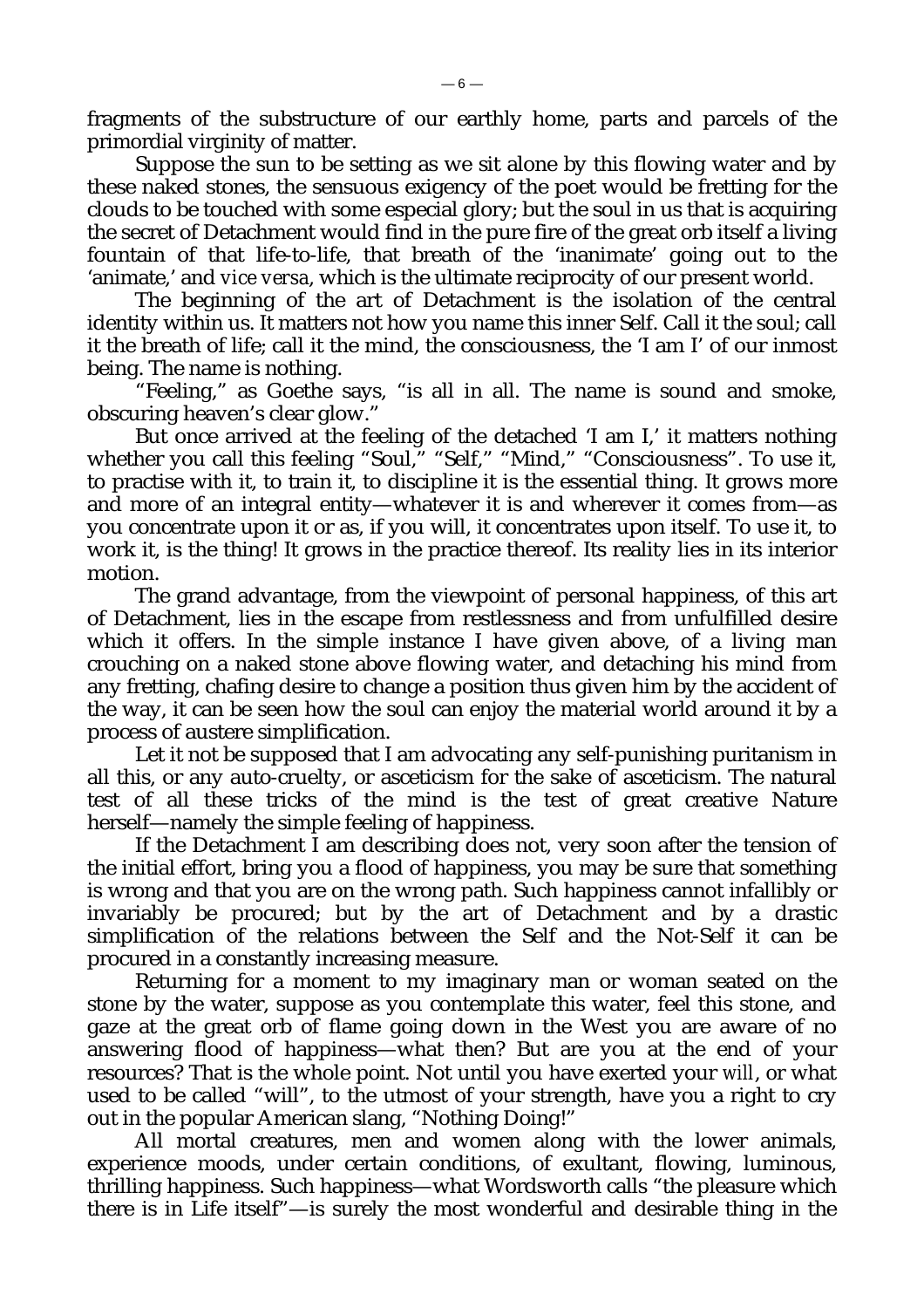'l'inanimé' allant à la rencontre de 'l'animé' et *vice-versa*, qui est l'ultime réciprocité du monde qui est nôtre.

Le début de l'art du Détachement est l'isolement de l'identité centrale qui est en nous. Peu importe comment vous nommez ce Soi intérieur. Appelez-le âme, appelez-le souffle de vie, esprit, conscience, le 'Je suis moi' de notre être intime. Le nom n'est rien.

Comme Goethe le dit "le sentiment est tout. Le nom est bruit et fumée, obscurcissant l'éclat lumineux du Ciel."

Mais une fois atteint ce stade détaché du 'Je suis moi', que vous l'appeliez stade détaché de "l'Ame", du "Soi", de "l'Esprit", de la "Conscience" n'a aucune importance. L'utiliser, s'exercer avec, l'entraîner, le discipliner, voilà l'essentiel. Lorsque vous vous concentrez sur lui il se développe—quoiqu'il soit et quelle qu'en soit son origine—en une entité intégrale ou, si vous voulez, lorsqu'il se concentre sur lui-même. L'utiliser, le faire travailler, voilà ce qui compte! Il se développe par son exercice. Sa réalité réside dans son mouvement interne.

Du point de vue du bonheur personnel, le grand avantage de cet art du Détachement est de retrouver la tranquillité et d'échapper au désir inassouvi. Dans le cas simple évoqué plus haut d'un homme pensant recroquevillé sur une pierre nue au-dessus de l'eau courante, et détachant son esprit de toute tracasserie à propos de l'endroit où, par les hasards du chemin, il se trouve, de tout irritant désir d'en changer, on peut ainsi voir comment l'âme peut tirer plaisir du monde matériel qui l'entoure par un procédé de simplification austère.

 Qu'on ne s'imagine pas qu'en cela je me fais l'avocat d'un puritanisme d'auto-punition, d'une cruauté envers soi, d'ascétisme pour l'ascétisme. Le test naturel de toutes ces astuces de l'esprit est le test de la grande Nature créatrice elle-même—à savoir la simple sensation du bonheur.

Si le Détachement que je décris n'apporte pas, après la tension de l'effort initial, un flot de bonheur, vous pouvez être sûr que quelque chose ne va pas et que vous vous êtes trompé de chemin. Un tel bonheur ne peut pas être produit infailliblement ou invariablement; mais par l'art du Détachement et par une sévère simplification des relations entre le Soi et le Non-Soi, il peut être atteint de plus en plus fréquemment.

Revenez un moment à mon homme ou ma femme imaginaire, assis sur la pierre au bord de l'eau: supposez, comme vous contemplez cette eau, que vous percevez cette pierre et que vous regardez longuement le grand orbe de feu descendant à l'ouest, que vous n'êtes conscient d'aucune vague de bonheur en retour—que faire alors? Mais êtes-vous au bout de vos ressources? Tout est là. Tant que vous n'avez pas exercé votre *volonté*, ou ce qui s'appelait "volonté" autrefois, jusqu'aux dernières limites de vos forces, vous n'avez pas le droit de vous écrier, comme on dit dans le parler populaire américain, "Nothing doing!"

Toutes les créatures mortelles, hommes, femmes comme aussi les animaux inférieurs, ressentent sous certaines conditions, des phases de bonheur exalté, jaillissant, lumineux, enivrant. Un tel bonheur—ce que Wordsworth appelle "le plaisir qu'il y a dans la Vie elle-même"—est sans aucun doute la chose la plus merveilleuse, la plus désirable au monde! Mettez sur la balance n'importe quel autre élément de l'expérience humaine, ce bonheur l'emportera. Quand un tel bonheur vous envahit, transformant, illuminant, inspirant tout votre être, vous sentez immédiatement que vous touchez à un 'absolu', à quelque chose d'absolu en tous cas, sinon avec *l'absolu* même.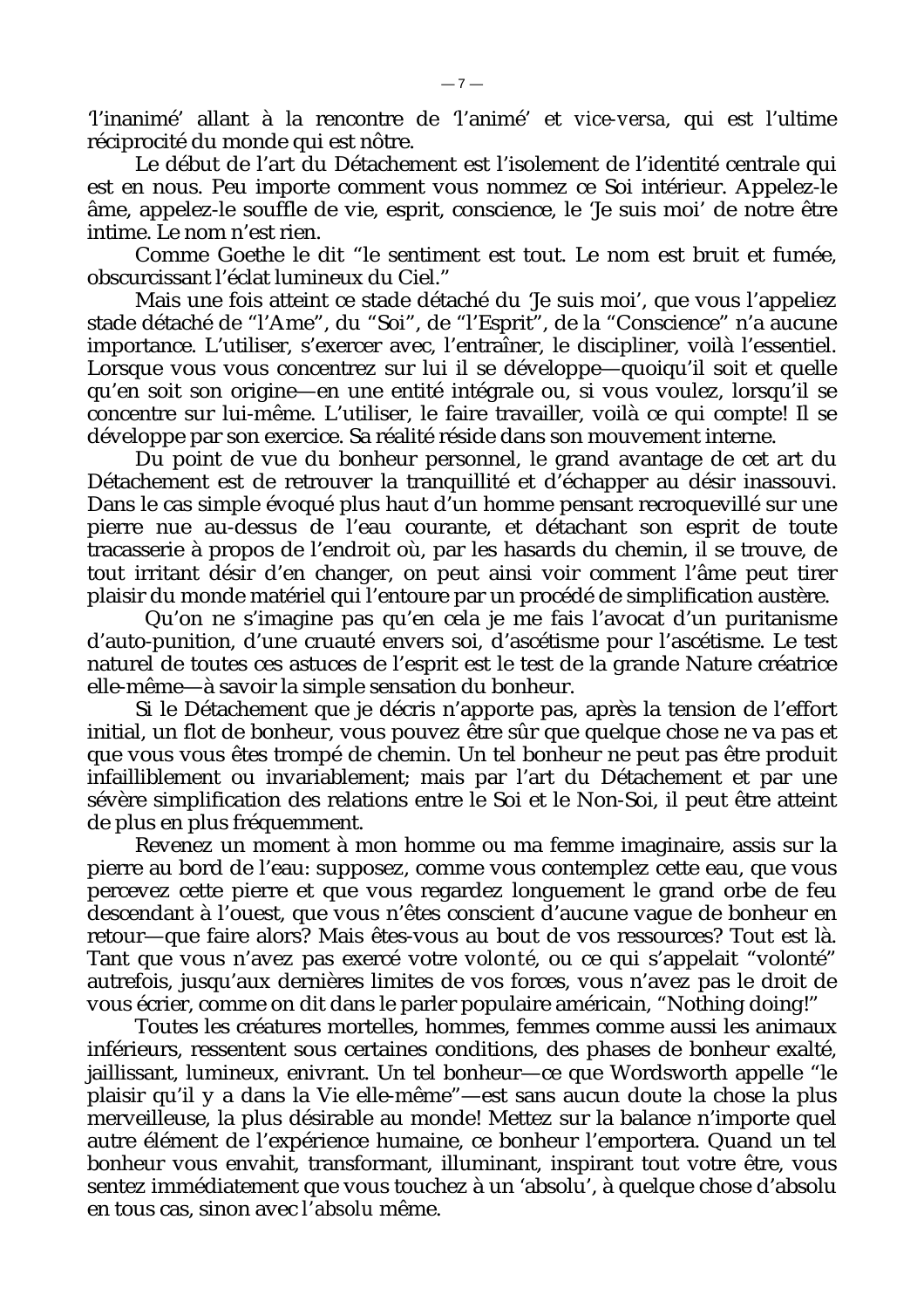world! Put anything else, out of all mortal experience, in the scales against it, and it will outweigh all. When such happiness flows through you, transforming, illuminating, inspiring your whole being, you feel at once that you are in touch with an 'absolute', with something absolute anyway, if not with *the* absolute.

Now the whole and sole purpose of the art of Detachment is to supply a practical technique for the attaining of this rare mood.

The great thing is to begin with the deliberate isolation of the soul without teasing ourselves to prove the soul's 'existence'. To 'exist,' to be 'real,' to be 'true' and adhere like varying tones and colours and odours to the soul's creative life; but the soul's life has many aspects; and among those which are nearest the centre of its revolutions are certain magical powers that though they only 'exist' in the imagination are more precious and more alive than 'reality'. All these logical conceptions of solid, outward, unmalleable, inflexible, unporous objects, "marching," as Walt Whitman says, "triumphantly onwards" are conceptions from which it is necessary for the soul to detach itself.

But it is in relation to individual human beings that Detachment is most necessary of all. The wise man spends his life running away. But luckily he can run away without moving a step. We are all—men and women alike—teased by the blue-bottle flies who want to lay their eggs. These are the people who have never learnt and never could learn the art of detachment. They are blue-bottle flies—as my sister Philippa says—and they want to lay their eggs; and they can only lay their eggs in carrion. Not one of us but has carrion in him, carrion in her; and the buzzing blue-bottles, among our fellows, smell this afar off, and fly towards it, and would fain settle upon it and lay their eggs.

Here indeed, here most of all is it necessary to exercise the very magic of Detachment, that magic that makes it possible for you to be in one place—like the man seated on the naked stone by the flowing water—and yet to be in the heart of the flaming sun and at the circumference of the divine ether. For if you fail to exercise the magic of Detachment upon the blue-bottle flies who infest your road they will really lay their eggs—the eggs of the maggots of civilization—in your soul. And then you will believe in the justifiability of vivisection; in the sacrosanct importance of private property; in the virtue of patriotic war; in slaughterhouses, in brothels, in slavery, and in the great, noble, scientific, gregarious, loving, human, undetached art of—Advertisement.

Rousseau was right. It is only by detaching yourself from human civilization that you can live a life worthy of a living soul.

John Cowper Powys

*°°°°°°°°°°°°°°°°°°°°*

# **Every Green Thing**<sup>1</sup>

IT IS HARD TO KNOW what has made me a lifelong reader of John Cowper Powys, but perhaps the fact that he was one of three very different brothers who shared a common impulse may be part of the explanation. Like many people I read John Cowper first, but it was not long before I fell under the spell of Theodore, whose *Mr Weston's Good Wine* (1927) was still being read when I

1 John Gray, *Slightly Foxed* n° 33, Spring 2012, pp.33-36.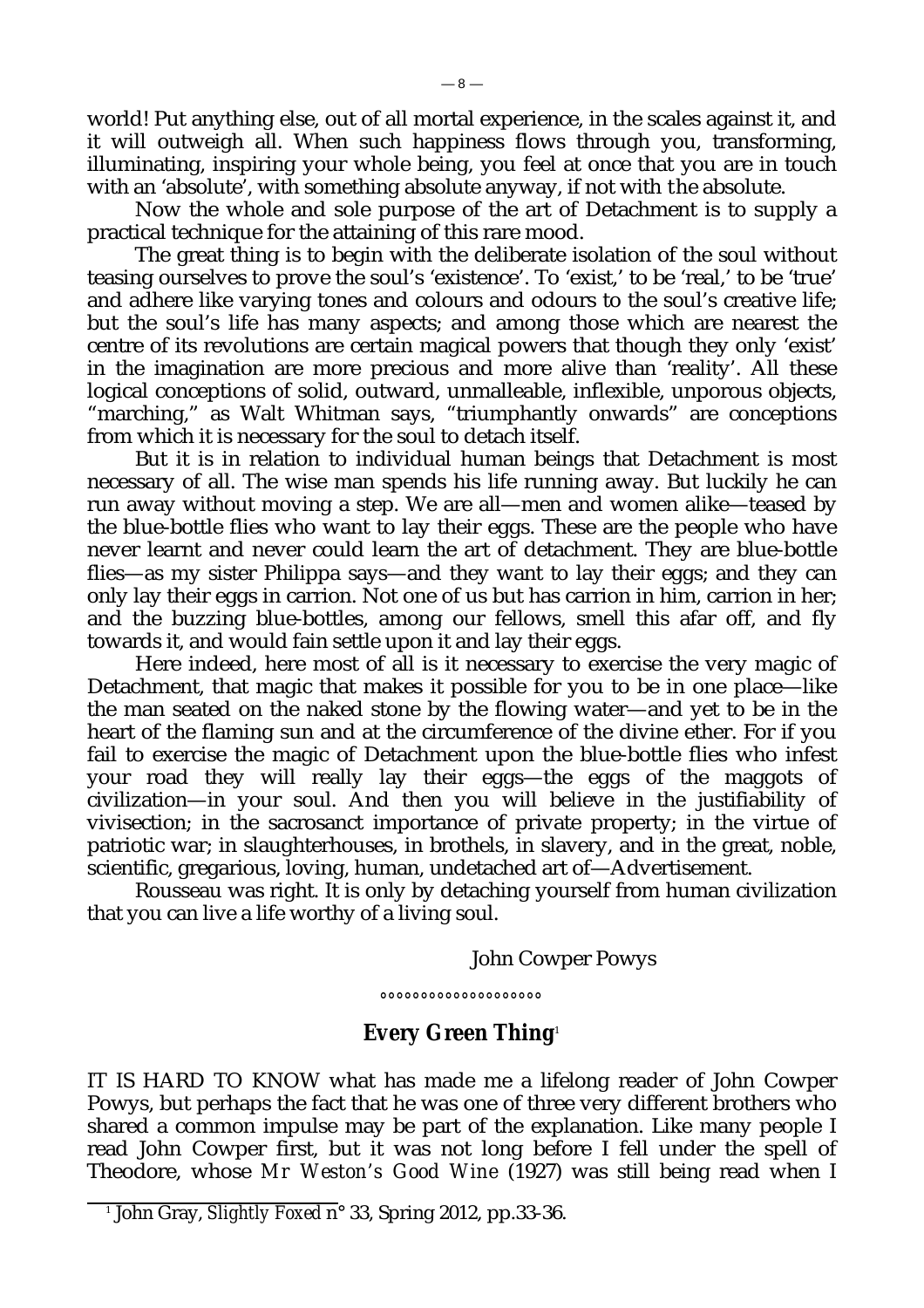Or le seul et unique but de l'art du Détachement est de fournir une technique d'ordre pratique pour pouvoir atteindre ce rare état d'âme,.

Commencer avec l'isolement délibéré de l'âme sans se soucier de prouver son 'existence,' voilà ce qui importe. C'est aussi 'exister', être 'réel', être 'vrai' et adhérer à la vie créatrice de l'âme tout comme les sons, couleurs et odeurs; mais la vie de l'âme se présente à l'esprit sous bien des aspects; certains, au plus près du centre de ses révolutions, sont des pouvoirs magiques qui, 'existant' pourtant seulement dans l'imagination, sont plus précieux et plus vivants que la 'réalité'. Tous ces concepts logiques d'objets solides, extérieurs, non malléables, inflexibles, sans porosité, "marchant", comme le dit Walt Whitman, "triomphalement en avant" sont des concepts desquels il est nécessaire à l'âme de se détacher.

Mais c'est dans la relation avec des êtres humains individuels que le Détachement est le plus nécessaire. L'homme sage passe sa vie à fuir. Mais heureusement il peut prendre la fuite sans bouger d'un pas. Nous sommes tous—hommes et femmes—agacés par ces gens qui n'ont jamais appris, et ne pourraient jamais apprendre, l'art du détachement. Ce sont des mouches à viande—comme le dit ma sœur Philippa—et elles veulent pondre leurs œufs, et ne peuvent les pondre que dans la charogne. La charogne, pas un de nous qui n'en ait en lui, en elle, et les mouches vrombissantes parmi nos semblables la sentent de loin, vont droit dessus et n'aimeraient rien tant que s'y installer pour y pondre leurs œufs.

C'est ici en effet, ici surtout qu'il est nécessaire d'exercer la pleine magie du Détachement, cette magie qui rend possible d'être à un certain endroit—comme l'homme assis sur une pierre nue au bord du ruisseau—et pourtant d'être en même temps au cœur en feu du soleil et à la circonférence du divin éther. Car si vous ne réussissez pas à exercer la magie du Détachement sur les mouches à viande qui infestent votre route elles vont effectivement pondre leurs œufs dans votre âme—les œufs des asticots de la civilisation. Et c'est alors que vous croirez à la possibilité de justifier la vivisection, à l'importance sacro-sainte de la propriété privée; à la vertu de la guerre patriotique; aux abattoirs, aux bordels, à l'esclavage, et au grand, noble, scientifique, collectif, tendre, art humain du non-détachement de la—Publicité.

C'est Rousseau qui avait raison. Ce n'est qu'en se détachant de la civilisation humaine que l'on peut vivre une vie digne d'une âme vivante.

John Cowper Powys

*°°°°°°°°°°°°°°°°°°°°*

# Tout ce qui est Vert<sup>1</sup>

J'AI DU MAL A EXPLIQUER ce qui toute ma vie m'a fait lecteur de John Cowper Powys, mais la raison en est peut-être en partie dans le fait qu'il était l'un de trois frères fort différents qui partageaient une même inclination. Comme pour beaucoup d'entre nous, j'ai d'abord lu John Cowper, mais peu après je suis tombé sous le charme de Theodore dont *Mr Weston's Good Wine* (1927, *Le bon*

<sup>1</sup> John Gray, *Slightly Foxed* n° 33, Spring 2012, pp.33-36.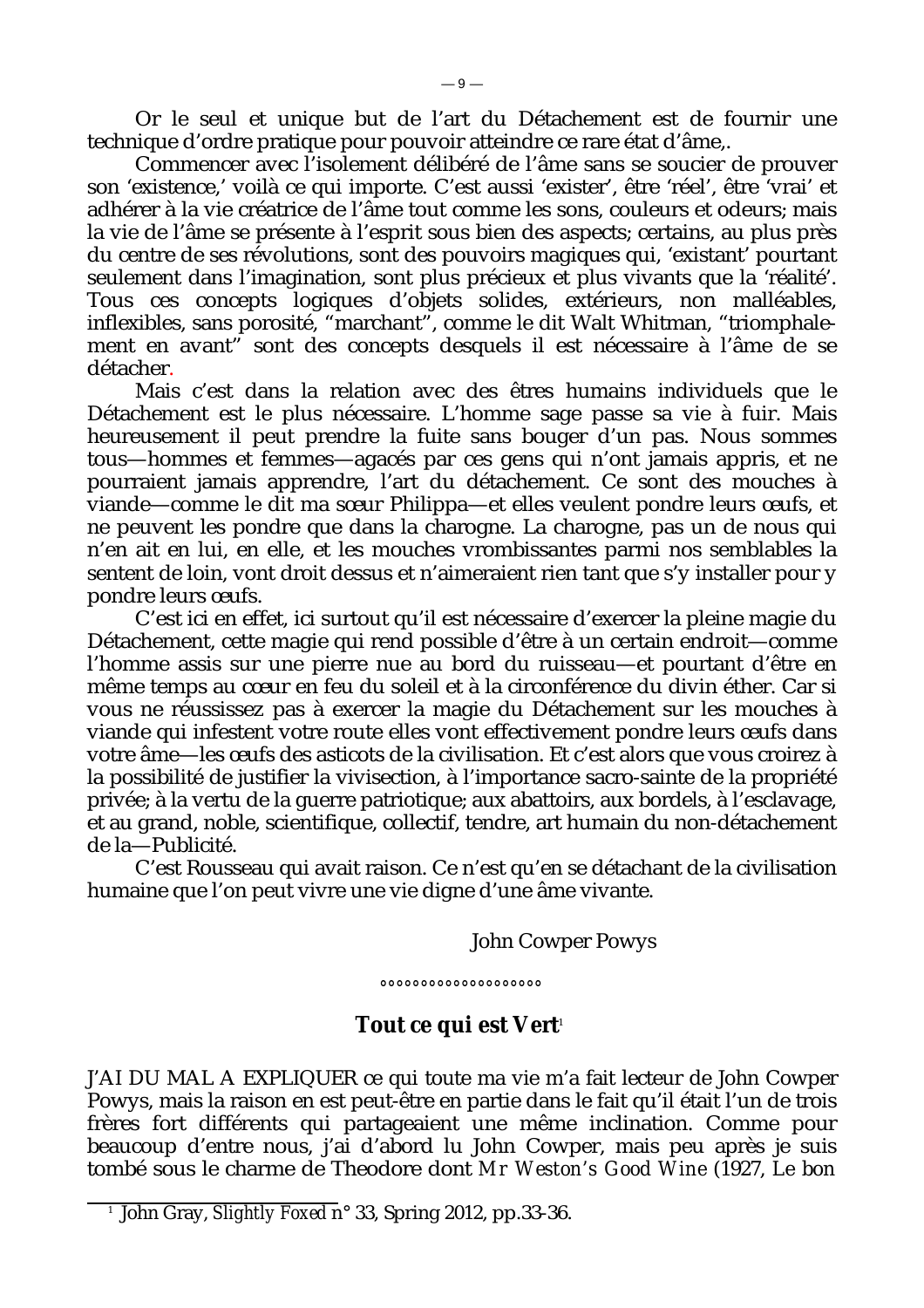came across it towards the end of the Sixties. Presented with the lapidary finality one finds in inscriptions in country graveyards, Theodore's allegory tells how Mr Weston and his assistant Michael arrive in the village of Folly Down, selling wine—the light wine that gives pleasure, the heavy dark wine that brings peace—and then vanish into smoke. Reading the book in my late teens I thought it a perfect inversion of conventional religion, showing how a faith that promised eternal life could be reframed as one in which redemption comes in the form of everlasting death.

Some years passed before I immersed myself in Llewelyn, never as widely read a writer. While always acknowledging a saving element of poetry in religion, Llewelyn was a passionate atheist who maintained that Christianity had repressed much of the pleasure in life. It was not Llewelyn's polemics against religion that appealed to me—Theodore's parable seemed to me then, as it does today, far more devastating. Rather, it was Llewelyn's vivid stories of how—while surviving from recurrent attacks of the tuberculosis that would eventually kill him—he enjoyed an adventurous career, working as a farmer in Africa, following his brother John to try and make a living as a lecturer in America and travelling to the Middle East and the Caribbean in pursuit of health and interesting sensations. Ever on the brink of life-threatening illness, Llewelyn hated the very idea of death. Yet he managed to turn that fear and revulsion into an exultant embrace of life.



Church of St Catherine, Montacute (Montacute House in the far background) *courtesy Moira Baker, who tended the church garden*

Running through all three writers is the attempt to fashion a practical philosophy that has left behind the hopes embodied in religion. The sons of a man who for more than thirty years was vicar at Montacute in Somerset, each of the brothers had his own distinctive way of leaving the faith of his father. If I like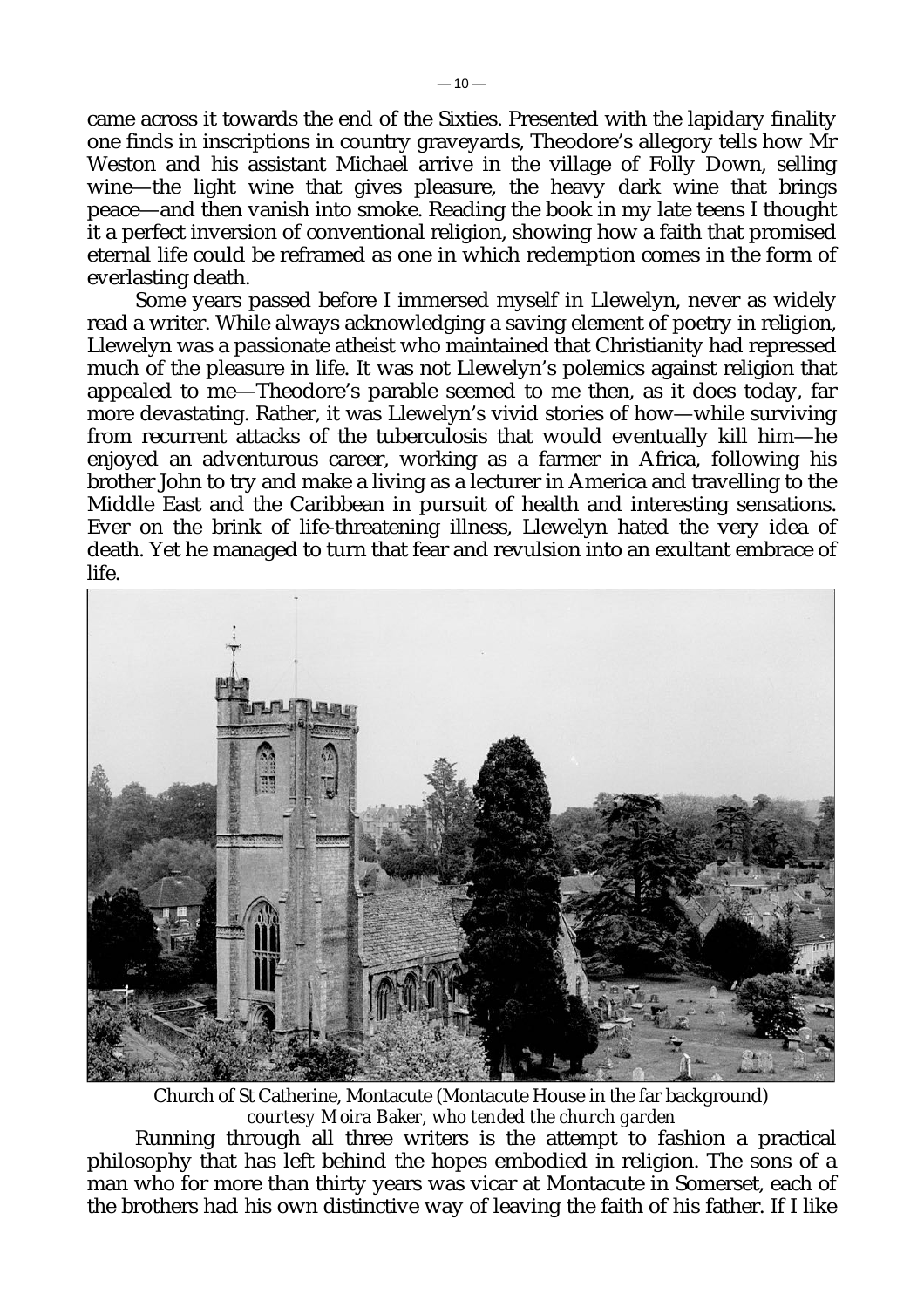*vin de M. Weston* 1950) était toujours lu quand je le découvris vers la fin des années soixante. Présentée avec la lapidaire finitude que l'on trouve dans les inscriptions des cimetières de campagne, l'allégorie de Theodore nous raconte comment M. Weston et son assistant Michel arrivent dans le village de Folly Down pour y vendre du vin—le vin léger qui donne le bonheur, le vin épais et sombre qui apporte la paix—puis partent en fumée. Quand adolescent j'ai lu ce livre, j'y ai trouvé un renversement complet de la religion traditionnelle, montrant comment une croyance qui promettait la vie éternelle pouvait être reformulée en une foi dans laquelle la rédemption se présente sous forme de mort éternelle.

Ce ne fut que quelques années plus tard que je me plongeai dans Llewelyn, écrivain il est vrai beaucoup moins lu. Tout en reconnaissant qu'une part de poésie rachète quelque peu la religion, Llewelyn était un athée passionné soutenant que le christianisme avait étouffé dans une large mesure le plaisir de vivre. Ce n'était pas la polémique de Llewelyn contre la religion qui m'attirait—les paraboles de Theodore me semblaient alors—et me semblent encore aujourd'hui—bien plus accablantes. C'était plutôt les récits pleins de verve de Llewelyn racontant comment—tout en résistant aux attaques répétées de la tuberculose qui le tuerait un jour—il se plaisait à une vie pleine d'aventures, travaillant comme fermier en Afrique, suivant son frère John aux Etats-Unis pour tenter de gagner sa vie comme conférencier et voyageant jusqu'au Moyen Orient et dans les Caraïbes en quête de santé et de sensations. Sans cesse sous la menace d'une mortelle maladie, Llewelyn haïssait l'idée même de la mort. Et pourtant il réussit à transformer cette angoisse et répulsion en une étreinte exultatante de la vie.

On trouve chez les trois écrivains une tentative pour formuler une philosophie pratique ayant laissé derrière elle les espoirs incarnés dans la religion. Les fils d'un homme qui pendant plus de trente ans fut pasteur à Montacute dans le Somerset, chacun des frères avait sa manière à lui d'abandonner la foi de son père. Si je préfère John Cowper—comme c'est le cas la plupart du temps—c'est que son constant scepticisme au sujet de toutes sortes de croyances et d'incroyances me séduit davantage que le paganisme mélancolique de Theodore ou les dogmatiques certitudes à la Lucrèce de Llewelyn. Bien sûr John Cowper était un romancier (et un poète non négligeable quoique mineur) plutôt qu'un philosophe. Mais il considérait ses écrits comme propagande en faveur d'une vision particulière de la vie humaine que je trouve convaincante et d'une originalité rafraîchissante. Non seulement les nombreux 'manuels pratiques' qu'il écrivit pour de l'argent—comme son délicieux petit volume *The Art of Forgetting the Unpleasant* (1928, *L'Art d'Oublier le Déplaisir* 1994)—mais ses livres de fiction étaient également des moyens utilisés pour faire connaître cette façon particulière de voir les choses.

Les personnages principaux des romans de John Cowper habitent en un lieu qui est autant qu'eux protagoniste du récit. Weymouth est une présence bien plus grande dans *Weymouth Sands* (1934, *Les sables de la mer* 1958) que n'importe lequel des marginaux de son cortège de personnages humains. Il ne s'agit pas bien sûr de la station balnéaire de la côte du Dorset qui existait en fait et qu'un touriste aurait visitée dans les années trente—il s'agit d'un 'Weymouth occulte', nous dit Powys au début du livre, un lieu distillé à partir d'impressions accumulées depuis l'enfance pendant de nombreuses années.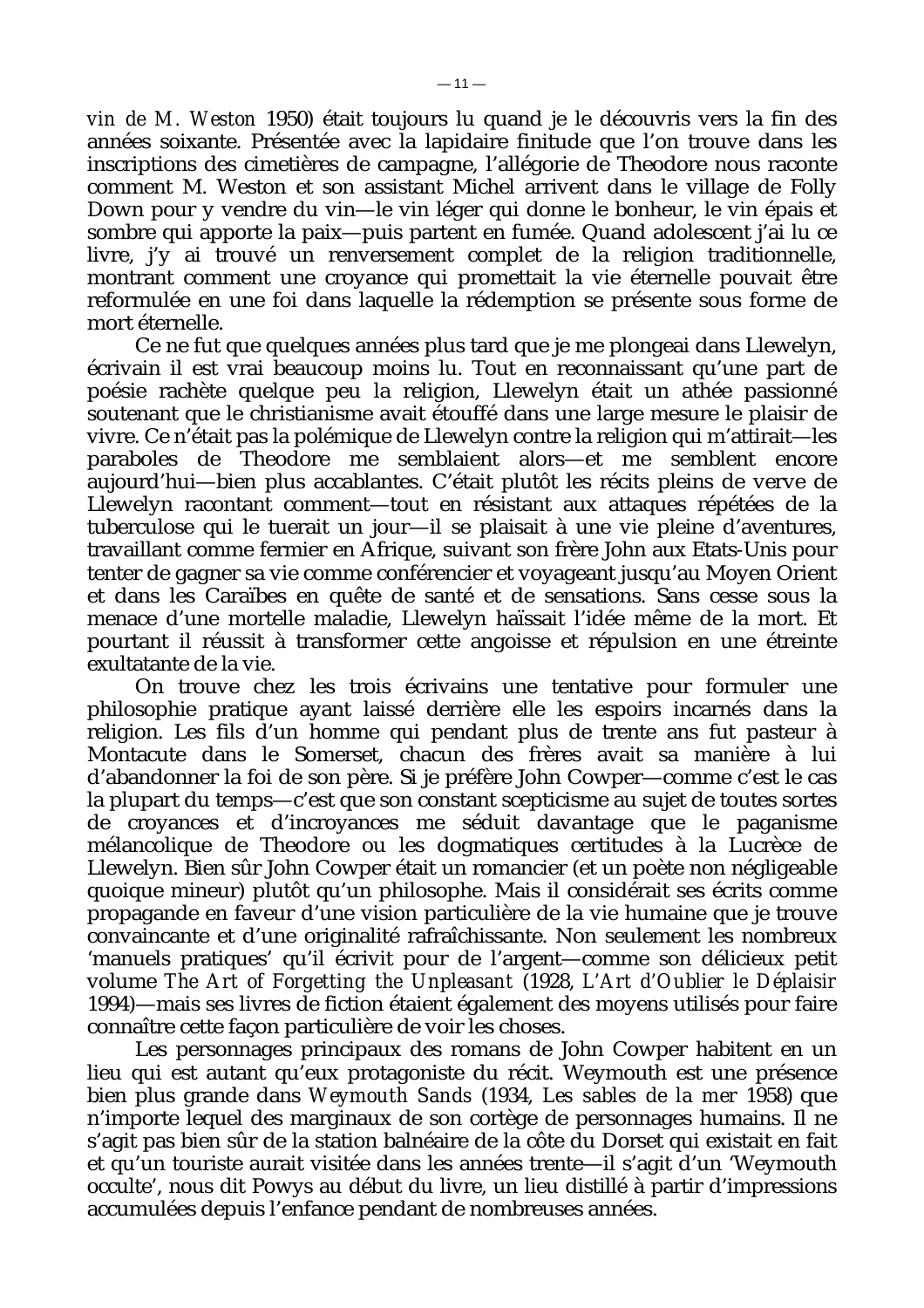John Cowper best—as most of the time I do—it is because his abiding scepticism about all kinds of belief and disbelief appeals more than Theodore's melancholy paganism or Llewelyn's dogmatic Lucrecian certainty. Of course John Cowper was a novelist (and in a small but not insignificant way a poet) rather than a philosopher. But he regarded his writings as propaganda for a particular vision of human life that I find compelling and refreshingly original. Not only the many self-help books he wrote for money—such as his delightful short volume on *The Art of Forgetting the Unpleasant* (1928)—but also his works of fiction were vehicles promoting this distinctive view of things.

The central figures in John Cowper Powys's novels inhabit a landscape that is as much a protagonist in the story as they are themselves. Weymouth is more of a presence in *Weymouth Sands* (1934) than any of the gallery of misfits that makes up the cast of human players. Not the actual Dorset coastal resort that a visitor would have encountered in the Thirties, of course—it is an 'occult Weymouth', Powys tells us at the start of the book, distilled from impressions of the place he had accumulated over many years from childhood onwards.

Powys resembles Proust in his intense focus on the central role of sensation and memory in our lives; but unlike Proust the sensations he cherishes most are those that are gathered out of doors. Whereas Proust's world is one of rooms and boulevards, the backdrop against which Powys's characters enact their lives is not a human construction—it is the sky, the sea and the wind. Even Weymouth, which was certainly built by human beings, seems in the novel to have a life of its own that is independent of its architects. As in Hardy's Wessex novels, so in the Wessex novels of John Cowper Powys—*Wolf Solent* (1929), *A Glastonbury Romance* (1933) , *Weymouth Sands* and *Maiden Castle* (1936)—an imagined place shapes the lives of the characters regardless of their desires or dreams.

In his *Study of Thomas Hardy<sup>2</sup>, D.H. Lawrence wrote of a constant revelation* in Hardy's novels: that there exists "a great background, vital and vivid, which matters more than the people who move upon it". Such was Egdon Heath, "the great self-preservation scheme in which we must all live" and against which any kind of individual self-assertion could only be futile and disastrous. Powys also saw humans as tiny figures moving about in a vast incomprehensible landscape, but for him the upshot was not—as it was for Lawrence—tragedy, but a kind of dogged delight in the world of which humans are such a small part. At times this willed enjoyment rises to the level of an epiphany, as when Powys's Wolf Solent watches the sun go down:

> The result of this complete extinction of the sunset was that the world became a world in which every green thing upon its surface received a five-fold addition to its greenness. It was as if an enormous green tidal wave, composed of a substance more translucent than water, had flowed over the whole earth; or rather as if some diaphanous essence of all the greenness created by long days of rain had evaporated during this one noon, only to fall down, with the approach of twilight, in a cold dark emerald-coloured dew.<sup>3</sup>

Finding something of the numinous in the diurnal round, Powys did not despair of the small human world. His response was acceptance, a mix of resolute

<sup>2</sup> D.H. Lawrence, *Study of Thomas Hardy and Other Essays*, ed. Bruce Steele (Cambridge: Cambridge UP, 1985)

<sup>3</sup> J.C. Powys, *Wolf Solent*, Macdonald, London, 1961, p.24.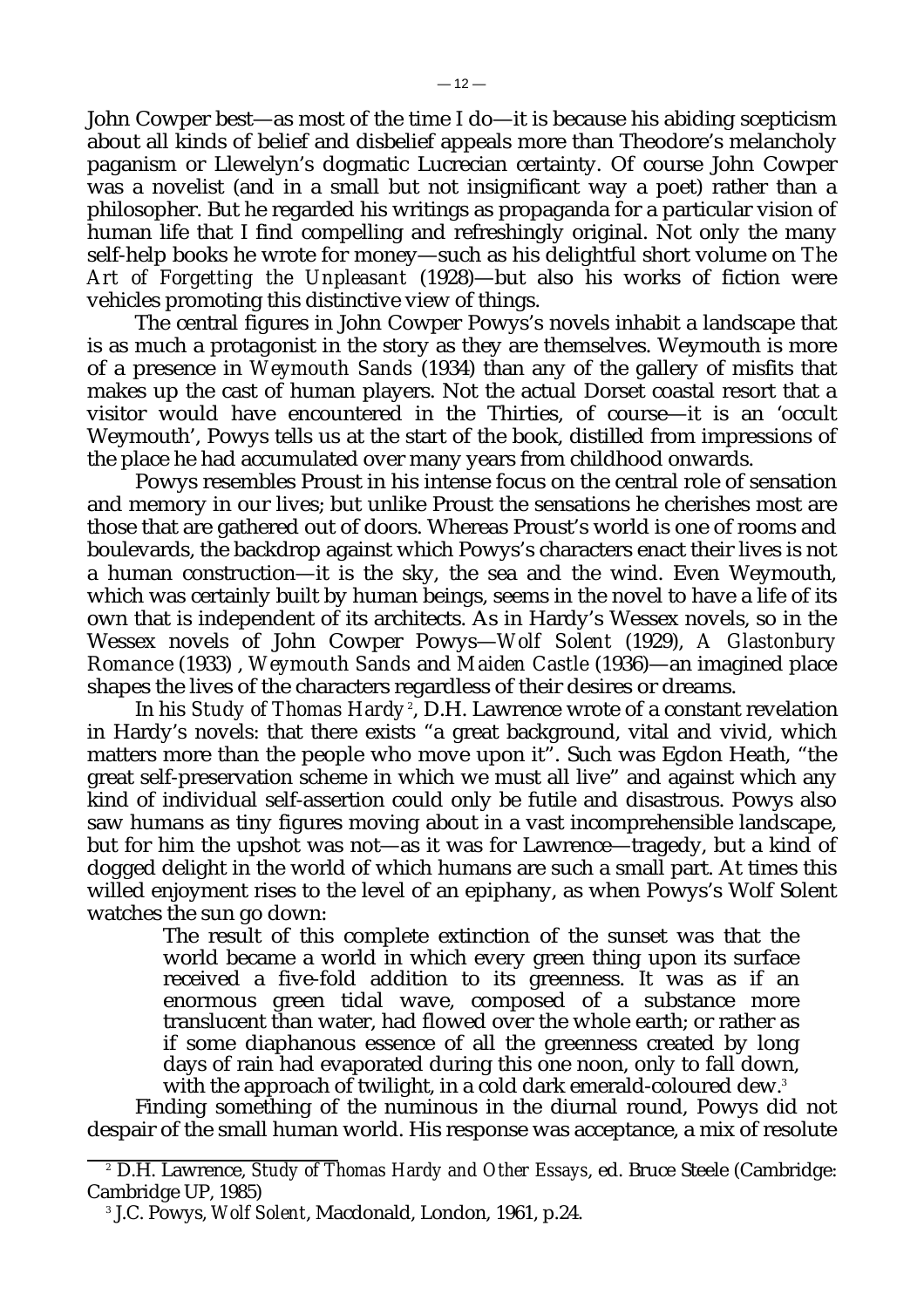Powys ressemble à Proust par l'attention soutenue qu'il porte au rôle primordial de la sensation et de la mémoire dans notre vie; mais à la différence de Proust les sensations qui lui sont les plus chères sont celles ressenties à l'air libre. Alors que le monde de Proust est fait de chambres et de boulevards, la toile de fond devant laquelle les personnages de Powys vivent leur vie n'est pas une construction humaine—c'est le ciel, la mer et le vent. Même Weymouth, bâtie évidemment par des êtres humains, semble dans le roman avoir une vie propre, indépendante de ses architectes. Tout comme dans les romans du Wessex de Hardy, dans les romans du Wessex de John Cowper Powys—*Wolf Solent* (1929, tr. 1931), *A Glastonbury Romance* (1933, *Les Enchantements de Glastonbury* 1976), *Weymouth Sands* (1934, *Les sables de la mer* 1958) et *Maiden Castle* (1936, *Camp Retranché* 1967)—un lieu imaginaire agit sur la vie des personnages, sans égard pour leurs désirs ou leurs rêves.



*The Open Window* Penn House

Dans son *Study of Thomas Hardy* (Etude de Thomas Hardy, non tr.) D.H. Lawrence décèle dans les romans de Hardy la constante révélation qu'il existe "un grand arrière-plan, essentiel et éclatant, devant lequel les individus se meuvent, et qui est autrement plus important qu'eux." Tel était Egdon Heath, "un grand système d'auto-préservation, à l'intérieur duquel il nous faut vivre tous" et contre lequel toute espèce d'affirmation de soi individuelle ne pourrait être en fait que futile et désastreuse. Powys lui aussi voyait les humains comme de minuscules êtres se déplaceant dans un paysage vaste et incompréhensible, mais pour lui le résultat n'était pas—comme il l'était pour Lawrence—une tragédie, mais une sorte de délectation obstinée pour le monde dont les humains constituent une part si infime. Par moments cette jouissance voulue s'élève au niveau d'une épiphanie, comme quand chez Powys Wolf Solent regarde se coucher le soleil:

Le résultat de cette complète extinction du couchant fut que le monde devint un monde où toutes les surfaces vertes virent quintupler l'intensité de leur vert, comme si un énorme raz de marée composé d'une substance plus translucide que l'eau avait inondé la terre; ou plutôt comme si quelque essence diaphane de toute la verdure créée par de longs jours de pluie ne s'était évaporée au milieu de cette seule journée que pour retomber à l'approche du crépuscule, en une rosée froide et sombre, couleur d'émeraude.<sup>2</sup>

Découvrant un lien mystérieux entre cette course diurne et le divin, Powys ne désespère pas du minuscule monde humain. Il réagit par l'acceptation, mélange de jouissance résolue et de résignation stoïque. Ce n'est pas par hasard si son alter ego Solent, prisonnier d'un réseau de relations compliquées et de désirs irréalisés, se propose de boire une tasse de thé, et que le roman prend alors fin.

<sup>2</sup> J.C. Powys, *Wolf Solent*, tr. S. Nétillard, Gallimard, 1967, p.33.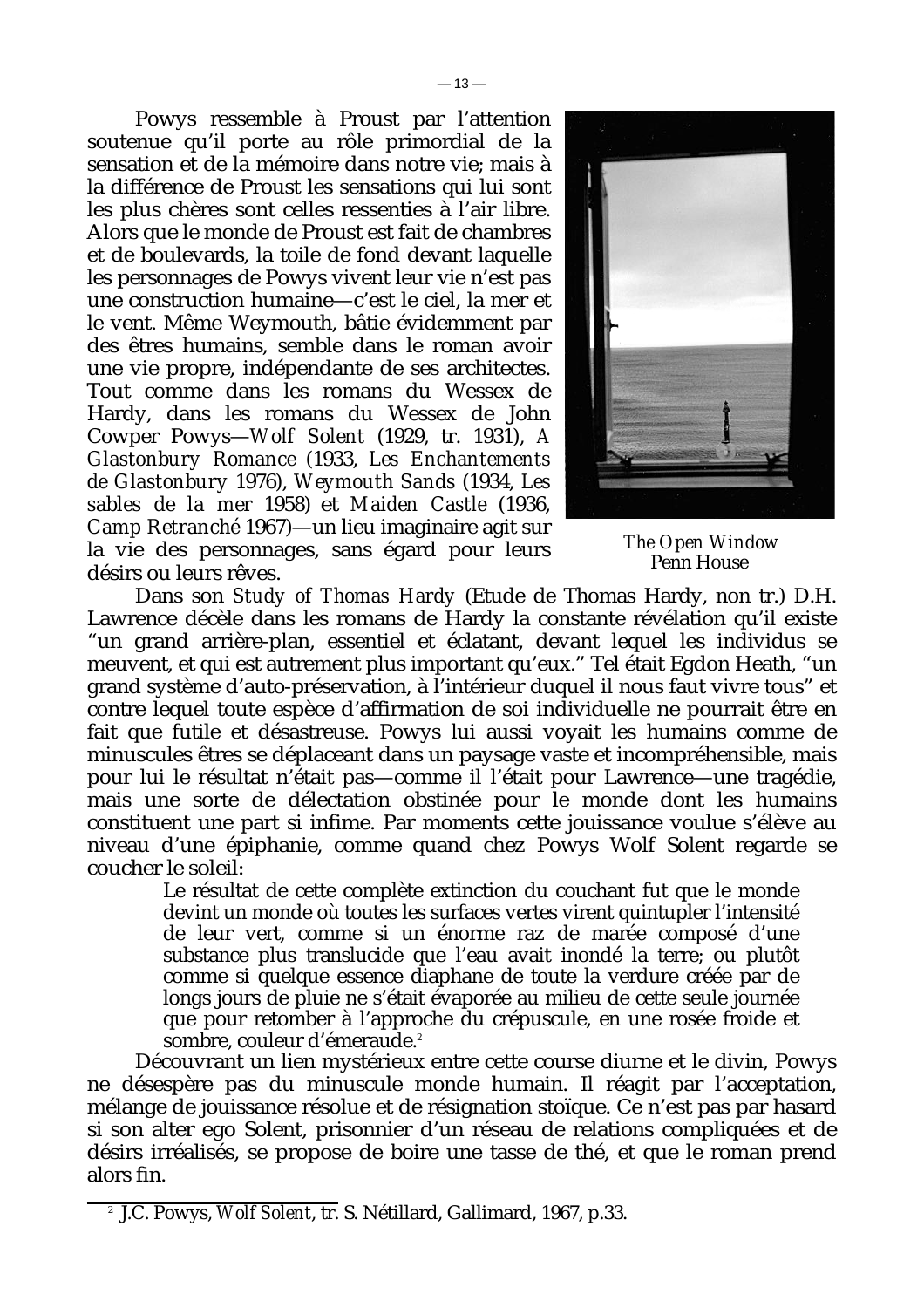enjoyment and stoical resignation. It is not by chance that the story of his alterego Solent, who finds himself stuck in a web of complex relationships and unfulfilled desires, ends with him having a cup of tea.

The view of things that John Cowper Powys championed could hardly be less fashionable today, for it offers no hope that humans can transform their lives. Instead, Powys has his characters re-envision the world in which they find themselves. What he was describing was a non-religious version of the contemplative life, but for him contemplation was not in the least otherworldy—the search for peace in some realm of the spirit. For him the life of contemplation meant perpetual inner warfare, an incessant struggle to snatch sensations of earthly beauty from the jaws of time. Set in provincial England somewhere between late Victorian times and the interwar years in which they were written, these novels are galleries of brilliant impressions, which have not dated. While the countryside that Powys loved has vanished, the mingling of outward sensation with the inner flux of memory and desire that he portrays in his characters is everyone's experience.

Powys was a dauntingly prolific author, producing not only many minor works but also that vast epic of the Welsh dark ages *Porius* (1951), which I have never been able to finish. He was also one of the twentieth century's great diarists, recording for several decades his everyday impressions and excentricities.<sup>4</sup> With its unique combination of candour and concealment, Powys's *Autobiography* (1934) must be one of the great confessional memoirs of all time. But for me the core of Powys's work will always be the Wessex novels, since it is in these re-imaginings of the landscape he knew best that his vision of life is most powerfully conveyed.

John Cowper Powys spent much of his life preaching a practical philosophy in which practical life is not very important. A charismatic figure whose lectures electrified audiences across America, he used his position as a sort of secular hedge-priest to try to convert his audiences to a life of sensation. In his *Autobiography* he described himself as a disciple of Pyrrho, the founder of Greek scepticism, and there is some truth in the description. For a sceptic nothing can be known of the nature of things; but the world of the senses remains an undeniable given. Powys did not promote the life of contemplation by marshalling a succession of arguments. He did not believe (any more than I do) that argumentation can change the way people live. Instead he chose to illustrate what such a life might be like, showing fictional figures—often versions of himself—fumbling their way towards acceptance. Along the way he produced some of the most life-enhancing literature in the English language.

## John Gray

John Gray has been Professor of Politics at Oxford University, Visiting Professor at Harvard and Yale and Professor of European Thought at the LSE. He now writes full time. His latest publication is *The Soul of the Marionette*, Allen Lane, 2015.

<sup>&</sup>lt;sup>4</sup> A selection from the diaries covering some of the most eventful years in Powys's life can be found in *Petrushka and the Dancer: The Diaries of John Cowper Powys, 1920-1930*, selected and edited by Morine Krissdóttir (1995).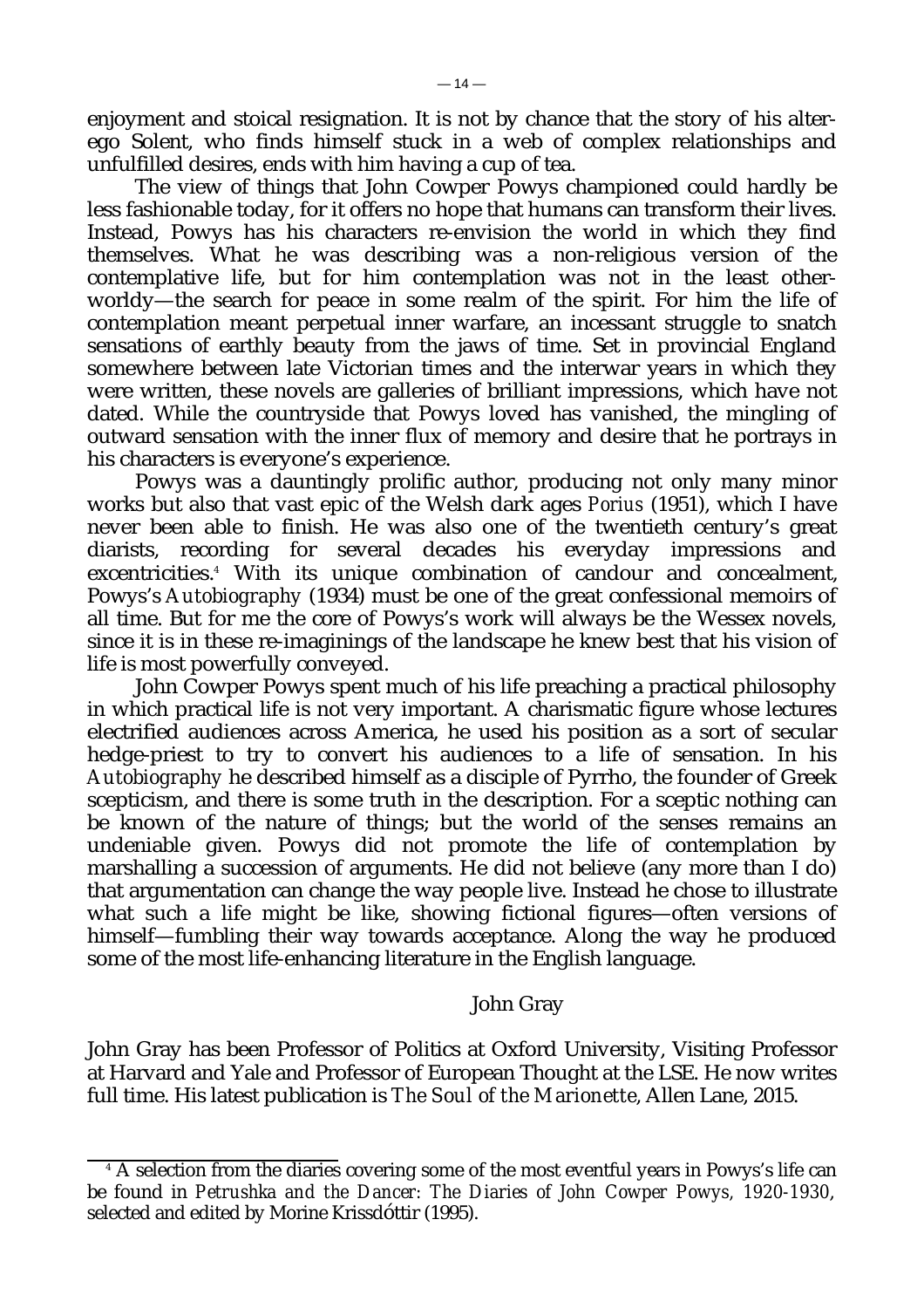La vision des choses que John Cowper Powys privilégiait pourrait difficilement être plus démodée, car elle n'offre aucun espoir que les hommes puissent transformer leur vie. Au lieu de cela, Powys oblige ses personnages à réexaminer le monde dans lequel ils se trouvent. Ce qu'il décrivait était une vision séculière de la vie contemplative, mais pour lui la contemplation n'était pas du tout d'un autre monde—n'était pas quête de paix dans quelque domaine spirituel. Pour lui la vie contemplative signifiait une lutte intérieure constante, un combat incessant pour arracher des sensations de beauté terrestre aux mâchoires du temps. Ces romans, qui se situent dans une Angleterre provinciale quelque part entre les dernières années de l'ère victorienne et l'époque d'entre les deux guerres pendant laquelle ils furent écrits, offrent des galeries d'impressions éclatantes qui n'ont pas vieilli. Si la campagne que Powys aimait a disparu, la fusion des sensations extérieures avec le flux interne de la mémoire et du désir qu'il décrit chez ses personnages relève de l'expérience de chacun.

Powys était un auteur intimidant par sa production énorme, produisant non seulement de nombreuses œuvres mineures, mais également cette vaste épopée du Haut Moyen-Age [la "nuit" de Michelet] du Pays de Galles qu'est *Porius*, que je n'ai jamais réussi à terminer. Il était aussi l'un des grands auteurs de journaux intimes du 20ème siècle, consignant ses impressions quotidiennes et ses excentricités pendant plusieurs dizaines d'années.<sup>3</sup> Avec sa combinaison unique de candeur et de dissimulation, il ne fait pas de doute que l'*Autobiographie* (1965) de Powys prend place parmi les confessions les plus importantes de tous les temps. Mais pour moi les romans du Wessex constitueront toujours le cœur de l'œuvre de Powys, car c'est dans la re-création des paysages qu'il connaissait le mieux que sa vision de la vie est transmise avec le plus de force.

John Cowper Powys passa une bonne partie de sa vie à prêcher une philosophie pratique dans laquelle la vie pratique a peu de poids. Personnage charismatique dont les conférences électrisaient le public à travers l'Amérique, il se servait de sa position, prêtre séculier rustique, pour tenter de convertir son auditoire à une vie basée sur la sensation. Dans *Autobiographie* il se décrivait comme disciple de Pyrrhon, fondateur du scepticisme grec, et il y a du vrai dans cette description. Pour un sceptique, on ne peut rien savoir de la nature des choses; mais le monde des sens demeure une donnée incontestable. Powys ne dressait pas une liste d'arguments pour promouvoir la vie contemplative. Il ne croyait pas (et moi non plus) que la discussion peut changer la façon dont vivent les hommes. Il préférait illustrer à quoi une telle vie ressemblerait, montrant des personnages de fiction—souvent des versions de lui-même—qui cherchent à tâtons comment parvenir à l'accepter. Ce faisant, il écrivait une œuvre littéraire en langue anglaise parmi les plus à même de changer la vie.

## John Gray

John Gray a été professeur de sciences politiques à l'universié d'Oxford, professeur invité à Harvard et à Yale et professeur de pensée européenne au London School of Economics. Il se consacre désormais au métier d'écrivain. Son livre le plus récent est *The Soul of the Marionette*, Allen Lane, 2015.

<sup>&</sup>lt;sup>3</sup> Une sélection parmi les journaux de Powys couvrant certaines de ses années les plus mémorables se trouve dans *Petrouchka et la Danseuse, Les journaux intimes de John Cowper Powys, 1920-1930*, ed. M. Krissdóttir, tr. C. Poussier et A. Bruneau, Corti 1998.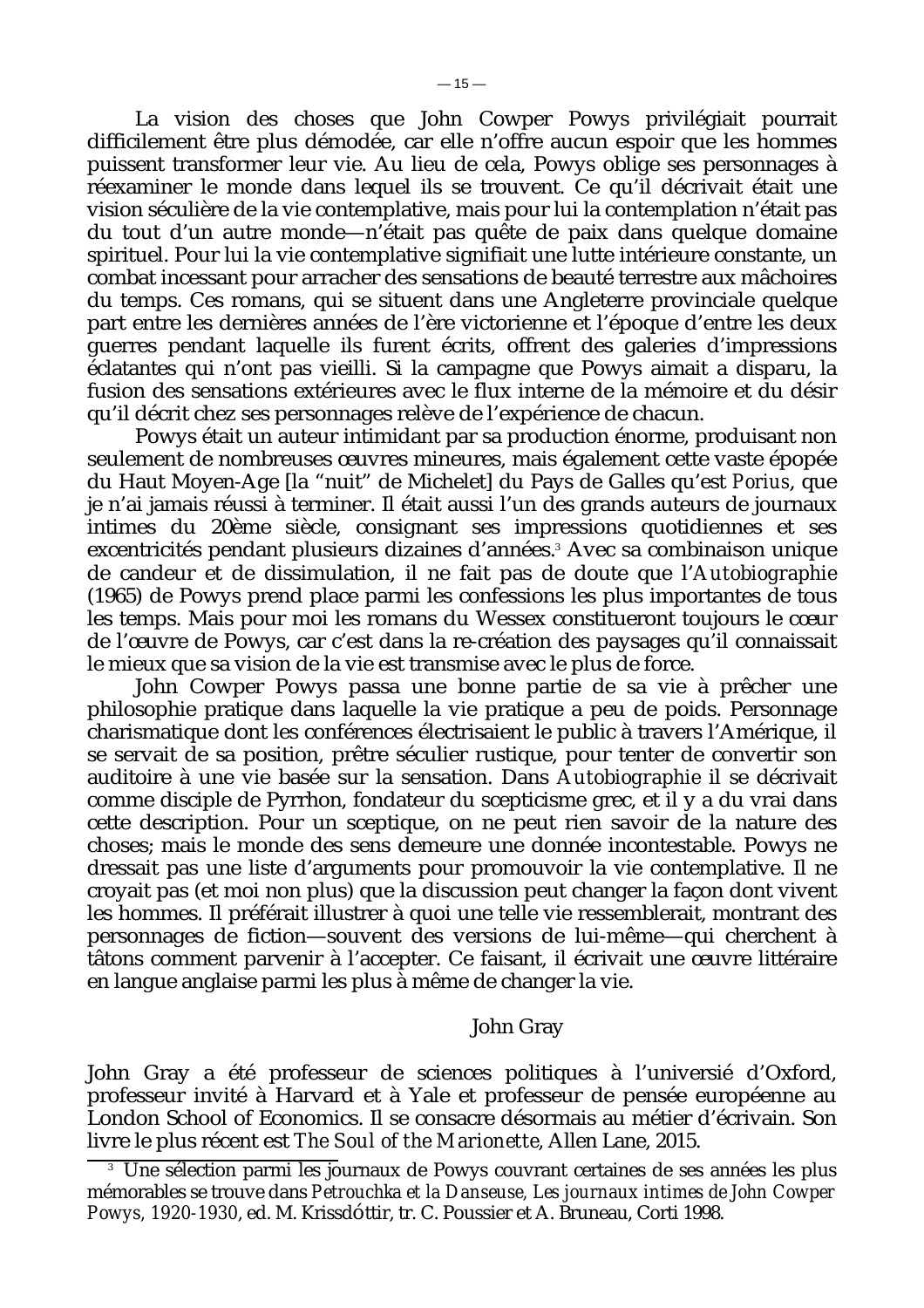# *Porius*: The Etymology of a Ridiculous Word

THE EPONYMOUS HERO of Powys's novel *Porius* invents the verb "to cavoseniargize"<sup>1</sup> in describing the elemental philosophy which is central to his life:

> [a] secretive psycho-sensuous trick of ravishing the four elements with the five senses, and of doing it with these latter so fused together that it was like making love to the earth-mother herself, precisely as the story described Jasion doing, when Zeus in the fury of his jealousy murdered him with a thunderbolt.<sup>2</sup>

Cavoseniargize is, according to W.J. Keith, "Porius's word for a deep state of selfinduced meditation"3—though Powys generally, in both his novels and philosophical works, prefers the word contemplation.<sup>4</sup> The main argument of this essay is that of a connection between cavoseniargizing and the Latin *cave* meaning "beware", and that this association is made through the play of children.

Powys was aware of two Roman stones<sup>5</sup>, one with the inscription "cavoseniargii", for which no satisfactory interpretation has been found<sup>6</sup>, the other including the word "Porius". Charles Lock suggests<sup>,</sup> a different connection between cavoseniargizing, the Porius Stone and Sir John Rhys. However, Porius himself explains<sup>8</sup> that the word he had coined derived from inscriptions on a Roman altar and on a Roman tombstone that as a boy he and his grandfather had found in the hills of mid-Wales, while looking for an unappropriated resting place for the old man: "both these Roman colonists [...] had bequeathed the syllables '*cave!*,' or 'beware!' as part of their patronymic inscription".

 Both G. Wilson Knight and Jeremy Hooker have proposed that Powys was attracted to the Latin word because he associated it with the English word 'cave'.<sup>9</sup> Jeremy Hooker comments:

Two dominant, inter-related features of Powys's heroes are their appre-

hension of the earth as female and their psycho-sensuous elementalism.

[...] Thus [...] I would define *cavoseniargizing* as the desire to be re-

 $^{\rm _{1}}$  "[Porius] had a subtle philosophical motive in making much of this ridiculous word...". John Cowper Powys, *Porius.* New York: Overlook Duckworth, 2007, p.366.

<sup>2</sup> *Porius*, p.466. Powys provides examples for each of the five senses in his philosophical work *In Spite Of* (1953)*,* London: Village Press, 1974. p*.*66.

3 W.J. Keith, 'John Cowper Powys*'s Porius A Reader's Companion*'*,* p.19, see:

[http://www.powys-lannion.net/Powys/Keith/companion.pdf.](http://www.powys-lannion.net/Powys/Keith/companion.pdf)

<sup>4</sup> To take one example, Powys commented in his *Diary* for 1930, while he was working on *In Defence of Sensuality*, in which "[the T.T.] said I must change 'day-dreams' for conscious, intellectual contemplation or conscious, poetical contemplation or grim, stoical, active contemplation". (The T.T. is Phyllis Playter). See *The Diary of John Cowper Powys* 1930, ed. Frederick Davies, London: Greymitre Press, 1987, p.66. For a more detailed discussion of cavoseniargizing and contemplation, see my essay 'The Ridiculous Word "Cavoseniargizing"' to be published in *Powys Journal* XXV (2015).

<sup>5</sup> see J. Slater, 'The Stones of Porius', *Powys Newsletter* III (1972-73), note 5, np.

<sup>6</sup> see for example V.E. Nash, *Early Christian Monuments of Wales,* 1950, p.170 who conjectures the word "may have meant 'Cavos, son of Seniargio'".

<sup>7</sup> Charles Lock, '*Porius*: A Week without History, A Word without Sense.', *Powys Notes,* vol. 11, no. 2, p.37.

<sup>8</sup> *Porius*, pp.92-3.

<sup>9</sup> G. Wilson Knight, *The Saturnian Quest, London:* Methuen, 1964, p. 80; Jeremy Hooker, *John Cowper Powys,* Cardiff: University of Wales Press, 1973, pp.82-3.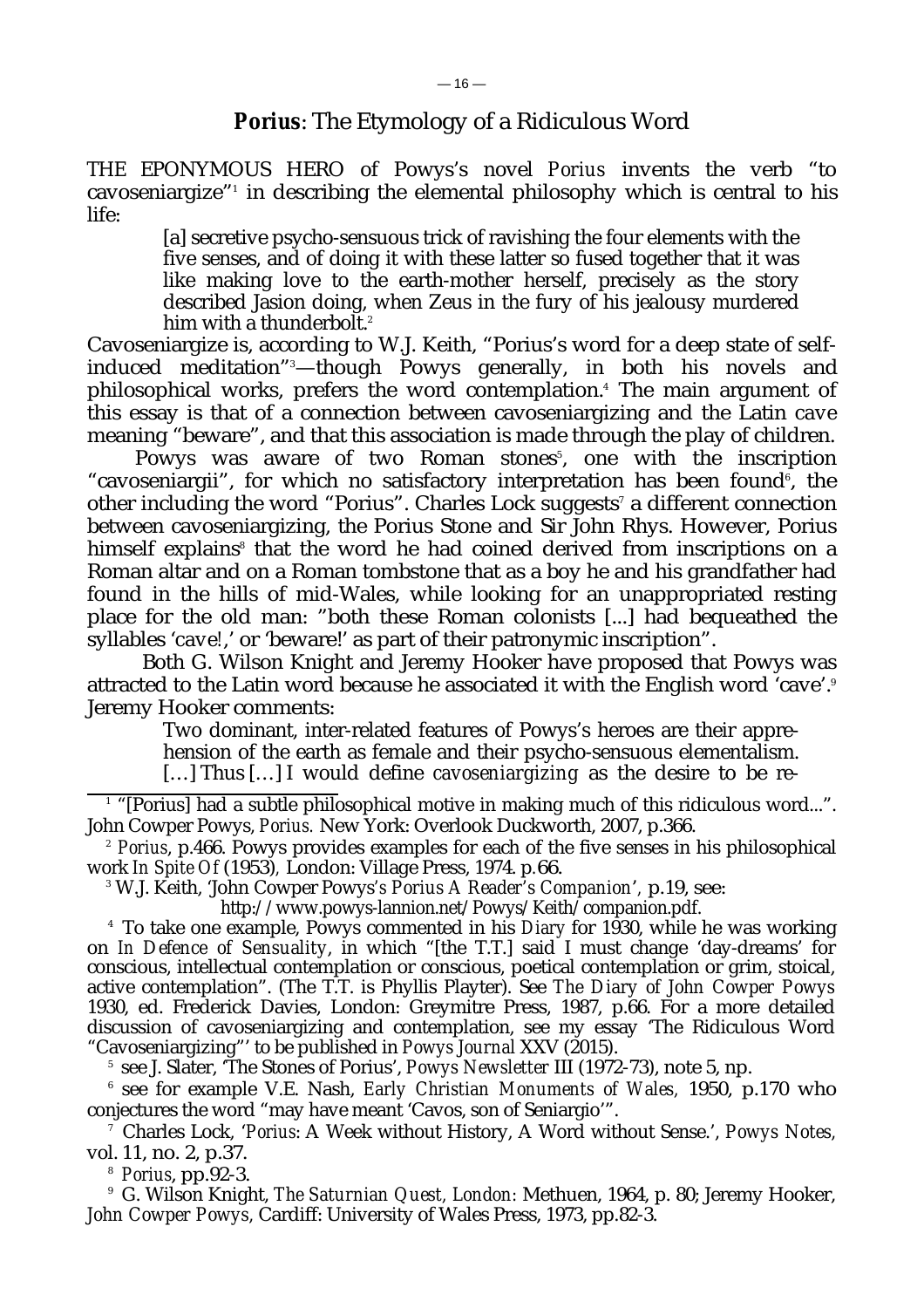# *Porius*: Etymologie d'un Mot Ridicule

LE HÉROS EPONYME de *Porius*, le roman de Powys, pour décrire la philosophie élémentale qui est au centre de sa vie invente le verbe "cavoséniargiser"<sup>1</sup> :

un procédé psycho-sensuel secret consistant à ravir les quatre éléments à l'aide des cinq sens, avec une telle fusion de ces derniers que c'était comme faire l'amour avec la terre-mère elle-même, ce à quoi Jason s'employait précisément dans la légende lorsque, fou de jalousie, Zeus le foudroya.<sup>2</sup>

Selon W.J. Keith, cavoséniargiser "est le mot qu'utilise Porius pour définir un état profond de méditation dans lequel il se mettait"3—bien que Powys dans ses romans comme dans ses ouvrages philosophiques préfère généralement le mot contemplation.<sup>4</sup> L'argument principal du présent essai est qu'il existe un lien entre cavoseniargiser et le *cave* latin signifiant "prends garde", et que cette association se fait par le biais des jeux enfantins.

Powys avait connaissance de deux pierres gravées romaines5, l'une portant l'inscription "cavoseniargii", pour laquelle aucune interprétation satisfaisante n'est connue®, l'autre comprenant le mot "Porius". Charles Lock suggère un autre lien<sup>,</sup> entre cavoseniargiser, la Pierre de Porius et Sir John Rhys. Cependant Porius explique<sup>s</sup> que, jeune garçon, cherchant un site libre pour la tombe du vieil homme, ce mot lui fut suggéré par un autel et une pierre tombale, tous deux d'origine romaine, que son grand-père et lui avaient découverts dans les collines du centre du Pays de Galles: "ces deux colons romains [...] avaient incorporé les syllabes '*cave!*' (prends garde!) dans leurs inscriptions patronymiques".

Aussi bien G. Wilson Knight que Jeremy Hooker ont suggéré que Powys était séduit par le mot latin parce qu'il l'associait au mot anglais 'cave'<sup>9</sup> . Jeremy Hooker commente:

Les héros powysiens ont deux traits dominants intimement liés, leur perception de la terre comme femelle et leur élémentalisme psychosensuel. [...] Je définirai donc *cavoseniargiser* comme le désir d'être

 $1$  "[Porius] avait une raison philosophique subtile pour accorder une telle importance à ce mot ridicule". John Cowper Powys, *Porius*. New York: Overlook Duckworth, 2007, p.366.

<sup>2</sup> *Porius*, p.466. Powys fournit des exemples pour chacun des cinq sens dans son ouvrage philosophique *In Spite Of* (1953), Village Press, 1974, p.66. Non traduit.

<sup>3</sup> W.J. Keith, 'John Cowper Powys*'s Porius A Reader's Companion*'*,* p.19, cf.:

<http://www.powys-lannion.net/Powys/Keith/companion.pdf>

<sup>4</sup> Pour prendre un exemple, Powys, dans son Journal pour 1930, rapporte que tandis qu'il travaillait à son *In Defence of Sensuality* (*Apologie des Sens*) "[the T.T.] me dit que je dois changer 'rêveries diurnes' pour contemplation consciente, intellectuelle, ou contemplation consciente, poétique ou contemplation sévère, stoïque, active". (T.T. désigne Phyllis Playter). *The Diary of John Cowper Powys* 1930, edited Frederick Davies. London: Greymitre Press, 1987, p.66.

<sup>5</sup> cf. J. Slater, 'The Stones of Porius', *Powys Newsletter* III (1972-73), note 5, np.

<sup>6</sup> cf. par exemple V.E. Nash, *Early Christian Monuments of Wales,* 1950, p.170 qui fait l'hypothèse que l'inscription peut se lire "Cavos, son of Seniargio".

<sup>7</sup> Charles Lock, '*Porius*: A Week without History, A Word without Sense.', *Powys Notes,* vol. 11, no. 2, p.37.

<sup>8</sup> *Porius*, pp.92-3.

<sup>9</sup> G. Wilson Knight, *The Saturnian Quest, London:* Methuen, 1964, p.80. Jeremy Hooker, *John Cowper Powys,* Cardiff: University of Wales Press, 1973, pp.82-3.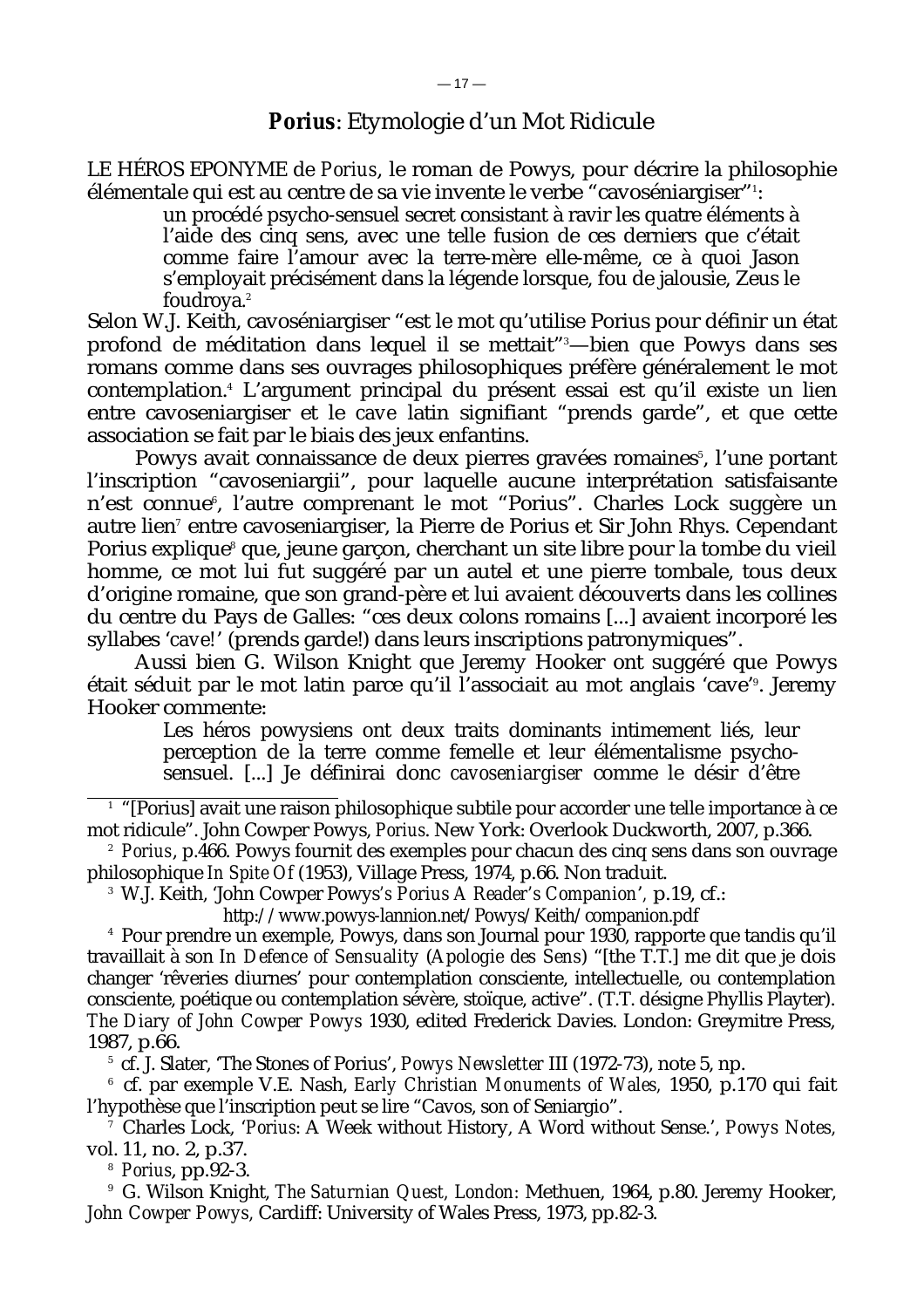ceived into the womb (cave) of the earth-mother and re-born of this union—energized, confirmed in the maximum potentiality of the male and female principles.<sup>10</sup>

G. Wilson Knight likewise states that "the word [...] suggests 'cave', 'energising' and perhaps 'enlarge'".<sup>11</sup>

However, an important clue to the etymology of this word is found in Powys's philosophical work *In Defence of Sensuality* (1930), where the word on the Roman tomb, the Latin imperative *cave* of *cavere*, meaning "take care", or "beware", is associated with a similar kind of psycho-sensuous, or elemental contemplation as that which Porius calls cavoseniargizing:

And the ego herself does not intrude upon her own contemplations. The mystical act wherein the pure mind and this patch of yellow light from the great burning sun are brought into reciprocal harmony is not accompanied by any mental activity. In the depths of the ego the will holds the field clear, and is prepared to cry '*Cave!'* at the approach of any enemy.<sup>12</sup>

Powys is alluding here to the use of the Latin word by school children:

On the approach of danger the look out in a grammar school 'keeping cave' may call just 'Cave!' (pronounced *kave* or *kayve*).

The quickest way of getting silence is to say 'Cave! Someone's coming'. This will make everyone so quiet one can hear their hair growing.<sup>13</sup>

Porius's "old trick"—cavoseniargizing—involves the "peculiar embrace of the material elements and objects that happen to be around him at the moment",<sup>14</sup> which could include the "patch of yellow light", mentioned in the passage above from *In Defence of Sensuality:*

The only portion of such consciousness that is not occupied by the beauty of the yellow light is the will itself; and the will is all the while making a conscious effort to ward off any other thoughts—thoughts that, like mosquitoes troubling a sleeper, keep trying to interrupt that vigil. Except for the activity of the will, thus **guarding like a sentinel** the particular psychic event that is occuring, the loneliness of the ego is **uninvaded** [My emphasis].<sup>15</sup>

The will gives the warning—*cave*—to the ego at the approach of thoughts likely to disturb the "Beatific Vision"16, achieved by the act of contemplation, just as the child, who acts as the sentinel, warns—cries *cave*—at the approach of someone who will interrupt the pleasures of play.

<sup>10</sup> Jeremy Hooker, pp. 82-3. See the following, from *In Defence of Sensuality*:

<sup>[</sup>T]he true basic rhythm and secret reciprocity of contemplation is nothing less than a sublimation of erotic ecstasy. It is with lust that one contemplates the sun and moon, [...] earth-mould, sea-sand, meadow-grass, mountain-rocks [...] and the blue smoke of countrychimneys (London: Gollancz, 1930, p.121-22).

<sup>11</sup> G. Wilson Knight, *The Saturnian Quest,* p.80. See also G Wilson Knight, *Neglected Powers,* London: Routledge and Kegan Paul, 1971, pp. 158-59, and Richard Maxwell, 'The Lie of the Land'*, The Spirit of Powys*, ed. Denis Lane. Cranbury, NJ: Associated University Presses, 1990, pp.202-211.

<sup>12</sup> *In Defence of Sensuality*, p.104.

<sup>13</sup> Iona and Peter Opie, *The Lore and Language of School Children* (1959), Oxford, Clarendon Press, 1961, pp.373 and 194.

<sup>14</sup> *Porius*, p.366.

<sup>15</sup> *In Defence of Sensuality*, p.104.

<sup>&</sup>lt;sup>16</sup> Ibid., p.104.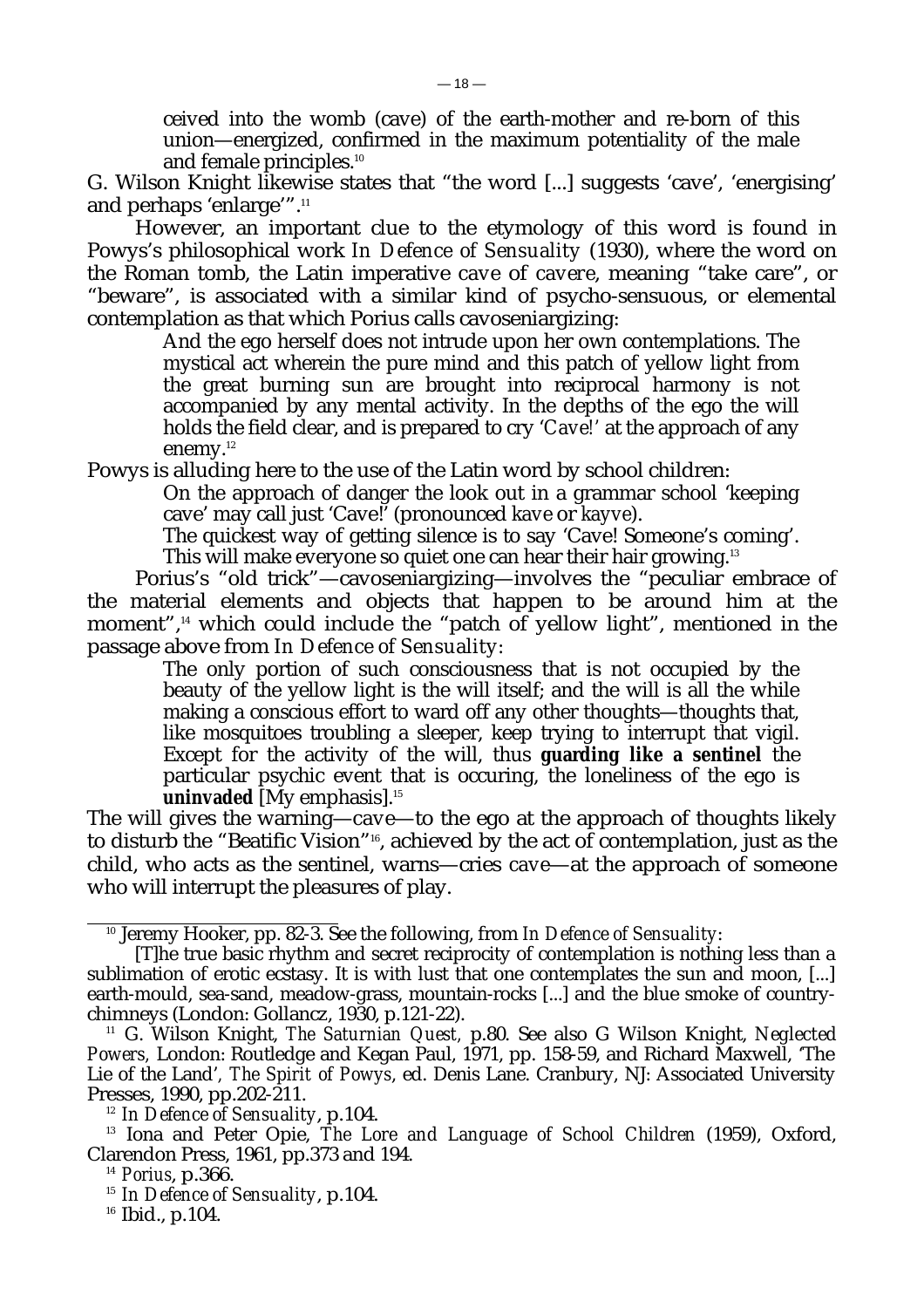accueilli dans l'utérus (caverne) de la terre-mère et de renaître de cette union—ré-énergisé, confirmé dans la potentialité maximale des principes mâle et femelle.<sup>10</sup>

De même G. Wilson Knight affirme que le mot suggère 'caverne', 'énergisant' et peut-être 'aggrandir'".<sup>11</sup>

Cependant, on trouve un indice important relatif à l'étymologie du mot dans l'ouvrage philosophique de Powys, *Apologie des sens*, où le mot sur la pierre romaine, l'impératif latin *cave* de *cavere*, "prends garde" ou "attention", est associé à une sorte de contemplation psycho-sensuelle ou élémentale, semblable à l'état que Porius appelle cavoseniargiser:

Et le moi lui-même ne fait pas irruption dans sa propre contemplation. L'acte mystique qui unit dans une harmonie réciproque l'esprit pur et cette tache de lumière jaune tombée du soleil incandescent ne s'accompagne d'aucune activité mentale. Dans les profondeurs du moi, la volonté veille, prête à crier "Halte-là!" à l'approche de l'ennemi.<sup>12</sup>

Powys ici fait allusion à l'utilisation du mot latin par les écoliers:

A l'approche du danger dans un lycée, celui qui fait le guet peut tout simplement s'écrier 'Cave!' (que l'on prononce *kavé*).

Le plus rapide pour obtenir le silence est de dire 'Cave! Quelqu'un vient'. Cela rend tout le monde tellement silencieux que l'on peut entendre leurs cheveux pousser.<sup>13</sup>

Le "vieux procédé" de Porius—cavoseniargiser—consiste en cette "étreinte singulière des éléments et des objets matériels qui se trouvent alors autour de lui",<sup>14</sup> qui peuvent tout aussi bien comprendre "la tache de lumière jaune", évoquée dans le passage ci-dessus, tiré de *Apologie des sens*:

> La seule partie d'un tel état conscient qui ne s'occupe pas en cet instant de la beauté de la lueur jaune est la volonté elle-même; et pendant tout ce temps la volonté ne cesse de faire un effort conscient pour repousser toutes les autres pensées—pensées qui, comme des moustiques agaçant un dormeur, s'efforcent constamment de le distraire. Si l'on excepte l'activité de la volonté, **montant la garde telle une sentinelle** sur l'événement psychique précis qui est en train d'avoir lieu, la solitude du moi reste **préservée** de toute intrusion. [C'est moi qui souligne].<sup>15</sup>

<sup>10</sup> Jeremy Hooker, pp. 82-3. Dans *Apologie des sens* on peut lire:

<sup>[...]</sup>le véritable rythme fondamental ainsi que la réciprocité secrète que l'on trouve dans la contemplation, ne sont pas autre chose qu'une sublimation de l'extase érotique. C'est avec un désir amoureux véritable que l'on contemple l'humus, les sables de la mer, l'herbe des prairies, les roches montagneuses, l'herbe des bas-côtés, la mousse sur un mur, les flaques du trottoir, le lichen sur un tronc, et la fumée bleue des cheminées dans les campagnes. (Paris: tr. Michelle Tran Van Khai, J.J. Pauvert, pp.155-56)

<sup>11</sup> G. Wilson Knight, *The Saturnian Quest* (non tr.). Cf aussi G Wilson Knight, *Neglected Powers* (non tr.), 1971, et Richard Maxwell, "The Lie of the Land"*, The Spirit of Powys* (non tr.), 1990.

<sup>12</sup> *Apologie des sens*, p.136.

<sup>13</sup> Iona and Peter Opie, *The Lore and Language of School Children* (1959), Oxford, Clarendon Press, 1961, pp.373 and 194. Non tr.

<sup>14</sup> *Porius*, p.402.

<sup>15</sup> *Apologie des sens*, op.cit., p.136.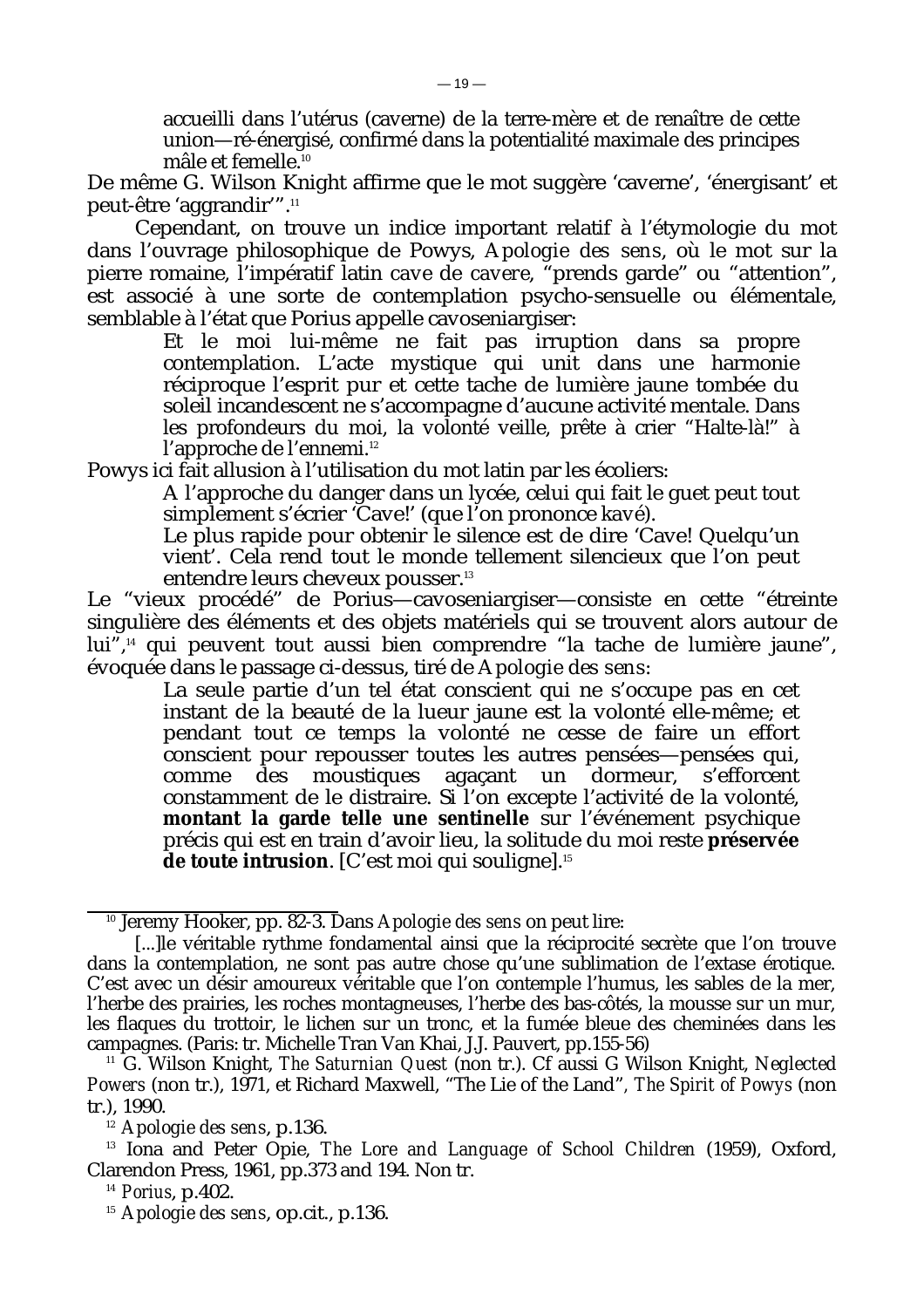Though normal worries could be the source of such distraction, there is undoubtedly a connection between Powys's elemental contemplative practice, and his life-long struggle to control intruding erotic viciousness, or sadistic thoughts:

But it has been by the path of a deliberate and concentrated sensuality that I have at last found a working substitute in our natural world for that terrible other world of purely vicious—and with me always world of purely vicious—and with me always sadistic—mirages of fatal obsession.<sup>17</sup>

 While I have argued here that there is a connection between the use of the Latin *cave* meaning "beware" in *In Defence of Sensuality* and Porius's cavoseniargizing,18 there is also undoubtedly a connection with the English word cave, given the importance of "the last of the cavemen of the mountains",19 the aboriginal giants, for Porius's imaginative life.

The metaphor drawn from children's play is entirely appropriate. In *Autobiography* Powys describes children's inner life:

But the passionately intense *inner life* of children, that imaginative existence which is to them the whole purpose and vital interest of their days *is not a game.*<sup>20</sup>

And he elaborates: "Children's 'games', strictly speaking, are not games at all. They are the child's inmost reality! They are the child's life-illusion".<sup>21</sup> Likewise, for Porius, cavoseniargizing is central to his "life illusion", and he wonders whether it is not "foolishness to plot and plan for ends and purposes that had nothing to do with 'cavoseniargizing'".<sup>22</sup> There are further analogies between a child's play and Powys's elementalism. Children "plunge into the secret of life more deeply than all other mortals. […] Real reality is entirely of the mind", and he further claims that "[old toys] have become the mediums […] by which [children] enter the kingdom of heaven."23 Likewise, in *In Defence of Sensuality*, Powys comments that the "real purpose of life is simply and solely *the* arrangement of thought.<sup>"24</sup> Furthermore children experience, in their ecstatic play, something analogous to "the kingdom of heaven", which is comparable to Powys's elemental "Beatific vision". Though differences exist between the psychic worlds of children and adults—"the most thrilling moments of happiness of a child […] come from *a level of* reality which is completely different from the reality of grown-up people"<sup>25</sup>—a likeness most certainly exists between cavoseniargizing and the inner imaginative world of children's play.

The aim of contemplation and meditation is to keep the mind focused, or still, not disturbed by any distraction, whether external stimuli, or internal thought: "To control your thoughts—that is the most important thing you can do".26 Powys, in *In Defence of Sensuality,* uses a metaphor drawn from the play of

<sup>17</sup> *Autobiograph*y (1934), London: Macdonald, 1967, p.35.

<sup>&</sup>lt;sup>18</sup> Even though there are many years between the publication of *In Defence of Sensuality* in 1930 and the time (1942) when Powys began writing *Porius*.

<sup>19</sup> *Porius*, p.472.

<sup>20</sup> *Autobiography*, p.27.

 $21$  Ibid., p.28.

<sup>22</sup> *Porius*, p.367.

<sup>23</sup> *Autobiography*, p.28.

<sup>24</sup> *In Defence of Sensuality*, p.120.

<sup>25</sup> *Autobiography*, p.28.

<sup>26</sup> *A Philosophy of Solitude*, New York: Simon and Schuster, 1933, p.79.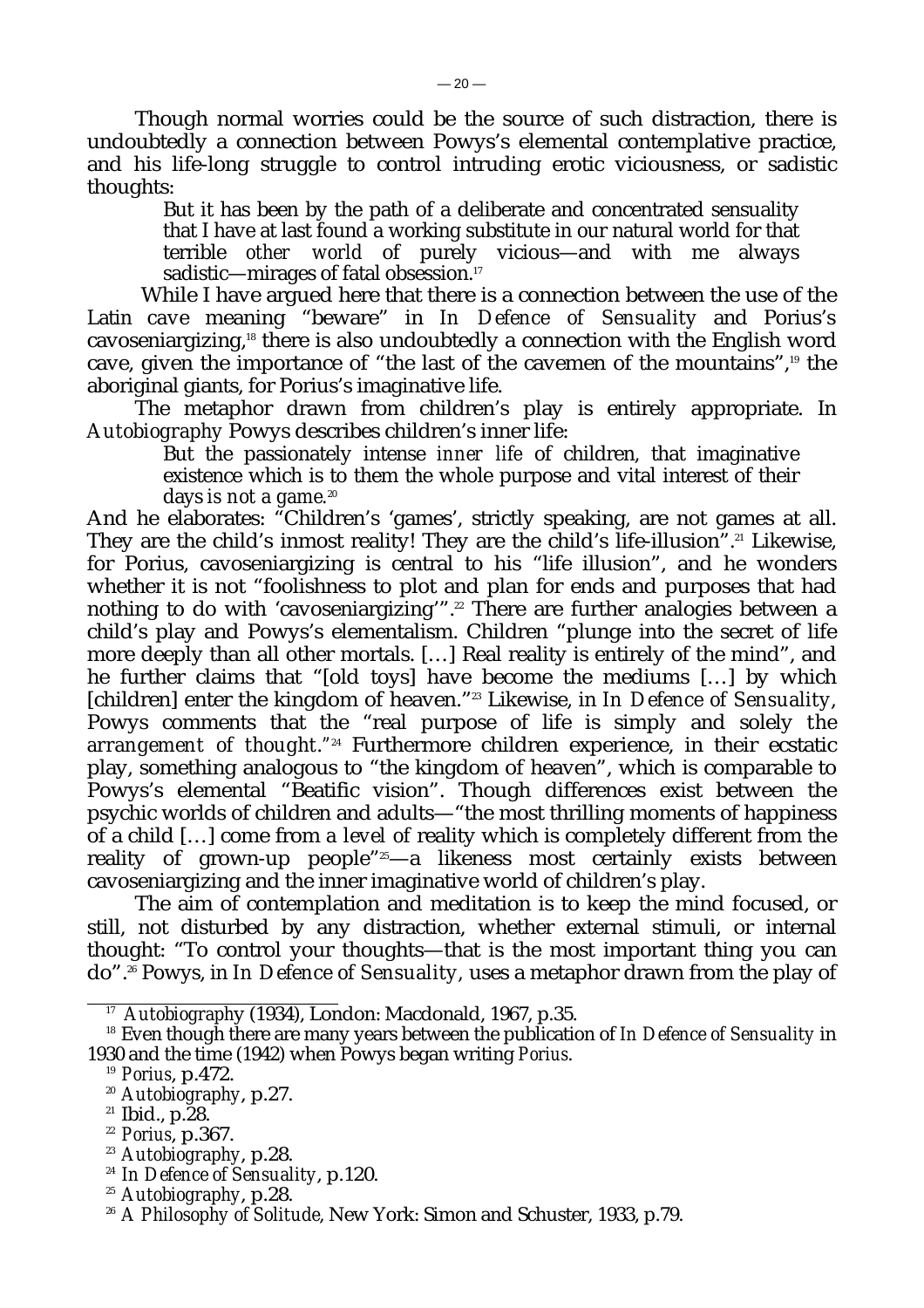La volonté lance au moi l'alerte—*cave*—à l'approche de pensées susceptibles de troubler la "Vision Béatifique", atteinte par la contemplation, tout comme l'enfant qui, agissant comme sentinelle, prévient—crie *cave*—à l'approche de quelqu'un qui va interrompre les plaisirs du jeu.

Bien que des soucis ordinaires puissent provoquer une telle distraction, il y a sans nul doute possible un lien entre sa pratique contemplative élémentale, et la lutte qu'il mena toute sa vie pour éviter l'intrusion d'états érotiques vicieux, ou de pensées sadiques:

Mais c'est en me servant d'une sensualité matée, dirigée, que je suis enfin parvenu à opérer la substitution qui a mis notre monde normal à la place de ce terrible *autre monde* exclusivement voué au vice—au sadisme dans mon cas—, aux mirages du vice, à l'obsession du vice.<sup>16</sup>

S'il est vrai que ma contention ait été ici qu'il y a une relation entre l'utilisation du latin *cave* signifiant "prends garde" aussi bien dans *Apologie des sens* que dans le "cavoseniargiser" de Porius,<sup>17</sup> il y a aussi sans aucun doute un lien avec le mot anglais "cave" [caverne], étant donné l'importance des "derniers hommes des cavernes", les géants aborigènes, dans la vie imaginative de Porius.

La métaphore tirée des jeux enfantins est tout à fait appropriée. Dans *Autobiographie* Powys décrit la vie intérieure des enfants:

Mais la *vie intérieure* d'un enfant, cette existence imaginaire vécue avec intensité, avec passion, *n'est pas un jeu*. 18

Et il précise: "Leurs jeux à eux ne sont pas à proprement parler des jeux Ils constituent leur très intime réalité, leur illusion vitale...".19 De même, pour Porius, cavoseniargiser est au centre de son "illusion vitale", et il se demande s'il n'est pas insensé de faire des projets et des plans pour des fins et des buts qui n'ont rien à voir avec l'acte de 'cavoseniargiser'".20 Il y a d'autres analogies entre le jeu de l'enfant et l'élémentalisme de Powys. Il est au pouvoir des enfants "de plonger plus profondément dans le secret de la vie. [...] La véritable réalité relève entièrement de l'esprit" et plus loin il affirme que "leurs vieux jouets ... sont passés au rang de medium [...] grâce auxquels les enfants communiquent avec le royaume des cieux."21 De même, dans *Apologie des sens*, Powys affirme que "l'objectif véritable de la vie [...] n'est pas autre chose que la mise en ordre de la pensée."22 De plus les enfants, dans leurs jeux enchantés, ressentent quelque chose de semblable au "royaume des cieux", qui est comparable à la "vision béatifique" élémentale de Powys. Bien qu'il existe des différences entre le monde psychique des enfants et celui des adultes—"les moments de bonheur ... proviennent d'un *niveau de réalité* de tout autre nature que celui des adultes."<sup>23</sup> —il n'en demeure pas moins qu'une ressemblance existe entre cavoseniargiser et le monde imaginatif intérieur des jeux d'enfants.

Le but de la contemplation et de la méditation est de garder l'esprit concentré, serein, que nulle distraction ne dérange, ni stimuli extérieurs ni <sup>16</sup> *Autobiographie*, Paris: Gallimard, tr. Marie Canavaggia, 1965, p.41.

<sup>17</sup> Bien qu'un bon nombre d'années sépare la publication de *In Defence of Sensuality* (1930) [*Apologie des sens*] et l'époque où Powys commença à écrire *Porius* (1942).

<sup>18</sup> *Autobiographie*, p.35.

- <sup>20</sup> *Porius*, p.367.
- <sup>21</sup> *Autobiographie*, pp.35-6.

<sup>22</sup> *Apologie des sens,* op.cit., p.154.

<sup>23</sup> *Autobiographie*, p.35.

<sup>19</sup> Ibid., p.35.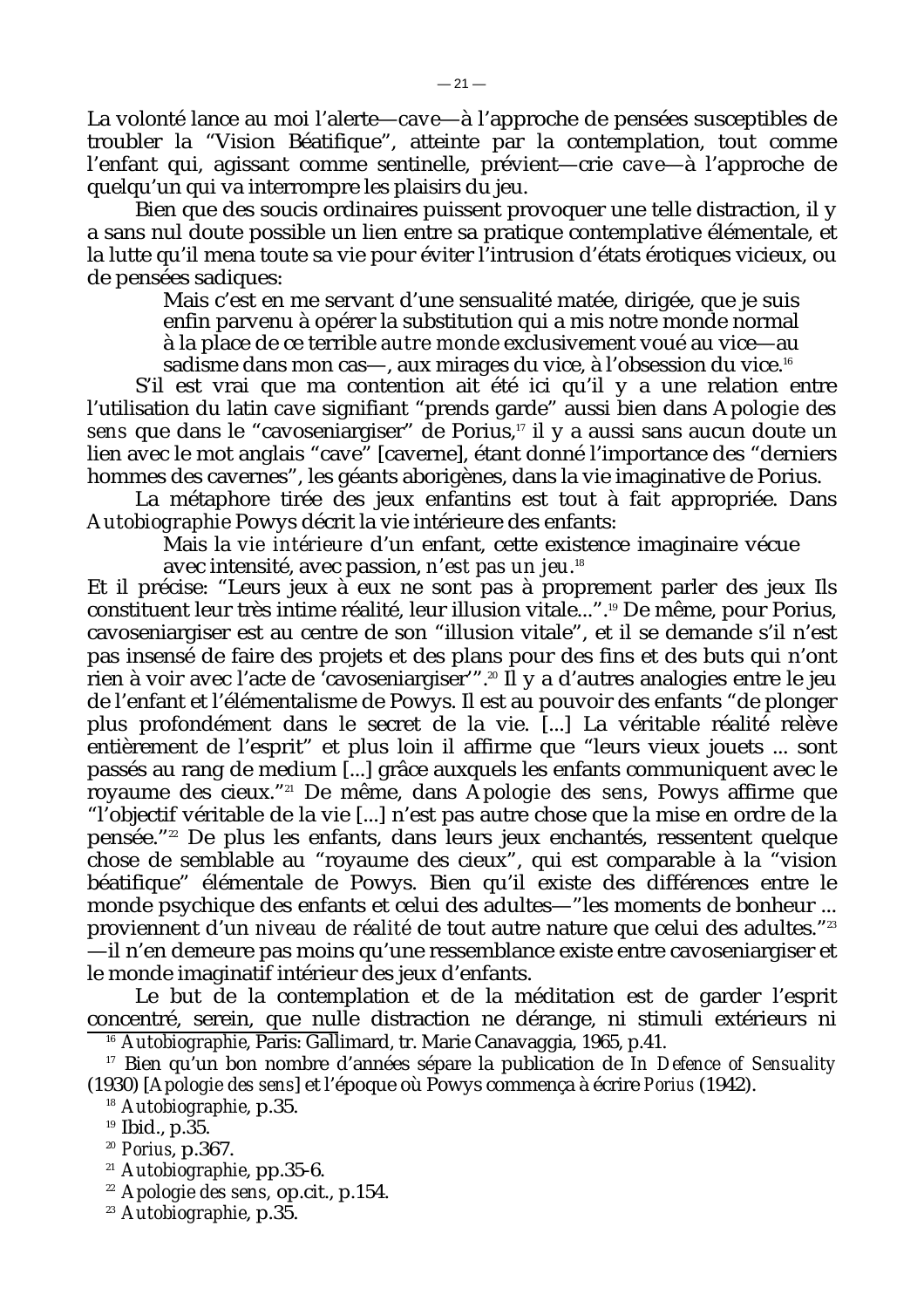children to help explain his technique of elemental contemplation (what will be called cavoseniargizing in *Porius*)

 In the depths of the ego the will holds the field clear, and is prepared to cry '*Cave!*' at the approach of any enemy.<sup>27</sup>

Robin Wood

Robin Wood recently took early retirement from the English Department at Memorial University, Newfoundland, Canada.

*°°°°°°°°°°°°°°°°°°°°*

#### Le vin étrange de M. Powys<sup>1</sup>

POUR CERTAINS, M. Weston est une vieille connaissance: c'est en effet de décembre 1935 à avril 1936 que parut<sup>2</sup> dans la "Nouvelle Revue Française" le curieux roman de Th. F. Powys. Pourquoi quinze ans se sont-ils écoulés entre cette publication et la sortie du volume?

Au début de la préface qu'il a donnée à sa remarquable traduction, *Le Bon* Vin de M. Weston<sup>3</sup>, M. Henri Fluchère dit ceci: "Il est surprenant mais sans doute explicable que Th. F. Powys n'ait pas acquis entre les deux guerres la réputation que tant d'autres écrivains ont usurpée. Les critiques, après le coup de chapeau de rigueur, se sont détournés de ses premiers livres (*Mr. Tasker's Gods*, *The Left Leg*) avec une moue distinguée, satisfaits d'une phrase allusive à Bunyan ou à la Bible, mais décidément déconcertés par le symbolisme complexe d'une œuvre qui, d'apparence, joue sur deux claviers contrastés. On ne savait pas s'il fallait situer Th. F. Powys chez les réalistes, ou, au contraire, le ranger parmi les écrivains d'imagination. On ne savait pas non plus si ce païen était chrétien ou si, derrière son christianisme, se cachait un fond irréductible de paganisme décourageant. De plus, cette œuvre avait un caractère intemporel et pourtant elle était de notre temps..."

Voilà donc la raison: l'art singulier de Powys déconcerte et les critiques n'aiment rien tant que jouer leurs petits airs familiers sur une flûte qu'ils connaissent bien et en parcourant toujours les mêmes chemins. Il y a du vrai làdedans et il faudrait être aveugle (pour soi-même comme pour les autres) pour ne pas le reconnaître. Naturellement, la remarque de M. Fluchère s'appliquait aux critiques anglais. Essayons de ne pas les suivre et de rendre justice à Powys.

Que cela ne soit pas aisé, on le comprendra maintenant: M. Fluchère marque bien le caractère complexe—et surtout ambigu—de l'œuvre de Powys, plus particulièrement du *Bon Vin de M. Weston*, et toute sa préface nous confirme dans le sentiment que cette œuvre est très savamment, volontairement mais aussi de manière irréductible "mystérieuse". En tentant de la définir, il faudra toujours en arriver à dire: ou bien... ou bien, et n'affirmer une chose qu'en prenant soin de ne pas oublier d'exprimer discrètement son contraire. Excellent exercice pour le critique...

<sup>27</sup> *In Defence of Sensuality*, p.104.

<sup>1</sup> *Combat*, jeudi 17 août 1950.

<sup>2</sup> La NRF a en effet publié de larges extraits (plus de 140 pages) du roman dans ces cinq numéros.

<sup>3</sup> T.F. Powys, *Le Bon Vin de M. Weston*, tr. et préface de H. Fluchère, Gallimard, 1950.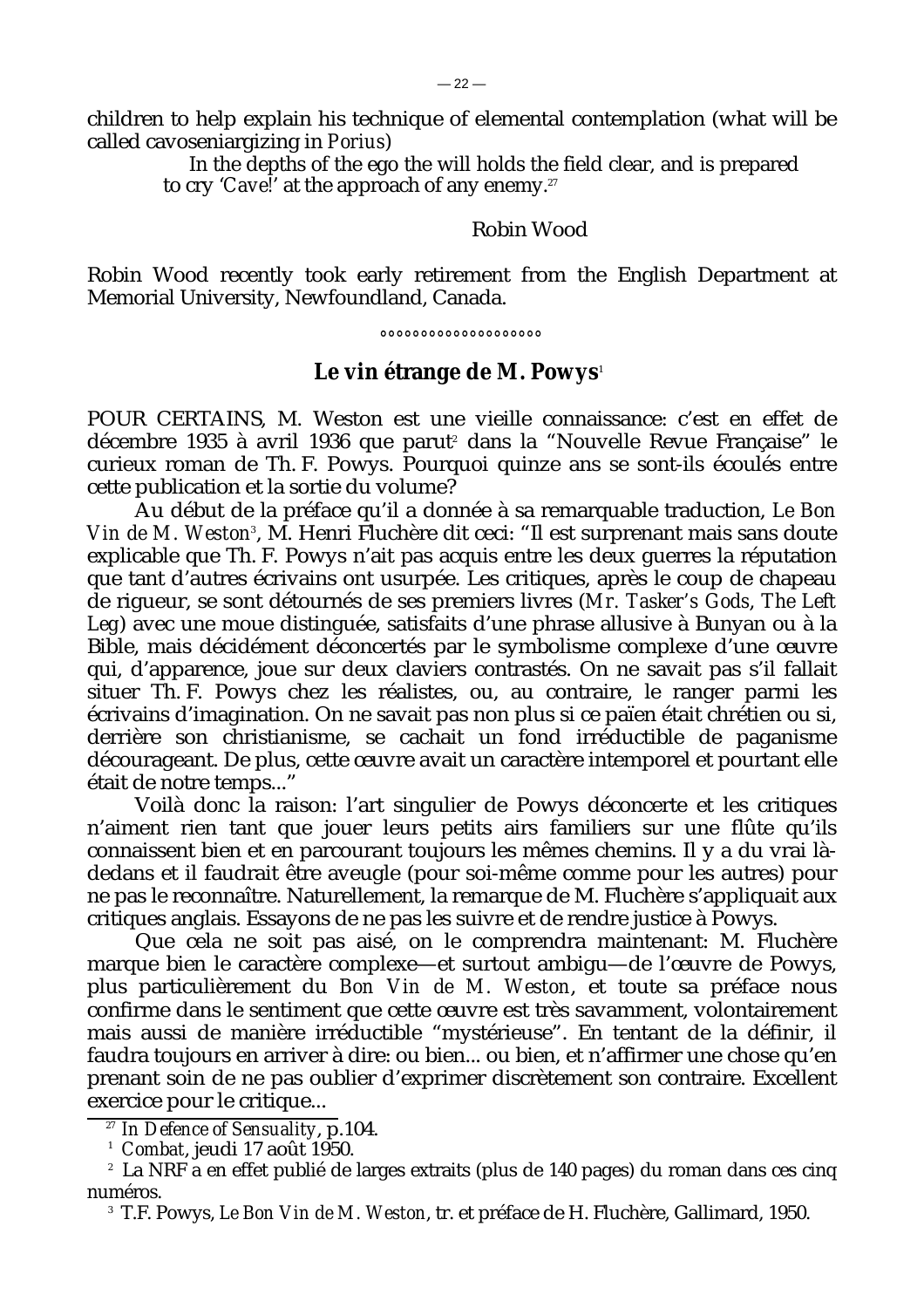pensée intérieure. "Contrôler ses pensées: voilà l'acte le plus important que vous puissiez accomplir".24 Dans *Apologie des sens* Powys utilise une métaphore inspirée par les jeux des enfants afin d'expliquer sa technique de contemplation élémentale (qui s'appellera cavoseniargiser dans *Porius*)

Dans les profondeurs du moi, la volonté veille, prête à crier "Halte-là!" à l'approche de l'ennemi.<sup>25</sup>

Robin Woof

Robin Wood, professeur au département d'anglais à Memorial Université, Terre Neuve, Canada, a récemment pris une retraite anticipée.

*°°°°°°°°°°°°°°°°°°°°*

#### **The peculiar wine of M. Powys**<sup>1</sup>

FOR SOME READERS, Mr Weston is an old acquaintance: T.F. Powys's curious novel had been abridged<sup>2</sup> in the "Nouvelle Revue Française" from December 1935 to April 1936. Why then did it take fifteen years for the book to be published?

At the beginning of the preface to his remarkable translation<sup>3</sup> of *Mr. Weston's Good Wine* M. Henri Fluchère writes: "It is surprising that between the wars T.F. Powys did not acquire the reputation so many other less deserving writers gained, but this can probably be explained. Critics, after the indispensable doffing of the hat, turned away from his first books (*Mr Tasker's Gods*, *The Left Leg*) with a distinguished curl of the lip, gratified by some reference to Bunyan or to the Bible, but embarrassed finally by the complex symbolism of a work which seems to use two contrasted keyboards. They did not know whether T.F. Powys should be ranked with the realists, or if, on the contrary he should be numbered among the writers of imagination. Nor was it possible to decide whether this heathen was Christian or whether, behind his Christianism, irreducible depths of discouraging paganism were hidden. Moreover, these works had a timeless character, although belonging to our times..."

So that is the reason: the singular art of Powys is disconcerting and the one thing critics really like is to play their familiar little tunes on a well-known flute, ever following the same paths. For oneself as much as for others, there is truth in that, and one would need be blind to deny it. Of course, M. Fluchère's remark applied to English critics. Let us try not to follow them and to do justice to Powys.

That this is no easy task will now become clear: M. Fluchère stresses the

<sup>24</sup> *Une philosophie de la solitude*, tr. M. Waldeberg, la différence, 1984, p.52.

<sup>25</sup> *Apologie des sens,* p.136.

<sup>1</sup> Published in the French newspaper *Combat*, Thurday 17 August 1950. My thanks to Anthony Head for providing a scan of this article.

<sup>2</sup> The review published a more than 140 page abridged version of the novel in these five issues.

<sup>3</sup> T.F. Powys, *Le bon vin de M. Weston*, translated and prefaced by H. Fluchère, Gallimard, 1950. Henri Fluchère (1898–1987) founded the *Maison Française* at Oxford in 1946. He translated *Captain Patch* in 1952 and was also chairman of the *Société Française Shakespeare* as well as a literary critic of note. He played an important role in the establishment of an Elizabethan research centre at Aix-en-Provence.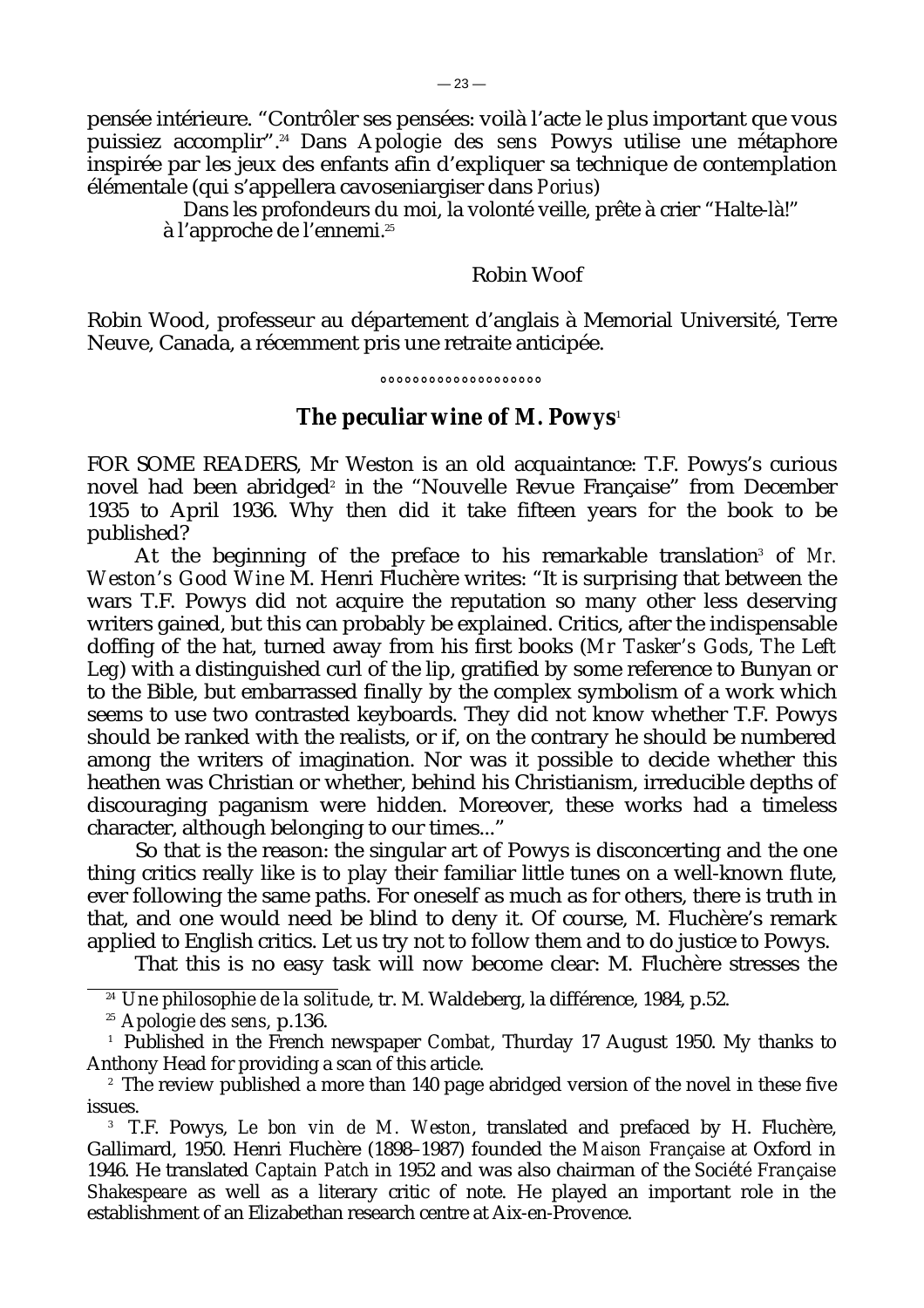Un soir de novembre 1923, arrive à Folly Down, petit village du Dorset, une vieille camionnette Ford dont les flancs sont ornés de cette inscription: le bon vin de M. Weston. Au volant est assis un vieux monsieur un peu gros, aux cheveux blancs et à la physionomie sympathique: M. Weston. On le prendrait volontiers pour quelque membre échappé du Pickwick Club. Il a comme compagnon de route un grand et jeune garçon au visage d'ange qui s'appelle Michel. Et, comme deux honnêtes représentants en vin, M. Weston et son acolyte entreprennent la tournée des maisons.



A typical Dorset village and landscape *photo Ray Beer from Wikimedia Commons*

En vérité Folly Down, dont les chemins, les collines, les bois sont décrits avec une amoureuse poésie—une poésie simple et de très vieille tradition aussi, très savante—est un bien curieux village. Ses habitants (ceux du moins qui nous sont présentés) vivent dans un climat qui est, si j'ose dire, plein de questions. Le pasteur Grobe qui a perdu la foi en même temps que sa femme, ne cesse de s'interroger sur Dieu. L'aubergiste Bunce, qui accuse Dieu de tous les maux qui lui arrivent, se demande si Grunter le sacristain-fossoyeur est vraiment l'auteur des innombrables ... accidents qui arrivent aux pucelles de Folly Down ou si le Seigneur n'est pas coupable. Luke Bird, jeune homme déçu par la prédication des hommes et qui s'est voué à la conversion des animaux, se demande s'il pourra être heureux sur cette terre avec Jenny Bunce, la jolie fille du cabaretier. Il y a beaucoup d'autres affaires en suspens à Folly Down; en apparence elles sont souvent bien minces—et, toujours, elles sont présentées avec simplicité, sans développements rhétoriques, de la manière la plus naïve qui soit. On découvre vite que cette simplicité est superficielle et que la naïveté peut être une arme redoutable...

Il y a plus de mal que de bien dans sa création, aux yeux mêmes du Dieu de M. Weston-Powys, et on n'est jamais tout à fait sûr que le regard qu'il jette sur ses créatures ne soit pas un mélange d'horreur et de tendresse. Et quand on sait que dans une autre œuvre de Powys, *The Only Penitent*, on voit Dieu demander pardon à l'homme du mal qu'il lui fait, on comprendra, mieux qu'au début, le mot d'"ambigu" appliqué à l'écrivain. Il ne respecte pas une orthodoxie, du moins visiblement. On peut même penser que le contenu de son œuvre est assez explosif. Mais, plus profondément n'y a-t-il pas accord entre sa vision du monde et une certaine tradition puritaine? L'ironie là aussi joue son rôle, et les questions demeurent sans réponse.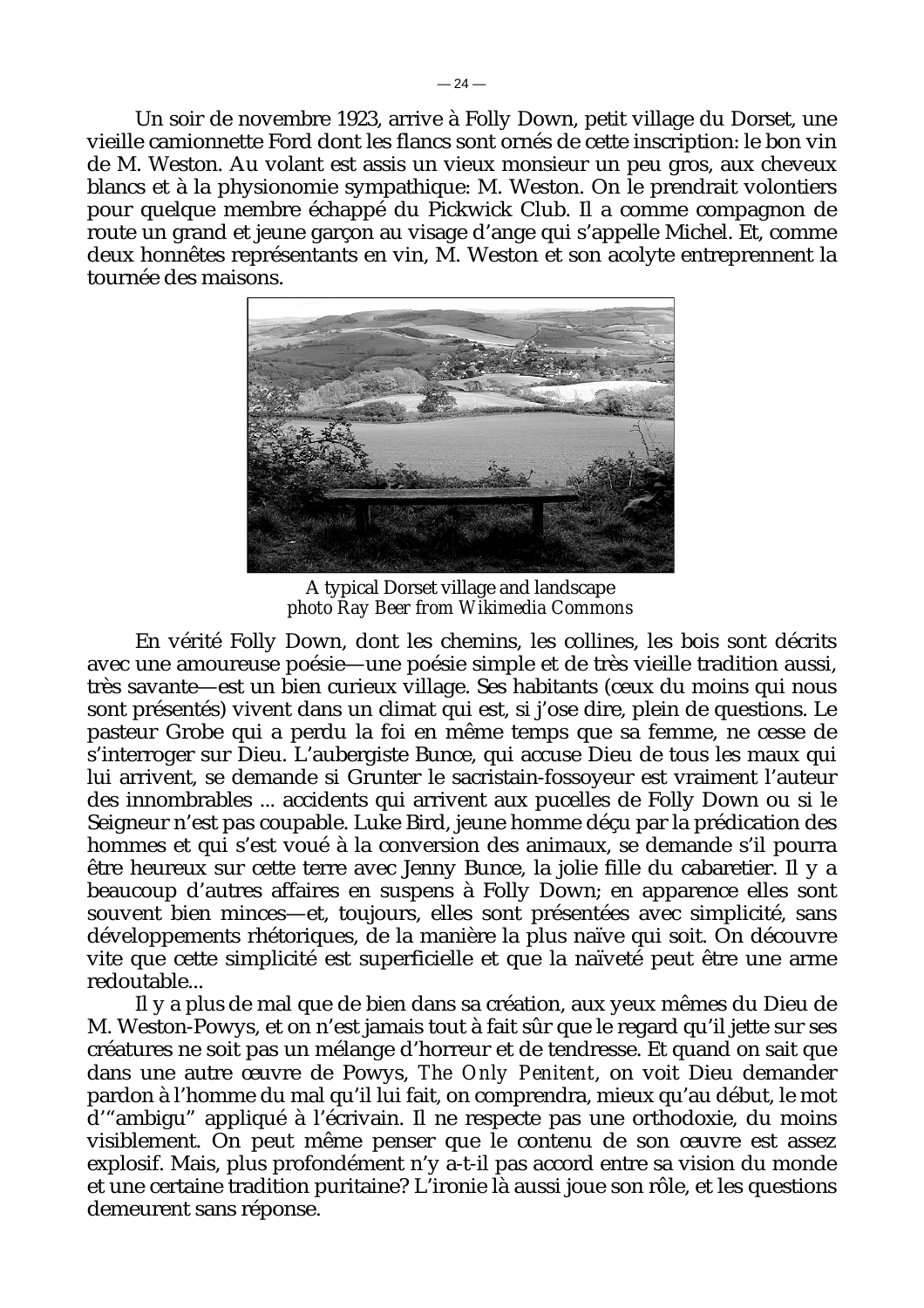complex—and above all ambiguous—nature of the works of Powys, and especially of *Mr Weston's Good Wine*, and his whole preface confirms us in the idea that this work is most artfully, deliberately but also untractably, "mysterious". Any attempt to define it will require saying: "either... or", and only affirming something while being careful not to forget to discreetly express its opposite. Excellent exercise for the critic ...

\* One November evening in 1923, an old Ford van, decorated on each side with advertisements for 'Mr Weston's Good Wine', arrives at Folly Down, a little village in Dorset. At the wheel sits a portly, white-haired old gentleman with a pleasant face: Mr Weston. He could easily be taken for an escaped member of the Pickwick Club. His companion is a tall young man with the face of an angel, whose name is Michael. And like two honest wine tradesmen Mr Weston and his acolyte set about the round of their customers.

In truth, Folly Down, whose lanes, hills, woods are described with loving poetry—a simple poetry belonging to an old tradition, also very erudite—is a rather curious village. Its people (at least those to whom we are introduced) are living in a climate which, dare I say, raises many questions. The Rev. Grobe who lost his faith at the same time as he lost his wife, questions himself ceaselessly about God. Inn-keeper Bunce, who blames God for all his ills, wonders whether sexton Grunter is really responsible for the numberless ... accidents which happen to the maidens of Folly Down or whether it is not the Lord who is the culprit. Luke Bird, a young man disappointed with preaching to humans and who has devoted himself to the conversion of animals, is wondering whether he might be happy on this earth with Jenny Bunce, the landlord's pretty daughter. There are many other pending matters at Folly Down; they may appear of no real import—and are always presented in simple terms, without rhetorical development, in the most naive way possible. It is soon obvious, however, that such simplicity is superficial and that naivety can be a formidable weapon...

There is, in the very eyes of the God of Mr Weston-Powys, more evil than good in his creation, and one is never quite sure that the way he looks upon his creatures does not express a mixture of horror and tenderness. And when in another Powys book, *The Only Penitent*, God asks man to forgive Him all the misery He has inflicted, the word "ambiguous" applied above to the writer becomes more understandable. He does not respect an orthodoxy, at least openly. The contents of his work could even appear to be somewhat explosive. But, more profoundly, is there not agreement between his vision of the world and a certain puritan tradition? Here too irony plays its part, and questions remain unanswered.

But let us come back to the night of November 20 1923, which for a certain number of inhabitants of Folly Down will be the night of their fate—the night of the answers to their questions. One should write the answer, for the gentle and polite Mr Weston, who intervenes in the affairs of Folly Down, is no other than God the Father... He begins by stopping time (this really pleases Mr Bunce, the honorable landlord, convinced each evening that the malicious creator hurries up the march of the hours to prevent him from selling enough beer to his customers...), then he does his rounds, offering his two vintage wines: a light, clear, fragrant wine—the wine of love and of life—a dark and heavy beverage, which is the wine of death. Luke Bird will be able to fill his well with clear wine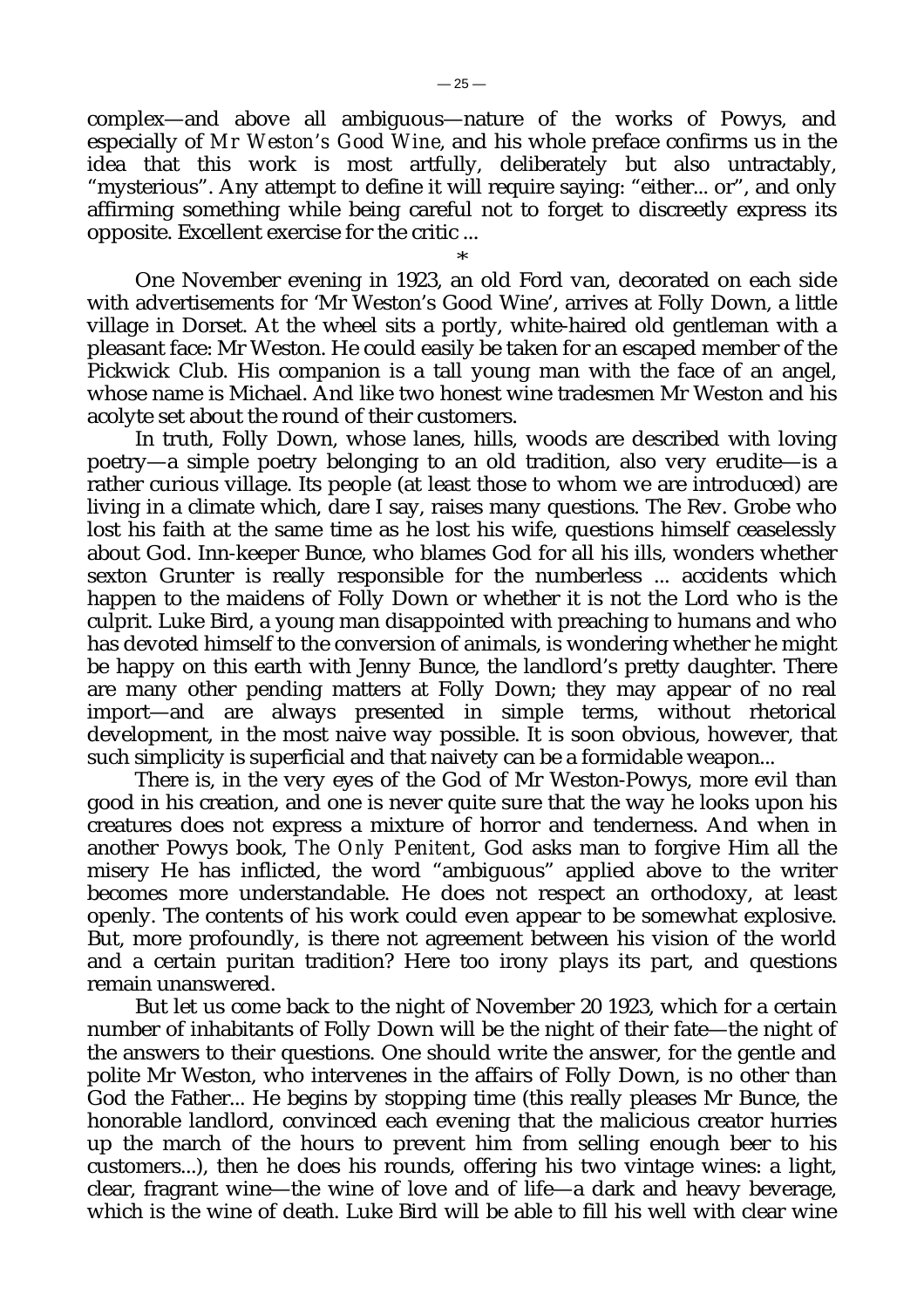Mais revenons-en à la nuit du 20 novembre 1923, qui sera pour un certain nombre d'habitants de Folly Down la nuit du destin—la nuit des réponses à leurs questions. On devrait écrire la réponse car le doux et poli M. Weston, qui se mêle des affaires de Folly Down n'est autre que Dieu le Père... Il commence par arrêter le temps (cela fait rudement plaisir à l'honorable cabaretier M. Bunce, persuadé chaque soir que le créateur malicieux précipite la marche des heures pour l'empêcher de vendre assez de bière à ses clients...) puis fait sa petite tournée, proposant ses deux crus: un vin léger, clair et odorant—c'est le vin de l'amour et de la vie—un breuvage noir et épais, qui est le vin de la mort. Luke Bird pourra remplir son puits de vin clair et obtenir ainsi la main de Jenny. Le pasteur Grobe, qui a suffisamment souffert, retrouvera avec le vin noir sa foi et la paix éternelle. Deux terribles garçons coureurs de filles, les Mumby, épouseront leurs deux dernières victimes. Tamar Grobe, la fille du révérend trouvera le bonheur (et la mort) dans les bras de Michel, qui est devenu l'ange qu'elle attendait depuis si longtemps. Et la terrible Mrs Vosper, la vieille entremetteuse qui ne vit que pour le déshonneur des filles, trouvera elle aussi la mort—mais sans vin (c'est un lion, que M. Weston transporte dans sa camionnette, qui se charge de la frapper).

Le mal et le bien, le péché et le rachat, la miséricorde de Dieu (qui agit selon une loi secrète, et châtie ceux-là mêmes qu'elle veut sauver) sont les vérités cachées derrière ces pantins. Elles ne leur donnent pas la vie—car ils l'ont et on peut lire *Le Bon Vin de M. Weston* comme une comédie aux situations un peu faciles et aux personnages tout d'une pièce—mais elles donnent à l'œuvre de Powys son sens profond, qui est, dit M. Fluchère, "l'expression poétisée de cette crainte de Dieu dont il voudrait se délivrer, ou dont il voudrait faire une crainte rassurante, pour justifier, aux yeux de Dieu même, l'aveugle, l'absurde acharnement du mal".

Il reste une œuvre au goût très rare, au ton unique, mélange d'humour violent et de souriante sérénité, de candeur et de désespoir. Un Dieu humain y participe à la révolte des hommes. Comme l'écrit M. Fluchère, "l'angoisse qui étreint M. Weston, et qui perce à ses moments de plus parfaite assurance, on conçoit qu'elle aille au cœur des hommes jusqu'à la révolte, jusqu'à la négation même de Dieu. M. Weston peut croire à lui-même devant les imperfections de son univers, mais il envisage le jour où sa firme sautera, et cet univers avec elle". Voilà où Powys met son empreinte: avec un art infiniment conscient, où aucune rupture ne se marque avec la tradition, reprenant des thèmes éternels dans un cadre très simple, il interroge, il s'interroge—jusqu'au bout, avec une indomptable sagesse et toutes les hésitations de la vraie sagesse. C'est un grand poseur de questions—pour qui peut-être les seules certitudes sont des questions. Ou bien qui garde en même temps qu'il questionne, un contact assuré avec de très vieilles et solides espérances, celles mêmes du Pèlerin de Bunyan... De toute façon le vin de M. Powys a un goût qu'on n'oublie pas.

#### Gilbert Sigaux

Gilbert Sigaux (1918-1982), journaliste, critique, auteur et professeur, a aussi participé à des émissions littéraires et culturelles à la radio.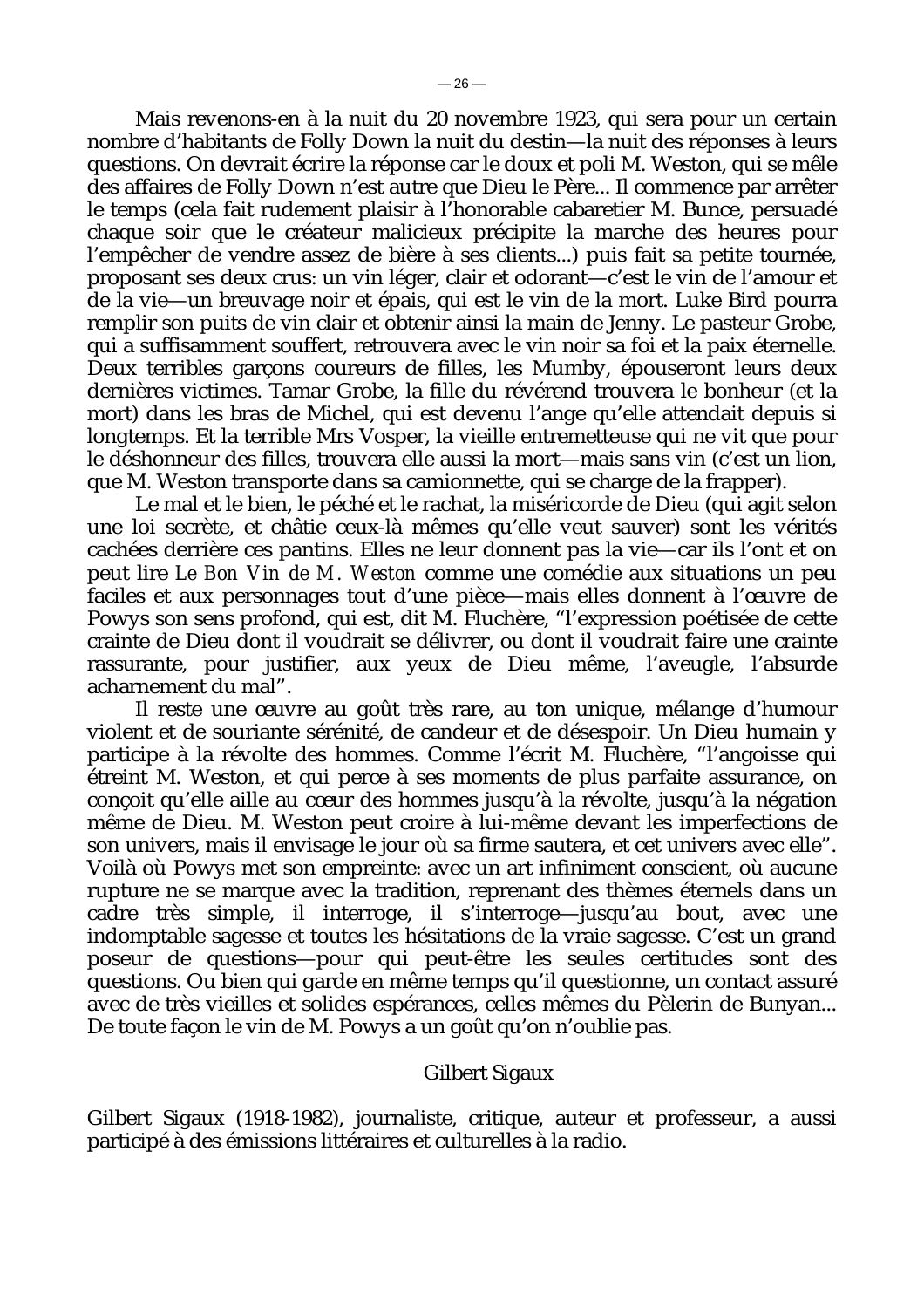and thus obtain Jenny's hand. The Rev. Grobe who suffered enough, will, with the dark wine, recover his faith and eternal peace. The Mumbys, two wicked seducers of girls, will marry their two latest victims. Tamar Grobe, the Reverend's daughter, will find happiness (and death) in the arms of Michael, who has become the angel she had been expecting for so long. And the vile Mrs Vosper, the old procuress who lives solely to watch girls dishonoured, will also find death—but it won't be with wine (a lion, kept by Mr Weston in his van, will undertake to slay her).

Evil and good, sin and redemption, divine mercy (acting according to a

secret law, punishing those to be saved) are the hidden truths behind these puppets. These truths do not bestow life on them—for the puppets are alive and *Mr Weston's Good Wine* can be read as a comedy with situations a little too undemanding and with monolithic characters—but the truths give T.F. Powys's work its deep meaning, which is, as M. Fluchère writes, "the poeticized expression of this fear of God, from which he would like to



free himself, or from which he would like to derive a reassuring fear, so as to justify, in God's own eyes, the blind, the absurd relentlessness of evil."

There remains a work of the rarest taste, with a unique tone, a mixture of violent humour and of smiling serenity, of candour and despair. A human God takes part in men's rebellion. As M. Fluchère says, "it is conceivable that the anguish gripping Mr Weston, and which appears during moments of the most perfect self-assurance, should move the heart of man to revolt, and even to the very denial of God. Confronted by the imperfections of his universe, Mr Weston may believe in himself, but he envisages the day his firm will disappear, and the universe with it." This is where Powys leaves his mark: with infinitely deliberate art, in which there is no break with tradition, taking up eternal themes in a very simple context, he asks questions, he asks himself questions—up to the end, with an indomitable wisdom and all the hesitations of true wisdom. He is a great asker of questions—for whom perhaps the only certainties are questions. Or who maintains, at the same time as he questions, an assured contact with very old and sturdy hopes, the very hopes of Bunyan's Pilgrim... Be that as it may be, the wine of Mr. Powys has a taste one never forgets.

## Gilbert Sigaux

Gilbert Sigaux (1918-1982), editor, critic, author, professor, also participated in radio programs and gave lectures on literary, theatrical, and cultural subjects.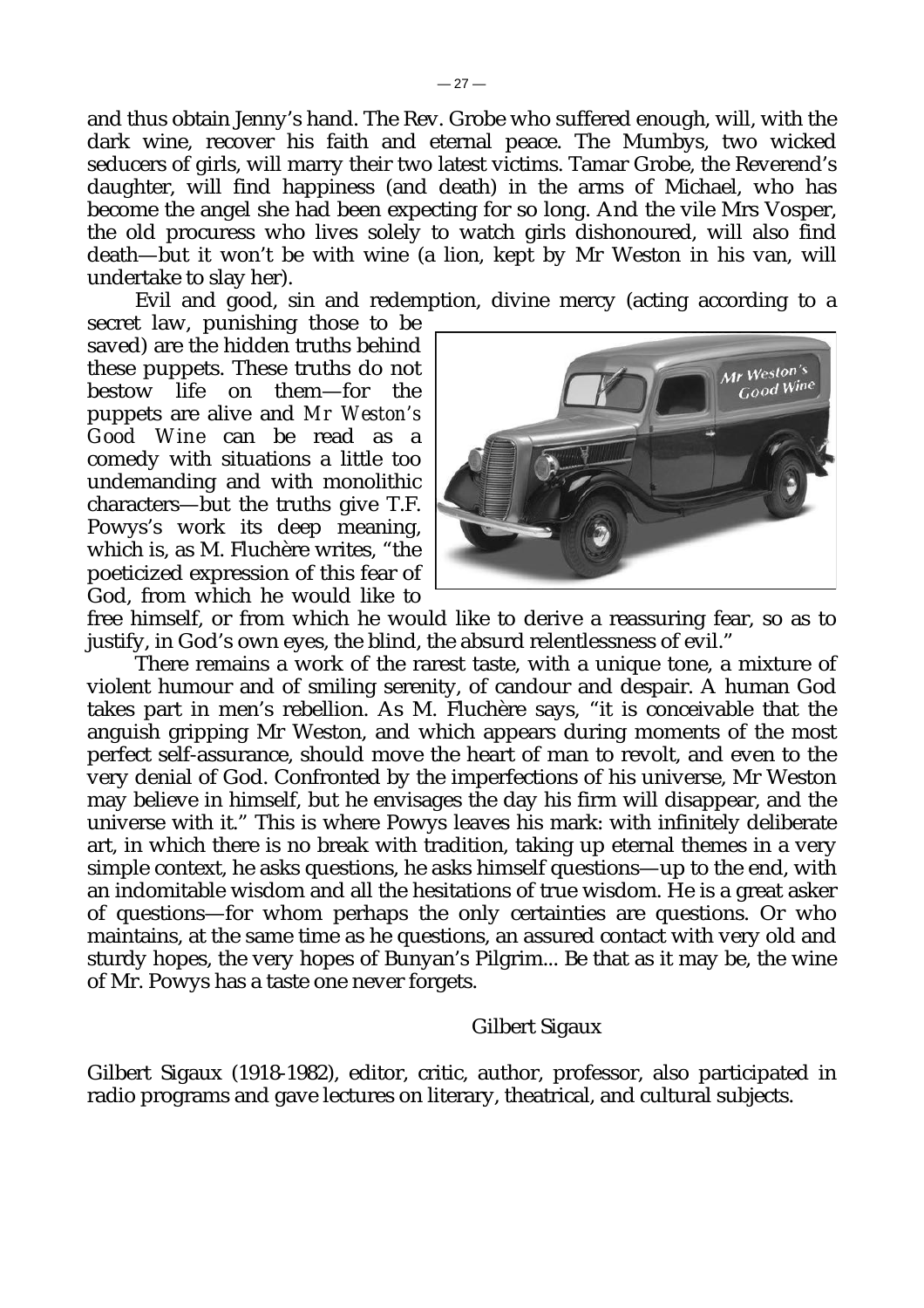## *Mr Tasker's Gods* **by T.F. Powys**<sup>1</sup>

THIS IS A WELCOME reissue<sup>2</sup> of Powys's fine, frightening novel, first published in 1925. His themes in the book are greed, cruelty, man's inhumanity to man, and to illuminate them he supplies something of the vision of an Old Testament prophet, a Jeremiah of the market-town. He paints a natural landscape of beauty and innocence, across which tramp the bloody footprints of mankind.

Mr Tasker's gods are, of course, his pigs. He worships them, fattens them, and eventually slaughters them "with a not too deep cut in the throat". His special favourite, the queen of his gods, is a sow, "a large black monster almost too huge to move". Such is Tasker's love for his queen that he has sacrificed his own daughter to her. She is the sow's slave.



*from Wikimedia Commons*

Mr Tasker's pigs are something else as well. In one of Powys's most savage ironies, the gods are also the embodiments of human baseness, swollen monuments to gluttony, indolence and bloodlust. Powys, in a striking scene, which gives the novel its most macabre and memorable image, describes the pigs feeding on the carcass of a skinned horse:

 The pigs, there were over a hundred of them, were at it. They covered the carcass and tore away and devoured pieces of flesh; they covered each other with blood, and fought like human creatures. The stench of the medley rose up in

clouds, and was received as incense into the nostrils of Mr Tasker. At last the horrible and disgusting feast ended, and the pigs were let out, all bloody, into the meadow, and a few forkfuls of rotting dung were thrown upon the bones of the horse.

The choice of the word "meadow" in contrast with the blood-stained pigs is typical of the novel. The gruesome banquet is witnessed by Henry Turnbull, the young, impressionable and "feeble-witted" hero who is just beginning to learn about men. And what makes the scene so chilling is the way Powys turns it from simple carnivorousness to something, in Henry's mind, much worse:

> There had been no actual cruelty in the scene, but he knew quite well where the horror lay. It lay in the fact that the evil spirits of the men, Mr Tasker's in particular, had entered into the pigs and had torn and devoured the dead horse, and then again entered, all bloody and reeking, into the men.

But it is not only Henry who has witnessed the scene. Powys is above all a Christian writer, if a highly individual one, and later in the book he allows Henry Turnbull this speculation:

He was thinking about men and their real selves and was wondering what the eyes of God made of man's heart. Henry believed in God and

<sup>1</sup> Review published in *The Wessex Book Review*, n°2, March 1980, Editor Peter Shaw.

<sup>2</sup> T.F. Powys, *Mr. Tasker's Gods*, (1925) Beckenham: Trigon Press, 1977.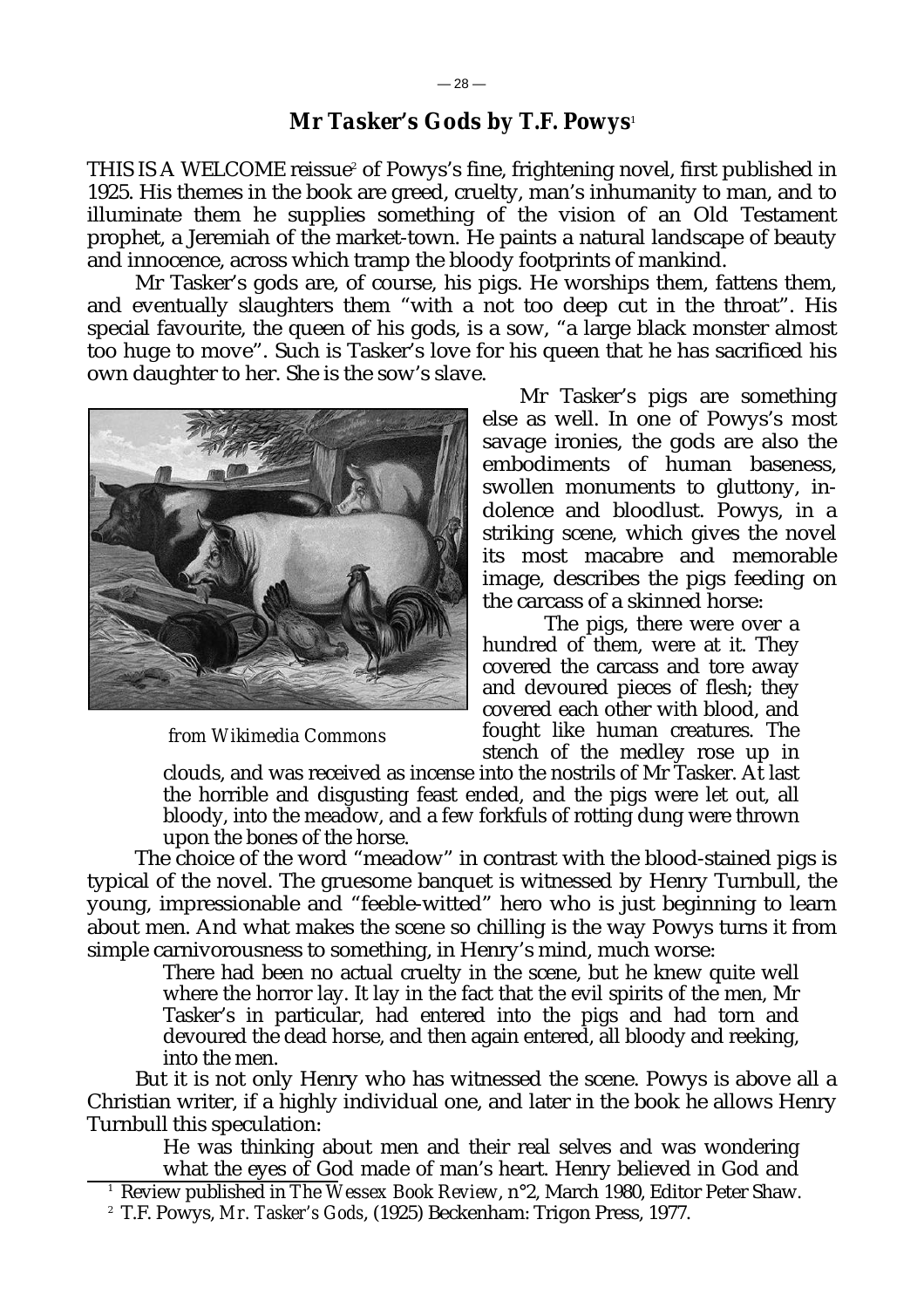VOICI UNE REEDITION bienvenue [Trigon Press, 1977] du beau et terrifiant roman de Powys, publié en 1925. Les thèmes de ce livre sont la cupidité, la cruauté, l'inhumanité de l'homme envers l'homme, et pour les mettre en lumière il recourt à une vision digne d'un prophète de l'Ancien Testament, d'un Jérémie de bourg campagnard. Il décrit la beauté et l'innocence d'un paysage préservé, piétiné par les pas lourds et sanglants de l'espèce humaine.

Les dieux de M. Tasker sont bien sûr ses porcs. Il les vénère, les engraisse et finit par les abattre "d'une entaille pas trop profonde au cou". Sa favorite entre tous, la reine de ses dieux, est une truie, "un énorme monstre noir presque trop gros pour se déplacer". L'amour que porte Tasker à sa truie est tel qu'il lui a sacrifié sa propre fille. Elle est l'esclave de la truie.

Les porcs de M. Tasker sont aussi autre chose. Dans une des visions ironiques les plus féroces de Powys, les dieux sont aussi l'incarnation de la bassesse humaine, monuments distendus à la gloutonnerie, à l'indolence et à la soif du sang. Dans une scène frappante qui donne au roman son image la plus macabre et la plus mémorable, Powys décrit les porcs dévorant la carcasse d'un cheval écorché:

Les pourceaux, il y en avait plus d'une centaine, étaient dessus. Ils couvraient la carcasse, la déchiraient et dévoraient des lambeaux de chair. Ils se couvraient de sang les uns les autres et se battaient comme des créatures humaines. L'odeur infecte du carnage montait comme des nuages d'encens dans les narines de M. Tasker. A la fin de l'horrible et répugnant festin, les pourceaux couverts de sang furent lâchés dans le pré et on jeta quelques pelletées de fumier sur les os du cheval.

Le choix du mot "pré" en contraste avec "pourceaux couverts de sang" est typique du roman. Le macabre banquet a eu un témoin, Henry Turnbull, le jeune héros impressionable et "faible d'esprit" qui commence tout juste à découvrir ce que sont les hommes. Et ce qui rend la scène si angoissante c'est la manière dont Powys la transforme d'un simple massacre carnivore en quelque chose de bien pire dans l'esprit de Henry:

Il n'y avait eu aucune cruauté de fait dans la scène, mais il savait parfaitement ce qui en faisait l'horreur. C'était que les esprits mauvais des hommes, de M. Tasker en particulier, étaient entrés dans les pourceaux pour déchirer et dévorer le cheval mort, avant de revenir, fumant de puanteur et de sang, habiter le corps des hommes.

Mais il n'y a pas que Henry qui ait assisté à la scène. Powys est avant tout un écrivain chrétien, quoique fort singulier, et plus loin dans le livre il accorde à Henry Turnbull cette réflexion:

Il pensait à ce qu'était le moi réel des hommes et se demandait ce que le regard de Dieu faisait de leur cœur. Henry croyait en Dieu et il était peiné pour Dieu. Il sentait que Dieu devait voir bien des choses répugnantes.

Il est permis de penser que là, c'est Powys qui parle de lui-même. Et son livre a pour but de décrire certaines de ces choses répugnantes. Aucun doute ne subsiste sur ce que Powys au moins pense du cœur humain. "Sang" est le mot

<sup>1</sup> Roman traduit plus tard par P. Reumaux en 1984 sous le titre *Bruit et Silence*.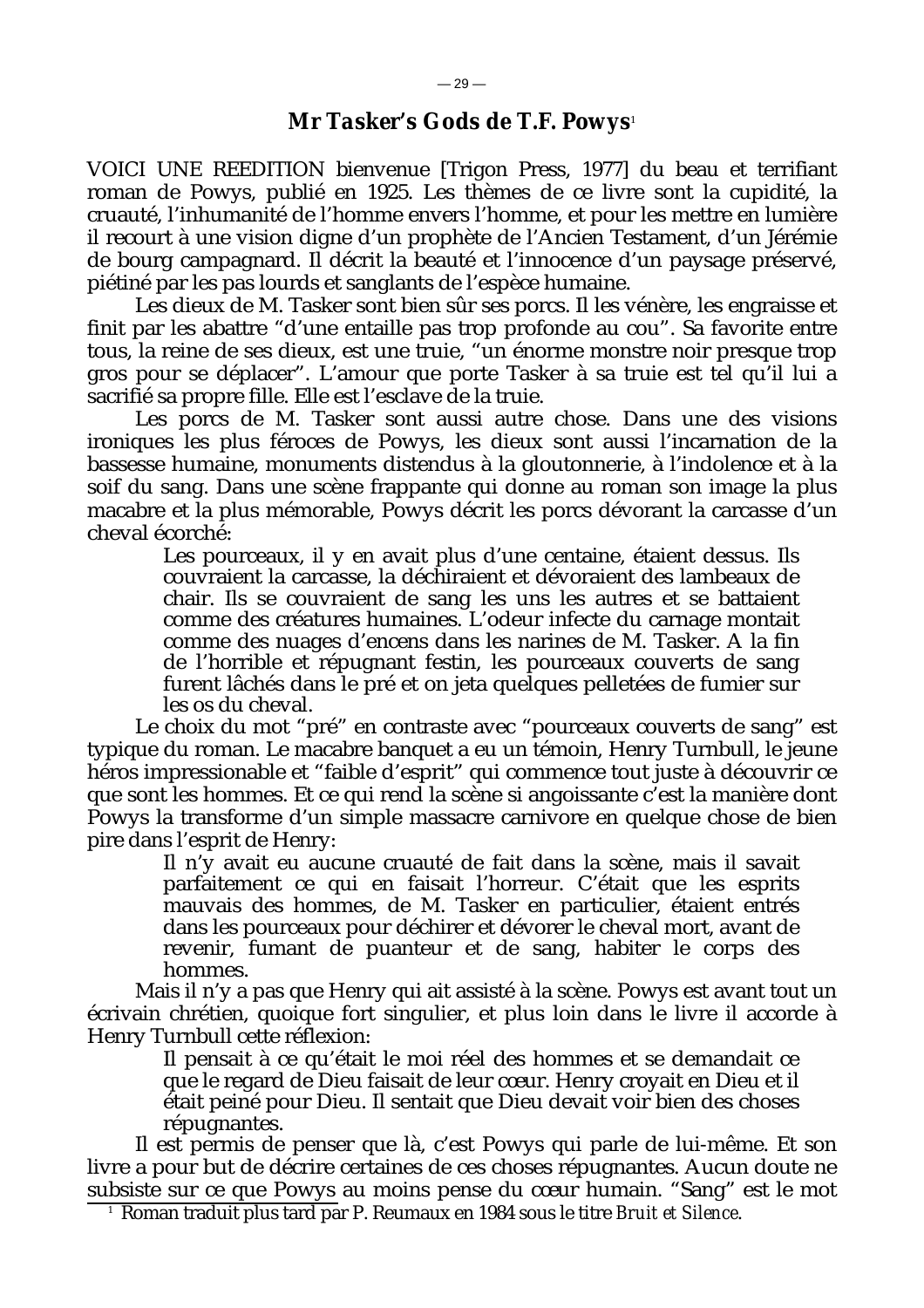he was sorry for God. He felt that God must see some very horrible things.

There, one imagines, is Powys talking about himself. And the purpose of his book is to describe some of those horrible things. We are left in no doubt what Powys, at least, makes of man's heart. The word that recurs most often in the novel is "blood" and the amount of violence makes the last scene of Hamlet look like a nursery teaparty. At the end of the book Henry Turnbull is kicked to death by Mr Tasker's father, who in turn has his throat torn out by his own dog and is then eaten by Mr Tasker's pigs.

But I don't want to give the impression that the book is just a long, irredeemable bloodbath. It is often hilariously funny, frequently touching. Powys's ability to analyse the gradations of human frailty is unparalleled. We have, for instance, poor Mrs Turnbull, whose only mission in life is to make jam and marmalade, yet who sometimes has "a look of doubt that waited for something. In that look of a moment one read the strange news that all was not right even in her sheltered world".

The men in the book illustrate most of the levels of human vileness, from the simple gluttony and sexual peccadillos of Henry Turnbull, to the rather more sophisticated nastinesses of the unholy Rev. John and his doctor brother, George, who charges his widowed mother £3 a week to help with the rent for a house he secretly owns. Whenever money is mentioned in the presence of these two, and it is frequently, it always appears with capital letters: Twelve Hundred and Fifty Pounds. Then there is the grasping and envious Mrs Fancy (almost the only woman in the book who is thoroughly wicked) who "obtained her life's joy from watching the downfall of young girls", and the mysterious and, I think, murderous tramp who haunts the fringes of the novel like a misshapen ghoul from a W.W. Jacobs short story.

Then we have Mr Tasker himself. Few writers can successfully conjure up pure evil, perhaps because it can only be hinted at, rather than described. Once you start providing details, the evilness slips away. Even Milton, once he gets down to the facts of Satan's case against God, loses touch with the untouchable. I think one of Powys's masterstrokes in his novel is that he never tries to get too close to Mr Tasker—he doesn't make the fatal mistake of trying to "understand" him. Tasker, in fact, hardly even appears in the book. Instead, he broods over it, like some monstrous black vulture, an ever-present, indestructible threat to the sweet dreams of mankind.

#### Robert Troop

*°°°°°°°°°°°°°°°°°°°°*

## **"The Perfect Child" – Theodora Gay Scutt**

TUESDAY, 12 JUNE 1934 was a historic day for the Powys clan. John Cowper had returned from America with his partner, Phyllis Playter, who met his siblings in Chaldon for the first time. It was also the first occasion for John and Phyllis to meet Theodore & Violet's adopted niece Susie, twenty-two months old. John wrote in his diary: "we thought little Sue a most beautiful child."<sup>1</sup> John & Phyllis

<sup>1</sup> Krissdóttir, M. (ed.) *Petrushka & the Dancer: Diaries of John Cowper Powys 1929- 1939,*Carcanet, 1995, p.158.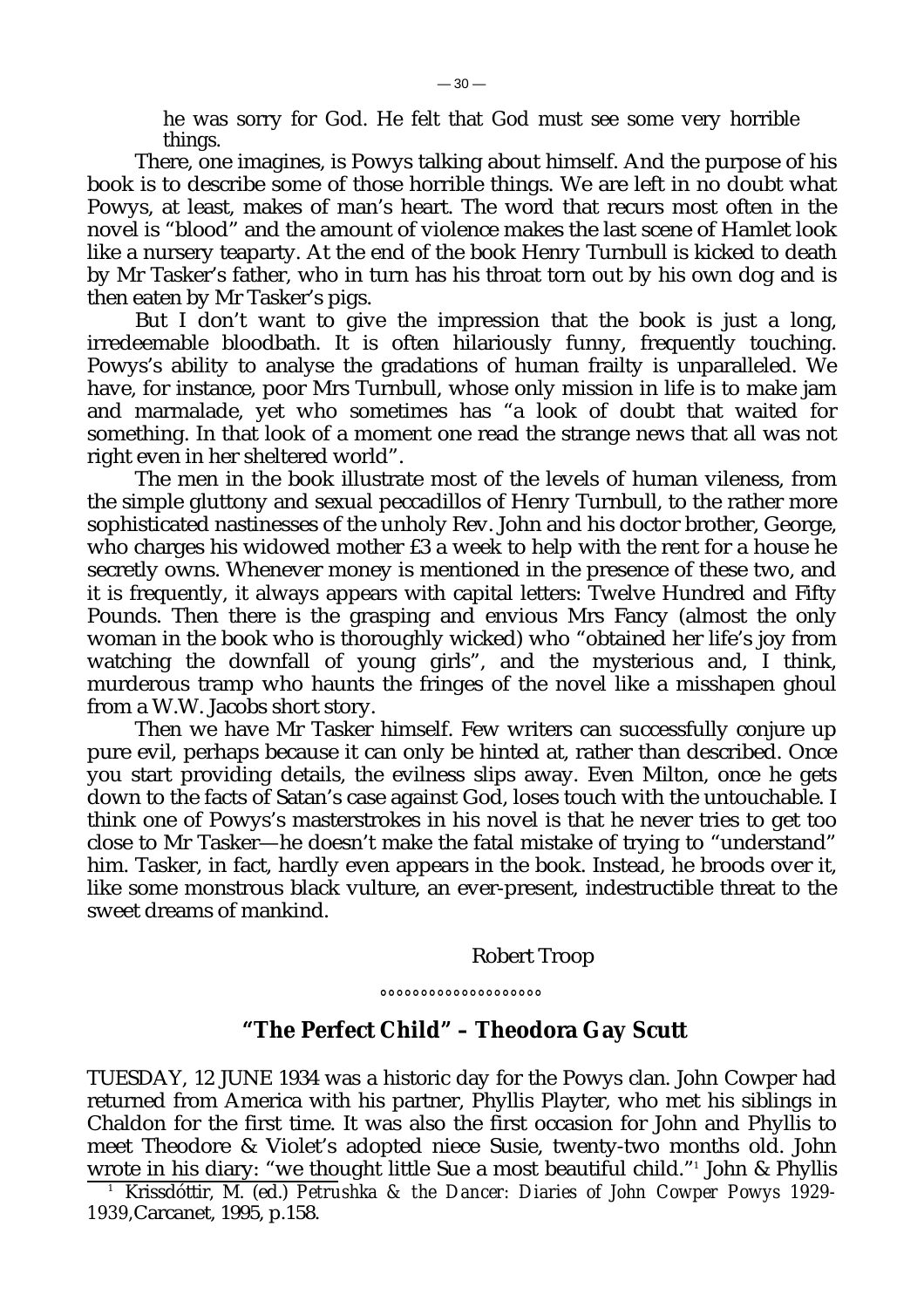qui revient le plus souvent dans le roman et par comparaison avec le niveau de violence qui s'y manifeste la dernière scène de *Hamlet* ressemble plutôt à une petite fête dans la nursery. A la fin du livre Henry Turnbull est tué à coups de pied par le père de M. Tasker, qui a lui-même la gorge arrachée par son propre chien et est ensuite dévoré par les porcs de M. Tasker.

Mais je ne voudrais pas donner l'impression que le livre n'est qu'un long et inexpiable bain de sang. Il est souvent d'une drôlerie désopilante, et bien des fois touchant. La capacité de Powys à analyser les gradations de la fragilité humaine est sans équivalent. Il y a par exemple la pauvre Mrs Turnbull, dont la seule mission dans la vie est de faire des confiture et de la marmelade d'orange, mais qui pourtant a quelquefois un "regard d'incertitude qui attendait quelque chose.... On pouvait, dans ce regard fugitif, lire d'étranges nouvelles. Lire que tout n'allait pas pour le mieux, même dans le monde protégé qui était le sien."

Les hommes dans le livre illustrent la plupart des niveaux de la vilenie humaine, depuis la simple gloutonnerie et les pécadilles sexuelles de Henry Turnbull jusqu'à la scélératesse autrement plus sophistiquée du mécréant Révérend John, et de son frère, le docteur George, qui fait payer à sa mère veuve 3 livres sterling pour l'aider dans le loyer d'une maison dont il est en secret propriétaire. A chaque fois que l'argent est mentionné devant eux, et cela arrive souvent, la somme est écrite avec des majuscules: Douze Cent Cinquante Livres. Il y a également l'avare et envieuse Mrs Fancy (presque la seule femme du livre qui soit entièrement vicieuse) pour qui "la joie de sa vie était la perdition des jeunes filles", et le mystérieux et, je crois, meurtrier vagabond qui hante la périphérie du roman comme une goule difforme sortie tout droit d'une nouvelle de W.W. Jacobs.

Et puis nous avons M. Tasker lui-même. Il est peu d'écrivains capables de faire apparaître le mal pur, peut-être parce qu'il ne peut être que suggéré, plutôt que décrit. Dès que vous commencez à donner des détails, le mal s'éclipse. Même Milton, lorsqu'il en arrive à soutenir les arguments de Satan contre Dieu, se trouve confronté à l'insoutenable. Je crois que l'un des coups de maître de Powys dans son roman est qu'il n'essaie jamais de se rapprocher trop de M. Tasker—il ne commet pas l'erreur fatale d'essayer de "le comprendre". C'est même à peine en fait si Tasker apparaît. Au lieu de cela, monstrueux vautour noir, ailes déployées, il plane sur le livre, à tout jamais indestructible menace pour les aimables rêves de l'humanité.

## Robert Troop

*°°°°°°°°°°°°°°°°°°°°*

## **"L'Enfant Parfaite" — Theodora Gay Scutt**

LE MARDI 12 JUIN 1934 fut une journée historique pour le clan Powys. John Cowper était revenu des Etats-Unis avec sa compagne, Phyllis Playter, qui fit ainsi connaissance à Chaldon de ses frères et sœurs. Ce fut aussi l'occasion pour John et Phyllis de faire la connaissance de la nièce adoptive de Theodore et de Violet, la petite Susie, âgée de vingt-deux mois. John écrivit dans son journal<sup>1</sup>: "nous

<sup>1</sup> *John Cowper Powys, Petrouchka et la Danseuse, Journal (1929-1939),* ed. et préface M. Krissdóttir*,* tr*.* C. Poussier et A. Bruneau, José Corti, 1998, p.263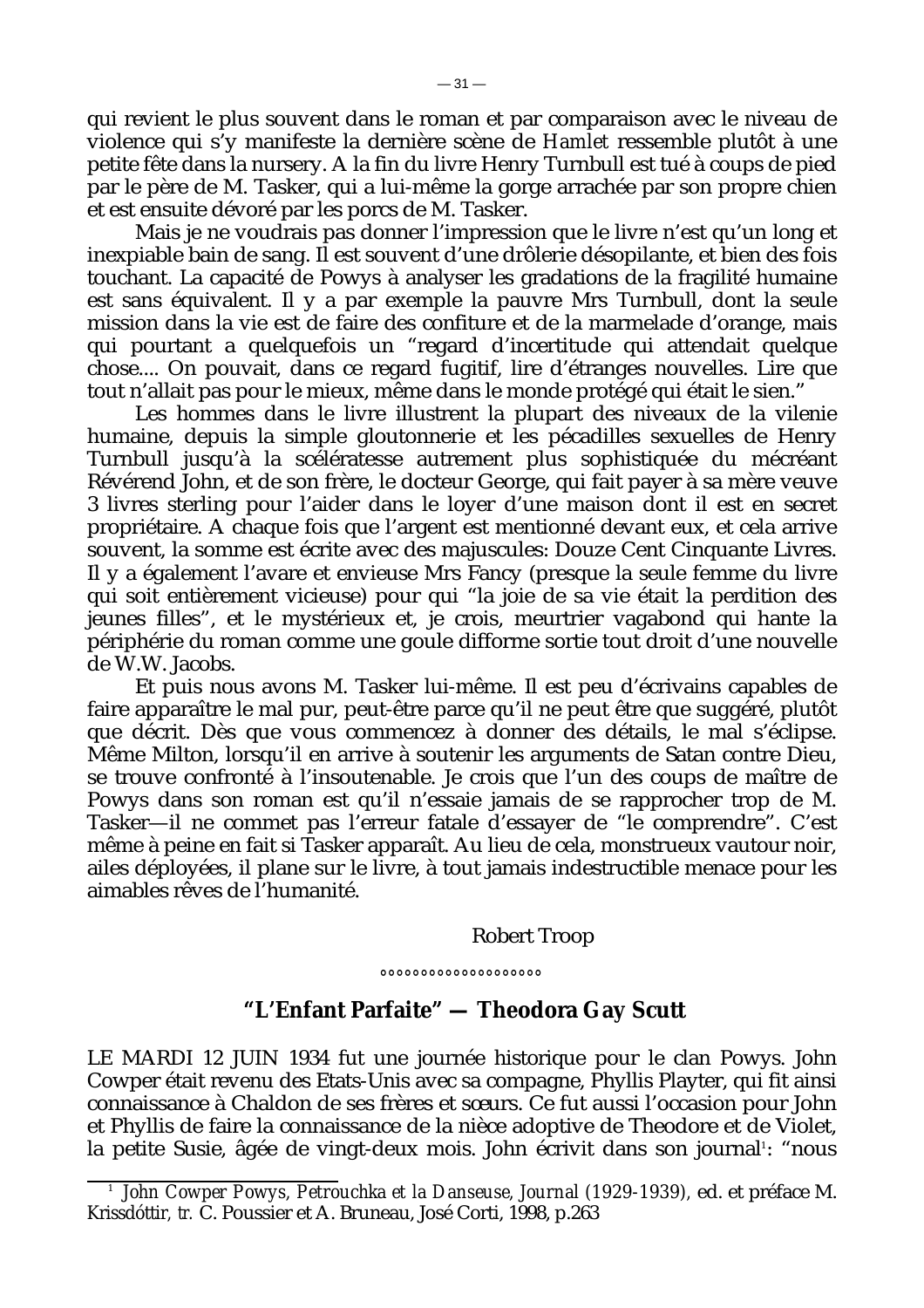were living in Rat's Barn and returned to visit Theodore in Beth Car on the 14th and "little Sue showed me her doll & talked to me about her Teddy Bear."

For the past two years I have visited Theodora Gay Scutt in the West of Ireland nursing home where she now lives. She is a frail 82-year-old, but has a strong memory and loves to talk about childhood in Dorset and her life with the Powys family when she was "little Sue" or "Susie." It is an honour to meet and converse with someone who was a part of that legendary Powys world. Theodora was adopted by Theodore and Violet soon after her birth in 1932 and named Susan Powys. Her biological father was a wayward poet from New Zealand, Count Geoffrey Potocki de Montalk, busy making brushes for the Royal Navy in Wormwood Scrubs. He was serving a six-month sentence for attempting to publish a Rabelaisian poem.

The facts of Susie's birth were concealed for many years. Her biological mother was actually Sally, the wife of Francis Powys, Theodore and Violet's second son. In 1936 Theodore gave an interview to the *Sunday Chronicle* in which he said the death of his son, Dickie, in Kenya "left a great emptiness in our lives."<sup>2</sup> The intention appears to have been that Susie would help ease the grief of Theodore and Violet. In the same interview Susie is referred to as "the perfect child."

Llewelyn commemorated her arrival in the Powys family circle:

#### *To Susie at her Christening*

*January 22nd 1933 by Uncle Lulu*

> Chrisom child Gentle, mild, Bring joy Not annoy To Violet. I will be To thee Susie God father, Though rather Sea free Sun free Lord of Earth

Neither wish would come to pass. Susie developed an intense dislike of her stepmother that does not soften with age. And her "Lord of Earth" died when she was only seven years old.

For thee  $3$ 

She narrated her life with the Powys family in her book, *Cuckoo in the Powys Nest*, which describes childhood with Theodore and Violet in East Chaldon and Mappowder. In the 1930s Dorset was a remote rural county where horses were widely used for farming, leisure and transport. Motor cars were few; there was a lot of contact with neighbours and life moved to the rhythm of the

<sup>2</sup> Krissdóttir M., *Descents of Memory*, Overlook/Duckworth, 2007, p.454.

<sup>3</sup> *Powys Society Newsletter* 59, p.26.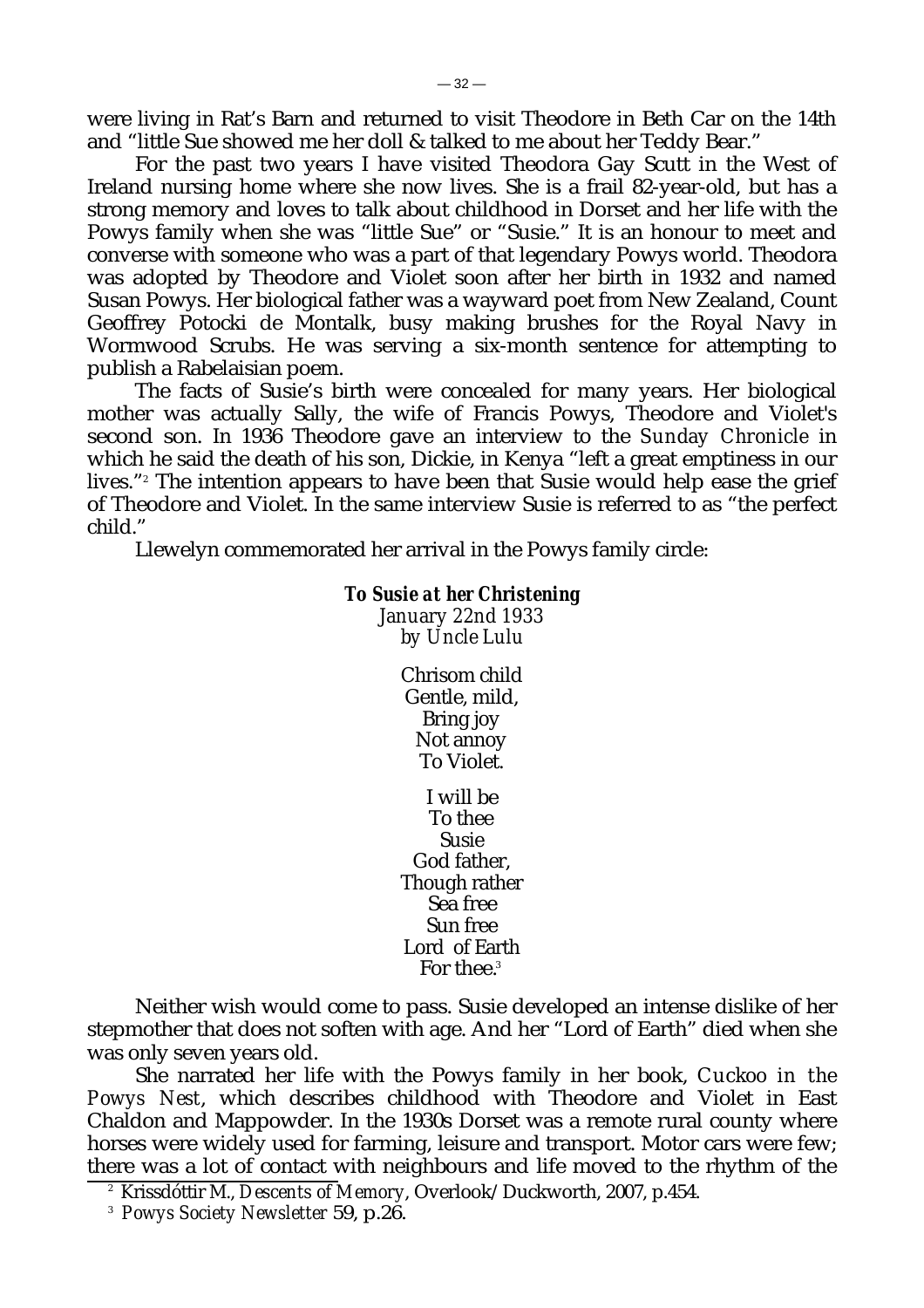avons trouvé que la petite Sue était une très belle enfant". John et Phyllis habitaient alors à Rat's Barn et revinrent voir Theodore à Beth Car le 14 et "la petite Sue me montra sa poupée et me parla de son nounours."

Ces deux dernières années j'ai rendu visite à Theodora Gay Scutt dans la maison de retraite à l'ouest de l'Irlande où elle habite désormais. C'est une dame frêle de 82 ans, mais elle a une très bonne mémoire et adore parler de son enfance dans le Dorset et de sa vie avec la famille Powys du temps où elle était la "petite Sue" ou "Susie". C'est un honneur de rencontrer et de s'entretenir avec quelqu'un qui faisait partie de ce monde légendaire des Powys. Theodora fut adoptée par Violet et Theodore peu après sa naissance en 1932 et reçut le nom de Susan Powys. Son père biologique était un poète néo-zélandais rétif, le comte Geoffrey Potock de Montalk, alors occupé à fabriquer des brosses pour la Royal Navy à Wormwood Scrubs.<sup>2</sup> En effet il purgeait une peine de prison de six mois pour avoir voulu publier un poème rabelaisien.

L'identité des parents de Susie a été tenue secrète pendant de nombreuses années. En fait, la mère de Susie était Sally, la femme de Francis, fils cadet de Theodore et Violet. En 1936 Theodore donna une interview au *Sunday Chronicle* dans laquelle il disait que la mort de son fils aîné, Dickie, au Kenya "avait laissé un grand vide dans notre vie."<sup>3</sup> L'intention semble avoir été que Susie contribuerait à consoler Theodore et Violet. Dans cette même interview Susie est appelée "l'enfant parfaite."

Llewelyn célébra son arrivée dans le cercle familial Powys:

## *A Susie à l'occasion de son baptême 22 janvier 1933 d'Oncle Lulu*

Enfant du Chrême Tendre, douce, Apporte la joie Non le tourment A Violet.

Je serai pour toi Susie Parrain<sup>4</sup> Mais plutôt Mer sans entrave Soleil sans entrave Seigneur de la Terre Pour toi.<sup>5</sup>

Aucun de ces souhaits ne se réalisera. Susie peu à peu prit en grippe sa belle-mère et cela ne s'améliora pas avec le temps. Et son "Seigneur de la Terre" mourut lorsqu'elle n'avait que sept ans.

<sup>2</sup> Grande prison pour hommes à Londres.

<sup>3</sup> Krissdóttir M., *Descents of Memory*, Overlook/Duckworth, 2007, p.454.

<sup>4</sup> parrrain: 'caution devant Dieu de la baptisée', devient en anglais "God father", à quoi Llewelyn oppose son "Lord of Earth".

<sup>5</sup> *Powys Society Newsletter* 59, p.26.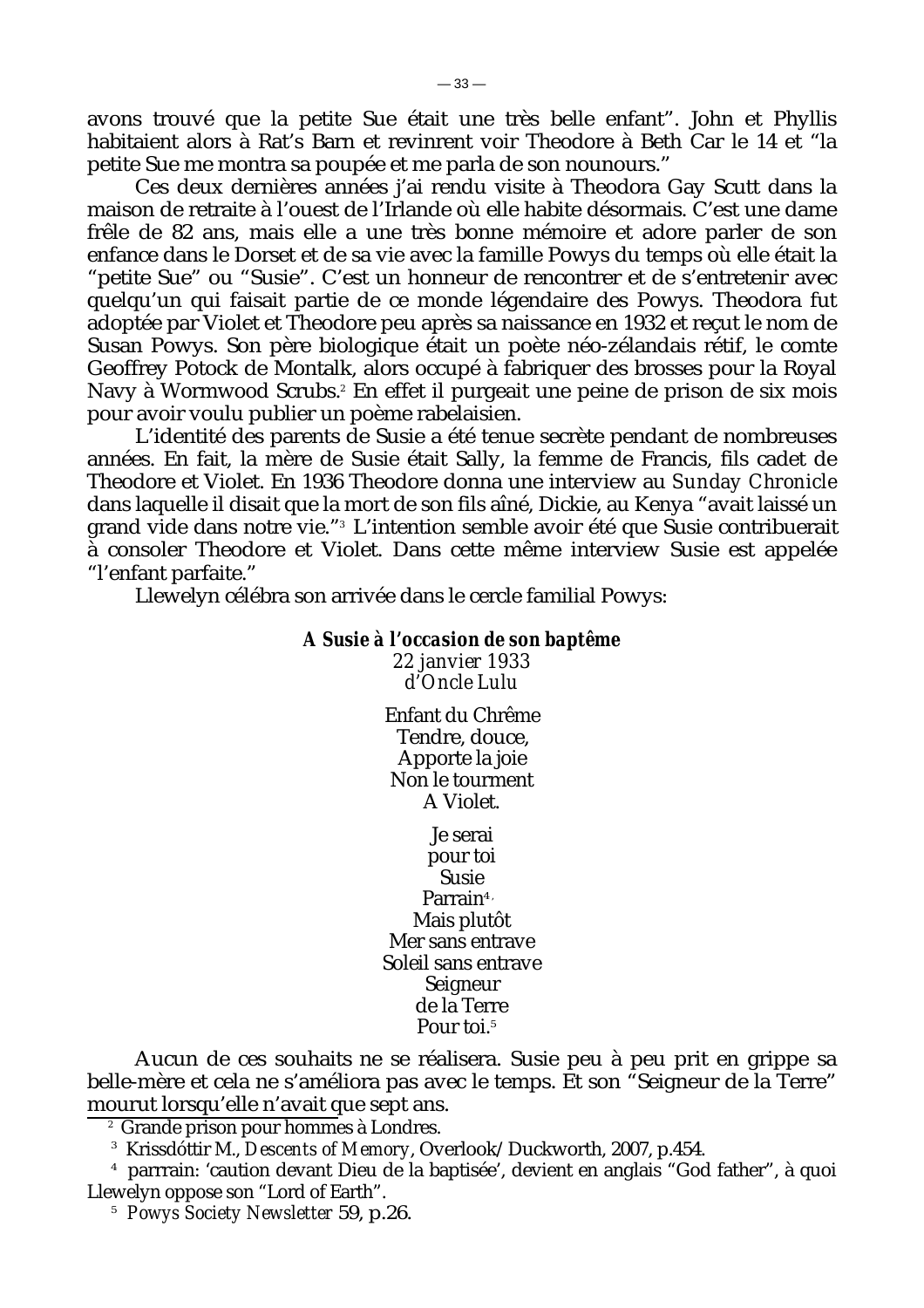seasons. That world ended with the mechanization of agriculture and the enormous social changes after World War Two. Theodora can remember wounded soldiers passing through Weymouth in 1940 coming from Dunkirk.

She was devoted to Theodore ("Daddy") and presents a warm and sympathetic portrait of him in *Cuckoo*. She only came to know him after his stroke when he stopped writing, but remembers many visits from writers—David Garnett, Sylvia Townsend Warner, Valentine Ackland ...

In her review<sup>4</sup> of *Cuckoo* Susan Rands suggests that John Cowper used Susie for his depiction of Lovie in *Maiden Castle.* The infant is one of the most sympathetic characters in his fiction and is exactly the same age Susie was when John met her. She has a chapter named in her honour and her innocence is a counterpoint to the complicated adult relationships:

Meanwhile, Lovie, producing from somewhere about her small person the crumpled paper doll, sank back in her seat and began pretending that both she and it were riding to London in a circus-carriage to find the Queen.<sup>5</sup>

Theodora believes firmly that you have to know someone personally to write about him. Her memoir is unique among the many by the Powys clan in that it is written with the joint perception of an insider and outsider, well aware that she is not a Powys, yet she shared their intense inner lives:

And I can remember quite clearly one visit of Uncle Jack's to Mappowder. I didn't like him—this could be because children are on the whole superficial; it could be that Violet made no bones at all of her extreme dislike of him; or because Daddy was always worried and tense when Jack was "in the offing" .... I thought there was altogether too much of him—he was a big man, but I don't mean that; he seemed to spread out all over the place, like an octopus or some other tentacled creature. He invariably greeted Violet with a passionate embrace and kiss, putting me in mind of a very nasty schoolboy—he knew perfectly well that she didn't like it [....] He had another most unloveable trick on arrival; he would rush out into the kitchen, seize and fill a large jug of water, and go around all the several vases of flowers, declaring loudly that they were thirsty, and overfilling each vase, thereby wetting and staining whatever they were standing on... $\delta$ 

The book is especially valuable for its tender portrayal of Theodore in his post-writing phase. Theodora does not like to read Theodore's fiction as she can find so little of the gentleness she remembers as the defining quality of her stepfather. He told John in 1935 that he was content not to write any more, but to dedicate himself to looking after Susie. Of course he did not quite abandon the art of story-telling:

It was while we were walking that Daddy used to tell me stories, which usually were the best antidote to boredom, even in a lively child, that could well be imagined. My favourite hero was Georgie Wormie—he was a little worm boy who lived of course in a worm village and used to get up to no end of adventures. Georgie Wormie began his career as a result of Daddy's habit of picking the worms out of the road and putting them back in the grass and he went on for years—I must have been

<sup>4</sup> *Powys Journal* Vol. X1, 2001, p.215-220.

<sup>5</sup> Powys, J.C., *Maiden Castle*, 1991, Univ. of Wales Press, Cardiff, p.311.

<sup>6</sup> Scutt, Theodora Gay, *Cuckoo in the Powys Nest*, Brynmill, Norfolk, 2000, p.117.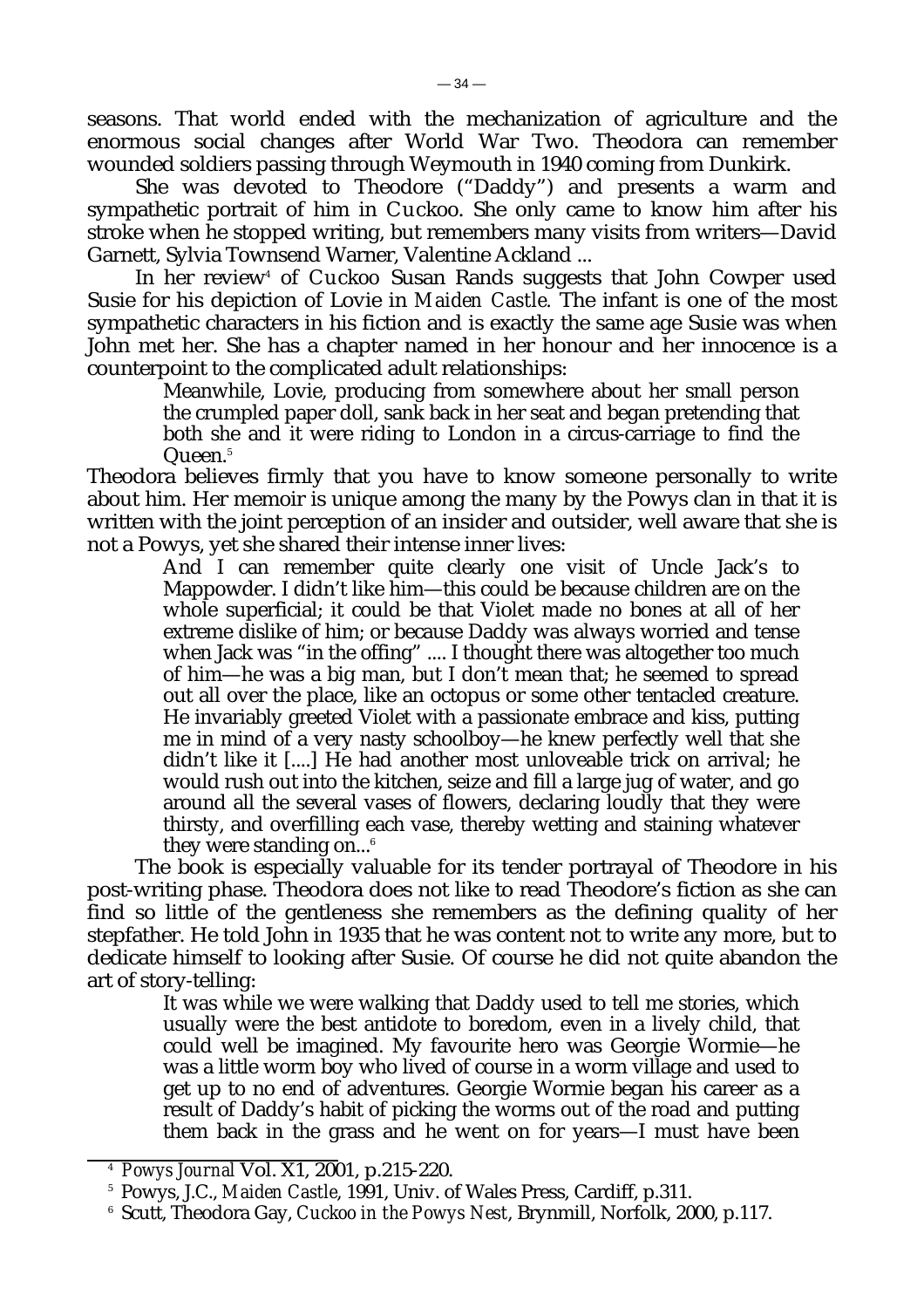Elle raconta sa vie avec la famille Powys dans son livre, *Cuckoo in the Powys Nest* ('Un coucou dans le nid Powys'), qui décrit son enfance avec Theodore et Violet à East Chaldon, puis à Mappowder. Dans les années 1930, le Dorset était un comté rural reculé où les chevaux étaient largement utilisés tant à la ferme que pour les loisirs et les déplacements. Les automobiles étaient rares, les voisins se fréquentaient et la vie passait au rythme des saisons. Ce monde-là a disparu avec la mécanisation de l'agriculture et les importants changements de société après la Seconde Guerre mondiale. Theodora se souvient des soldats blessés qui traversaient Weymouth en 1940, venant de Dunkerque.

Elle était profondément attachée à Theodore ("Daddy") et en fait un portrait chaleureux et sympathique dans *Cuckoo*. Elle ne le connut vraiment bien qu'après son attaque, quand il cessa d'écrire, mais elle se souvient des nombreuses visites que lui firent des écrivains comme David Garnett, Sylvia Townsend Warner, Valentine Ackland ...

Dans sa revue critique<sup>6</sup> de *Cuckoo*, Susan Rands suggère que John Cowper s'inspira de Susie pour sa description de Lovie dans *Camp Retranché*. La petite fille est un des personnages les plus sympathiques dans sa fiction, et elle a exactement l'âge de Susie quand John fit sa connaissance. Un des chapitres est nommé en son honneur (dans l'édition en anglais) et l'innocence de l'enfant offre un contrepoint aux relations compliquées des adultes:

Une fois assise derechef dans sa poussette, l'enfant extirpa d'une cachette, improvisée quelque part sur sa petite personne, la poupée de papier toute chiffonnée et, se renversant en arrière, se mit à faire semblant d'aller avec elle à Londres dans un bel équipage de cavalcade de cirque, pour voir la reine.<sup>7</sup>

Theodora est convaincue que pour pouvoir écrire sur quelqu'un il faut le connaître personnellement. Parmi tous les mémoires écrits par les membres du clan Powys le sien est unique parce qu'il est écrit avec la double perception de quelqu'un se trouvant à la fois en dehors et dedans, bien consciente qu'elle n'est pas une Powys, mais qu'elle a cependant partagé leur intense vie intime.

Et je me souviens fort bien d'une visite d'Oncle Jack à Mappowder. Je ne l'aimais pas—peut-être parce que les enfants sont dans l'ensemble superficiels; peut-être parce que Violet ne cachait pas qu'elle le détestait; ou parce que Daddy était toujours inquiet et tendu lorsque Jack était "dans les parages" .... Je trouvais qu'il y avait quelque chose de réellement excessif en lui—il était vraiment grand, mais ce n'est pas ce que je veux dire; il semblait se déployer partout comme une pieuvre ou quelque autre créature tentaculaire. Il ne manquait jamais de saluer Violet en la serrant dans ses bras avec passion, en l'embrassant, me faisant penser à un très déplaisant écolier—il savait parfaitement bien qu'elle avait horreur de ça. [....] Il avait une autre manie des plus déplaisantes lorsqu'il arrivait; il se précipitait dans la cuisine, saisissait et remplissait une grande carafe d'eau, et faisait la tournée des différents vases de fleurs, déclarant à haute voix qu'elles avaient soif, il remplisssait trop chaque vase, inondant et abîmant ce sur quoi ils étaient posés...<sup>8</sup>

Ce livre est particulièrement intéressant pour le portrait plein de tendresse qu'elle fait de Theodore à l'époque où il avait cessé d'écrire. Theodora n'aime pas

<sup>6</sup> *Powys Journal* Vol. X1, 2001, pp.215-220.

<sup>7</sup> Powys, J.C., *Camp Retranché*, tr. M. Canavaggia, Grasset, 1967, pp.314-15.

<sup>8</sup> Scutt, Theodora Gay, *Cuckoo in the Powys Nest*, Brynmill, Norfolk, 2000, p.117.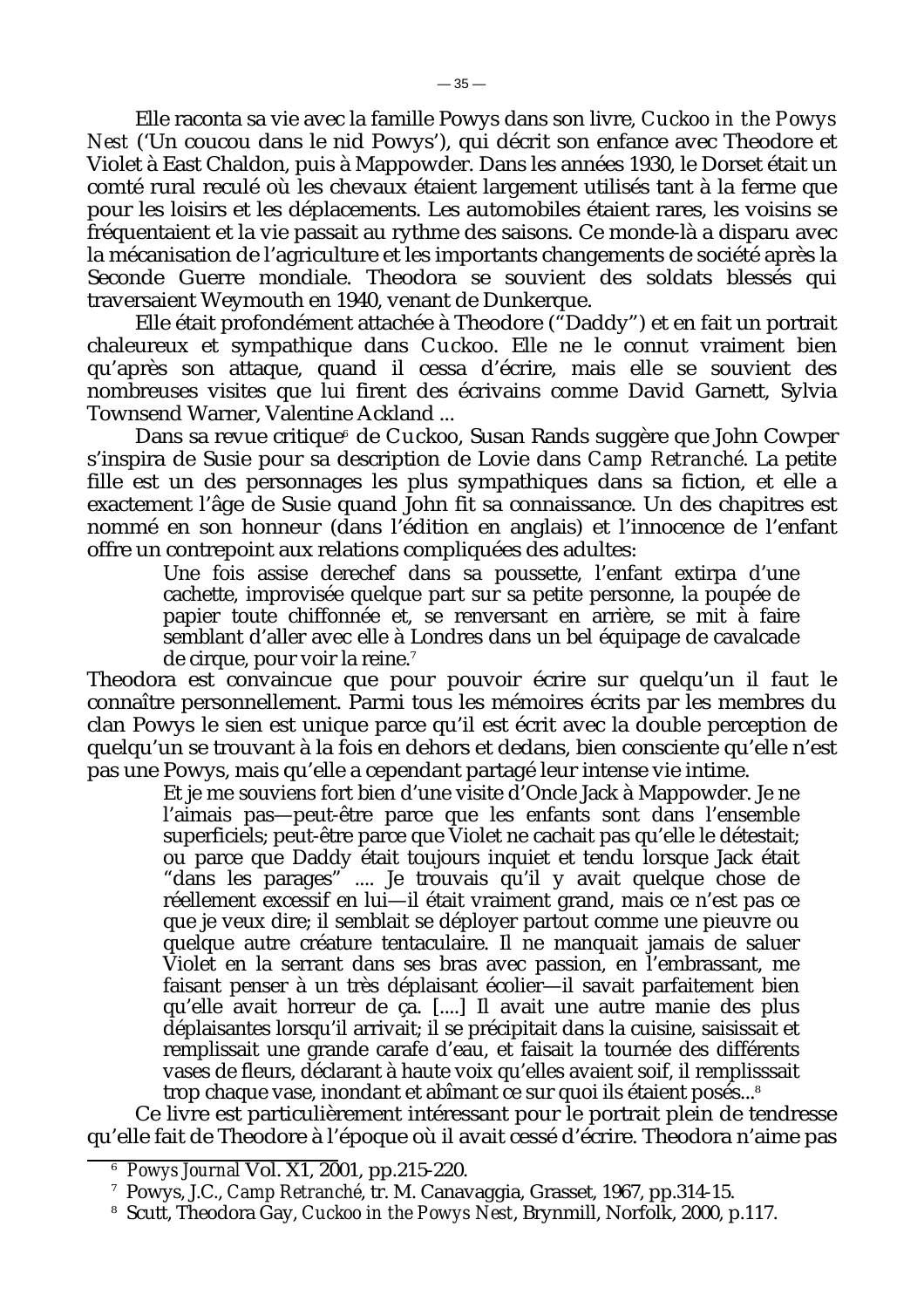eleven or older when I finally got fed up with Georgie. Daddy was a marvellous story teller and he hardly ever repeated himself.<sup>7</sup>

Susie went to school as a boarder at Maiden Castle school in Dorchester which later moved north due to the war. She then went to a village school where she was mocked and bullied and also became very ill. As a result Theodore decided to look after her education.

...in those days it was taken for granted that a successful author, the son of a clergyman, was capable of teaching children up to the age of fourteen.<sup>8</sup>

Class consisted of two hours in the morning, but Theodore's methods were erratic.

We read the Scriptures; frankly not for religious reasons, but to find out "what sort of man Christ was".... I had the impression that Christ was the sort of man I would call "a country gentleman,"... highly educated, athletic, kind and generous; feeling very strongly about one or two things and liable to be most furiously angry about them...<sup>9</sup>

For history they read *Tales of a Grandfather* by Sir Walter Scott, but Theodore had problems with teaching arithmetic:

One good thing, which alas, Daddy never knew, came of my lessons in arithmetic; to show how well the abomination could be done without, I became by good luck and obstinate practice, very good at guessing things like distances, weights, and fluid measure. Even figures I can sometimes guess right.

The book abounds in vivid images and insights into Theodore and Violet and into Susie's awareness of herself. As Susie got older Violet let her know that she was not her biological mother, but refused to give any further information. During the war, Francis and Sally came to stay in Mappowder and Susie shared the house unknowingly with her biological mother. Potocki was free, but lived in London where he founded the *Right Review* and proposed an alliance of Germany and Poland against the Soviet Union.

Louis Wilkinson lived nearby and Susie developed a lasting affection for him, especially as Violet disapproved.

Violet was really savagely jealous of him. She was jealous of almost everyone, but where Louis was concerned she rather went over the top... Daddy always brightened up in his company, even laughing aloud; discussing, suggesting, moving more quickly, his hand going, with the tremulous gesture too familiar to us, to his head as if to press back the pain.<sup>10</sup>

Louis got lost easily—he was short-sighted and had a poor sense of direction and Theodore would walk him home.

> The thing was Louis' incredible short sight, apart from his lack of a sense of direction. It was or could have been a serious handicap, but Louis' humour and great power of mind brushed it aside, and if one had commiserated with him, his answer would almost certainly have been that he could see well enough to tell a pretty girl from a plain one!<sup>11</sup>

 <sup>7</sup> *Cuckoo in the Powys Nest*, p.81.

<sup>8</sup> Ibid., p.62.

<sup>9</sup> Ibid., p.63.

<sup>10</sup> Ibid., p.137.

<sup>11</sup> Ibid., p.138.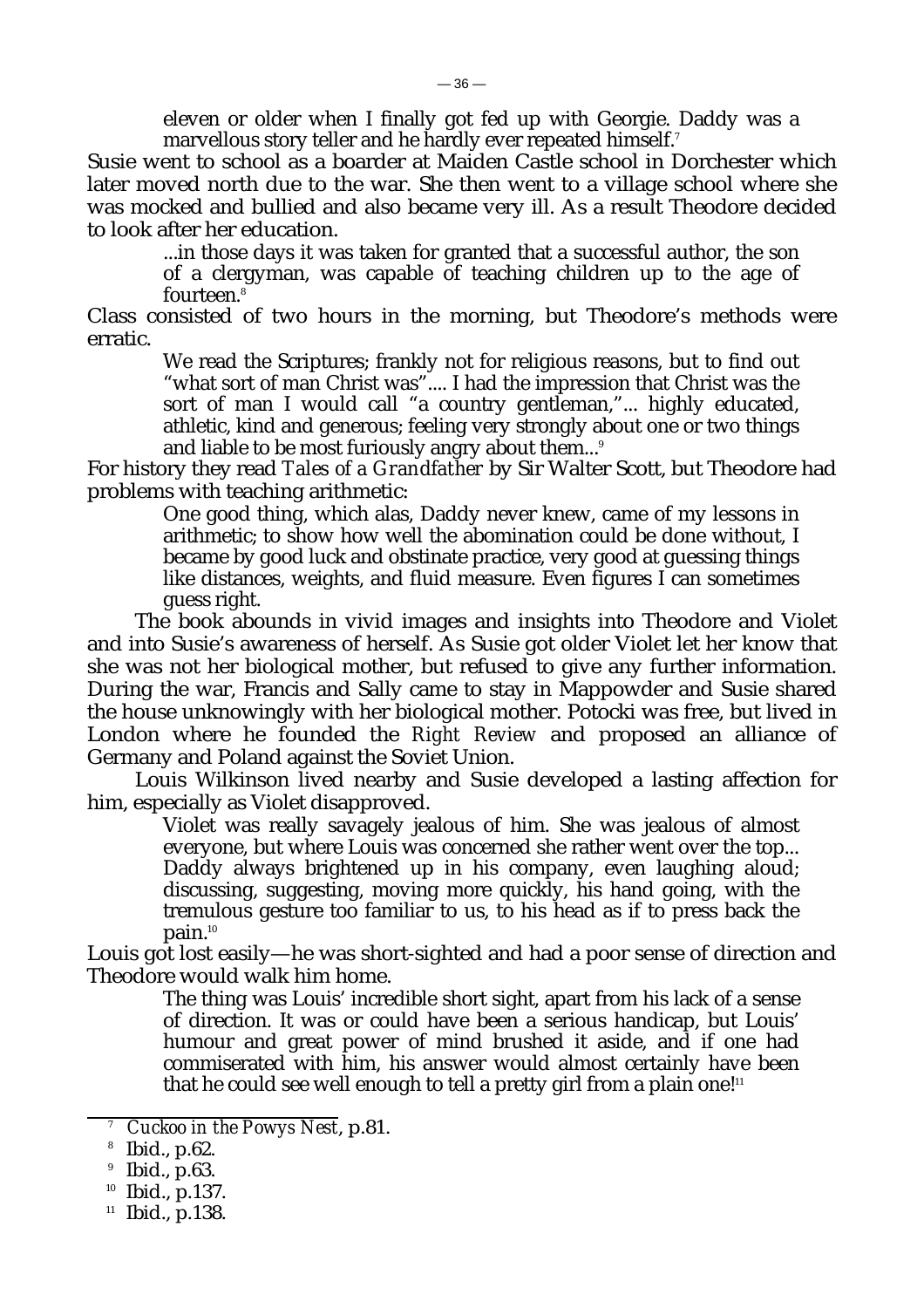lire les œuvres de fiction de Theodore car elle y retrouve si peu de la douceur qui pour elle était le trait de caractère principal de son père adoptif. En 1935 il avait dit à John qu'il était content de ne plus écrire, afin de pouvoir se consacrer à Susie. Mais bien sûr il n'avait pas tout à fait abandonné l'art du conte:

C'était pendant nos promenades que Daddy avait coutume de me raconter des histoires qui étaient en général le meilleur antidote imaginable à l'ennui, même chez une enfant turbulente. Mon héros préféré était Georgie le Ver—c'était un petit garçon ver qui habitait bien sûr dans un village de vers et à qui il arrivait des aventures sans fin. Georgie le Ver avait commencé sa carrière à la suite de l'habitude qu'avait Daddy d'ôter les vers de la route et de les remettre dans l'herbe, il a continué l'histoire pendant des années—je devais avoir environ onze ans ou plus quand je me suis finalement lassée de Georgie. Daddy était un merveilleux conteur et presque jamais il ne se répétait.<sup>9</sup>

Susie fut d'abord interne à l'école 'Maiden Castle' à Dorchester qui se replia plus tard vers le nord à cause de la guerre. Puis elle alla à une école de village où elle fut en butte aux moqueries et aux persécutions et tomba gravement malade. Theodore décida alors de prendre lui-même son éducation en main.

> ...en ce temps-là il paraissait normal qu'un auteur à succès, fils de pasteur, soit capable d'assurer l'éducation des enfants jusqu'à l'âge de quatorze ans. $^{10}$

Il lui faisait classe deux heures le matin. Mais les méthodes de Theodore étaient fantasques.

> Nous lisions les Evangiles; pas vraiment pour des raisons religieuses, mais pour découvrir "quel genre d'homme était le Christ".... J'avais l'impression que le Christ était ce que j'appellerais "un gentilhomme campagnard,"... de très bonne éducation, athlétique, bienveillant et généreux, ayant des convictions très fortes sur un ou deux sujets, et susceptible de se mettre dans une colère noire à leur propos...<sup>11</sup>

En histoire, ils lisaient *Les Contes d'un Grand-père*<sup>12</sup> de Sir Walter Scott, mais Theodore avait des difficultés à enseigner l'arithmétique:

> Une bonne chose, que malheureusement Daddy n'a jamais sue, venait de mes leçons d'arithmétique; pour montrer comme on pouvait si bien se passer de cette abomination, je suis devenue par bonheur, mais non sans un entraînement obstiné, très calée pour deviner les distances, les poids et les volumes. Même les nombres, j'arrive parfois à les deviner juste.<sup>13</sup>

Le livre fourmille de vives images et d'aperçus intimes de Theodore et de Violet, ainsi que de la prise de conscience d'elle-même par Susie. Quand elle fut plus grande Violet lui révéla qu'elle n'était pas sa mère biologique, mais refusa de lui en dire plus. Pendant la guerre, Francis et Sally vinrent vivre à Mappowder et Susie vécut dans la maison avec sa vraie mère sans le savoir. Potocki était libre, mais vivait à Londres où il fonda le *Right Review* et proposait une alliance entre l'Allemagne et la Pologne contre l'Union soviétique.

Louis Wilkinson n'habitait pas très loin et Susie se prit d'affection pour lui, d'autant plus que Violet n'était pas d'accord.

<sup>9</sup> *Cuckoo in the Powys Nest*, p.81.

<sup>10</sup> Ibid., p.62.

 $11$  Ibid., p.63.

<sup>12</sup> *Contes d'un grand-père à son petit-fils*, tr. en 1828, évoque l'histoire de l'Ecosse.

<sup>13</sup> *Cuckoo in the Powys Nest*, p.65.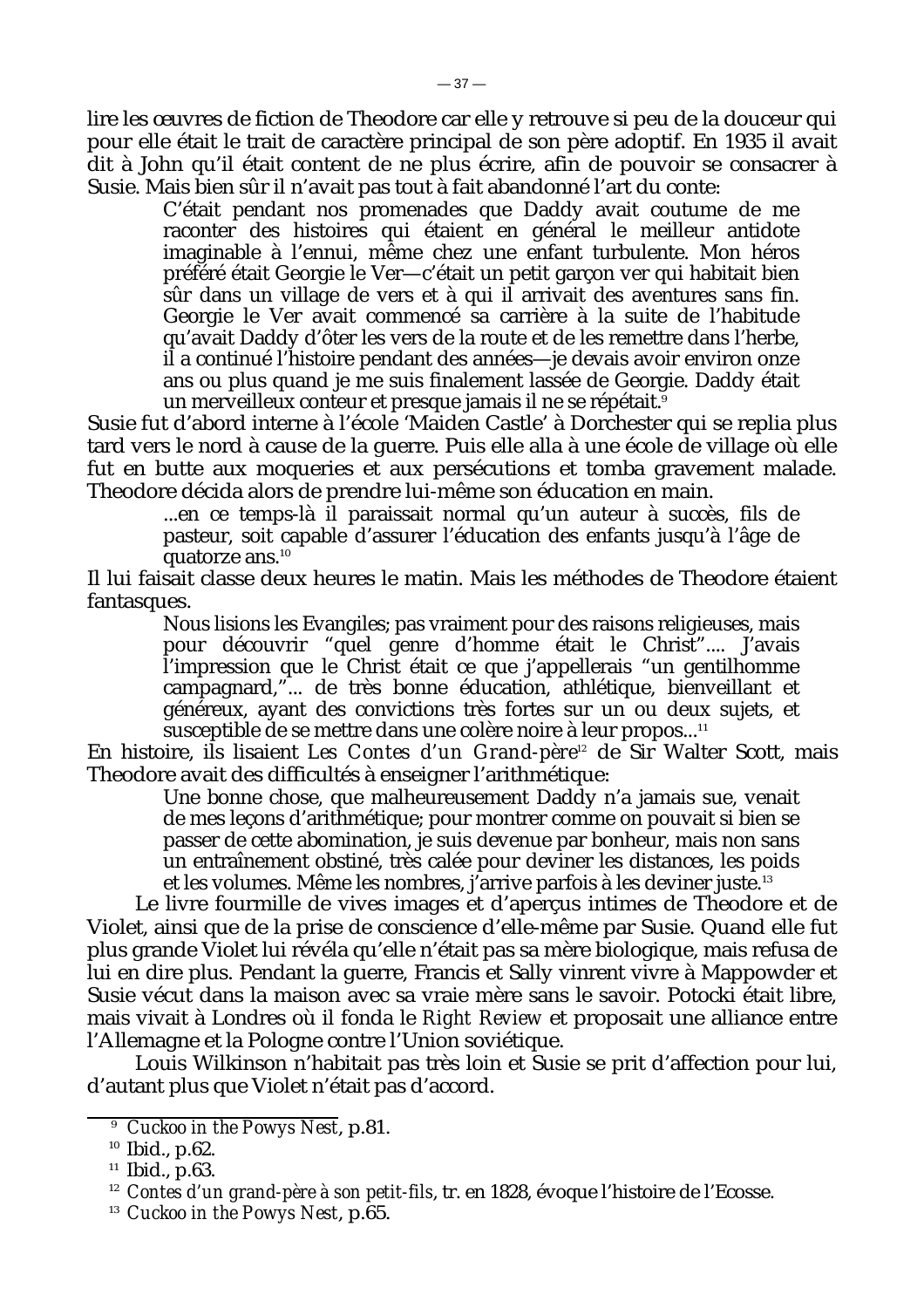*Cuckoo* brings the story of her life up to the death of Theodore in 1953. After his death Susie continued to live with Violet and the latter's Aunt Gert. While she was visiting the United States, her cousin Peter Powys Grey revealed the facts of her birth which were confirmed by Louis Wilkinson. Susie met her biological father for the first time in 1960. In the meantime he had declared himself Wladyslaw the Fifth, King of Poland, Hungary and Bohemia etc. etc. etc. and for extra good measure a High Priest of the Sun. He took these claims entirely seriously and was now living in Provence where he struggled to make a living as printer and poet.

Susie invited Potocki to visit her in Dorset where he decided to settle. He became entangled in the complicated relationship with his daughter, Violet and Aunt Gert and a huge menagerie of pets. She documented the saga in *Potocki: A Dorset Worthy?* and marked this new stage in her life by changing her name to Theodora<sup>12</sup> Gay Potocka.

There were in that new house with us a terrible number of cats, maybe two dozen. There were my two Alsatians, Finn and Sally, whom Violet permitted to lie about the house indiscriminately (including on the table), so that I had given up their training in despair, though I hadn't given up loving them or they me. There was a hutch full of guinea-pigs on the landing halfway up the stairs—I like guinea pigs, but not indoors. There was a wild rabbit that Violet had brought up from a baby, in the downstairs loo and just about destroving it— $13$ 

Potocki decided to rescue Violet and secure an English dwelling for himself at the same time. He would build a bungalow for her if she would give him her existing house as payment.

Violet thought it a grand idea. She had taken a great liking to father and called him "Christopher Robin" because of his habit of saying his prayers aloud. He could do no wrong in her eyes. I knew rather too much about Violet's sudden likes and dislikes to feel at ease, but as I couldn't do anything with either of them, I held my peace.<sup>14</sup>

Nothing went according to plan, especially when Potocki's ex-mistress arrived. Relations between Violet and Potocki broke down in 1963 and led to a lasting breach between him and the Powys family which he described in a series of selfpublished pamphlets, *Dogs' Eggs* (1968-1975).

After his departure Theodora worked on farms in South-East England until she had an unusual encounter.

> I was riding my horse on the road and I met another rider. He stopped and told me my horse had a loose shoe. I told him his horse had no shoes at all. He invited me to his place to get my horse shod. So I did. And that is how I met my husband.

Bernard Scutt was thirty years older but the pair were happy travelling around the South of England and dealing in horses. Bernard knew a lot about the natural world: "He was a poacher," she told me. "He was one of the best—he was never caught." After his death Theodora found it hard to find work in rural England. She was in her sixties when she came to Ireland, expecting it would be similar to the Dorset of her childhood. She thought she would get a job milking cows.

<sup>&</sup>lt;sup>12</sup> Theodora: gift of the Gods.

<sup>13</sup> Potocka, Theodora Gay, *Potocki, A Dorset Worthy?,* Typographeum, New Hampshire, 1983, p.8.

<sup>14</sup> Ibid., p.10.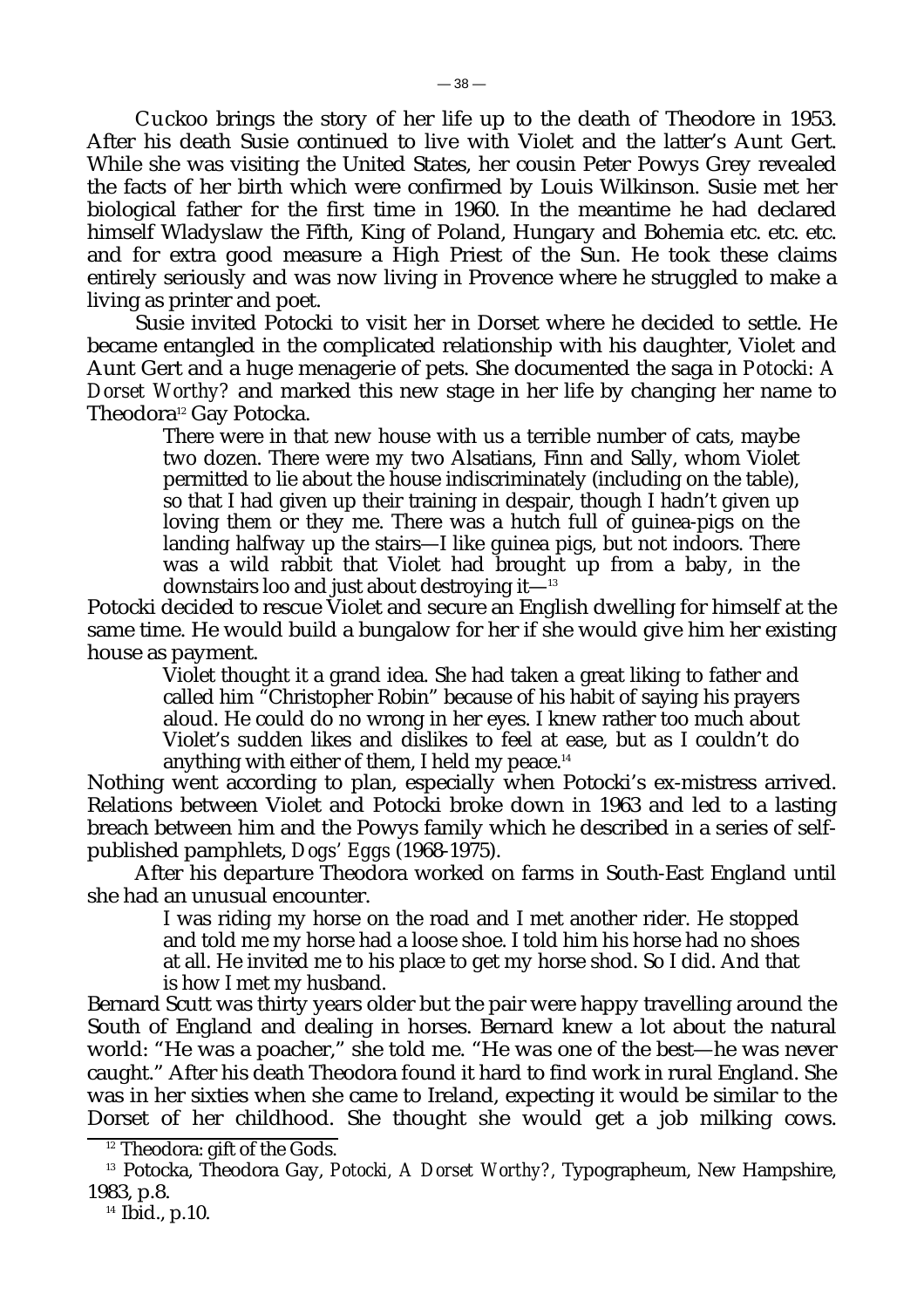Violet était vraiment violemment jalouse de lui. Elle était jalouse de presque tout le monde, mais en ce qui concernait Louis, elle passait les bornes... Daddy s'animait toujours en sa compagnie, éclatant même de rire; il discutait, suggérait, se déplaçait plus rapidement, portant sa main à la tête comme pour repousser la douleur, geste tremblotant qui ne nous était que trop familier.

Louis se perdait facilement—il était myope et n'avait aucun sens de l'orientation et Theodore avait l'habitude de le raccompagner jusque chez lui.

Le problème c'est que Louis était incroyablement myope, en plus de son manque de sens de l'orientation. C'était, ou cela aurait pu être, un sérieux handicap, mais l'humour de Louis et son esprit positif faisaient qu'il n'en tenait pas compte, et si on l'avait plaint, sa réponse aurait presque sûrement été qu'il voyait suffisamment bien pour distinguer une jolie fille d'une fille quelconque.<sup>14</sup>

*Cuckoo* raconte l'histoire de la vie de Theodora jusqu'à la mort de Theodore en 1953. Après sa mort elle a continué à vivre avec Violet et sa tante Gert. Lorsqu'elle se rendit aux Etats-Unis son cousin Peter Powys Grey lui apprit les circonstances de sa naissance, qui furent confirmées par Louis Wilkinson. Susie rencontra pour la première fois son père biologique en 1960. Entretemps, il s'était proclamé Wladyslaw Cinq, Roi de Pologne, de Hongrie et de Bohême etc. etc. etc. et pour la bonne mesure, Grand Prêtre du Soleil. Il prenait parfaitement au sérieux ces revendications et habitait à ce moment-là en Provence où il s'efforçait de vivre comme imprimeur et poète.

Susie invita Potocki à venir la voir dans le Dorset où il décida de s'installer. Il s'empêtra dans une relation compliquée avec sa fille, Violet, et Tante Gert et une énorme ménagerie de bêtes de compagnie. Elle fit la description de la saga dans *Potocki: A Dorset Worthy?* et marqua cette nouvelle époque de sa vie en changeant son nom pour Theodora<sup>15</sup> Gay Potocka.

Dans cette nouvelle maison vivait avec nous un nombre incroyable de chats, peut-être deux douzaines. Il y avait mes deux bergers allemands, Finn et Sally, à qui Violet permettait de s'installer absolument n'importe où dans la maison (y compris sur la table), si bien qu'en désespoir de cause j'avais renoncé à les dresser, même si je n'avais pas renoncé à les aimer, ni eux à m'aimer. Il y avait un clapier plein de cochons d'Inde sur le palier à mi-escalier—j'aime bien les cochons d'Inde, mais pas dans la maison. Il y avait un lapin de garenne que Violet avait élevé depuis qu'il était tout petit, dans les toilettes du rez-de-chaussée qu'il avait presque complètement mis à sac—<sup>16</sup>

Potocki décida de venir au secours de Violet et de se procurer par la même occasion une demeure en Angleterre. Il lui construirait un bungalow, si elle lui donnait en paiement la maison qu'elle habitait.

Violet trouva cette idée excellente. Elle s'était prise d'une grande affection pour mon père et l'appelait "Christopher Robin" à cause de l'habitude qu'il avait de faire ses prières à voix haute<sup>17</sup>. A ses yeux il ne

<sup>14</sup> *Cuckoo in the Powys Nest*, p.138

<sup>&</sup>lt;sup>15</sup> Theodora: don des Dieux.

<sup>16</sup> *Potocki, A Dorset Worthy?* Francestown, New Hampshire: Typographeum 1983, p.8.

<sup>17</sup> D'après un poème de A.A. Milne (1882-1956) 'Vespers', in *When We Were Very Young*, dans lequel on trouve le vers "Christopher Robin fait sa prière". Apparemment ce poème, très connu en Grande-Bretagne, n'a pas inspiré de traduction en français. Milne est aussi l'auteur de *Winnie le Pooh*.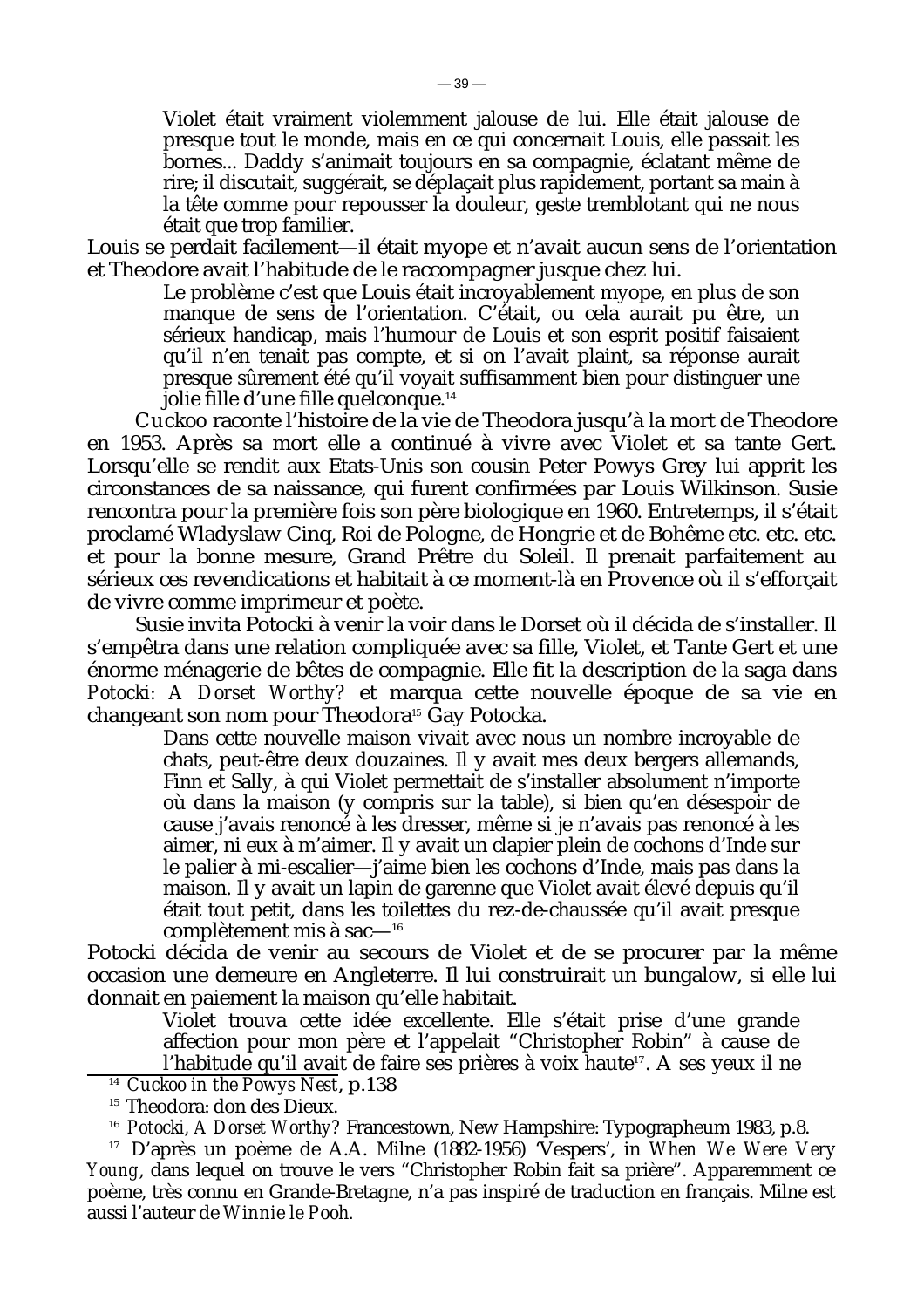Machinery had taken over in Ireland also, but she found a house and settled with the dogs and horses in rural Leitrim.

For many years she was active in the Powys Society and wrote about her unique perspective on the Powys family; extracts of the *Cuckoo* manuscript were published in the *Powys Review* 9 & 10 (1981-82). She has contributed letters and recollections to many issues of the *Powys Society Newsletter*. One notable contribution was 'Katie':

Katie was unique. Her character and mine have certain flaws and strengths in common, but Katie was unique. Eccentric, certainly, although I think she wouldn't seem quite so much so today; yet even today the elemental force of her would be recognized and loved or feared. You couldn't be neutral about Katie—except by keeping out of her way.<sup>15</sup>

In *Newsletter 28* she wrote a moving appreciation, 'Violet', and attempted an honest analysis of her stepmother*:*

Her stepfather's house was not one in which the arts were appreciated, also she had no personal experience of a close-knit family, and that alone would have roused her envy and jealousy. She set out to separate her husband from his family, and to some extent succeeded, as T.F. Powys greatly disliked travelling further than he could go on foot, and as most of his brothers and sisters lived beyond this quite considerable range, he only saw them when they came to see him, which might well have been oftener had they not been aware of his wife's hostility. Ridiculously, she very much liked Llewelyn, who was the only one to make no secret of his dislike of her. [....] I tried to love her and I never mistrusted her as she did me. We were the poles apart, I daresay that's why she felt as she did. I fear she had a less than happy life, so I must be more forgiving.<sup>16</sup>

A short essay 'Uncle Littleton' in *Newsletter 52* shows how clear her perceptions can be:

I wouldn't consider Uncle Littleton non-eccentric, although his eccentricities were of a gentle and inconspicuous kind; and nobody who knew his personally, however slightly, could possibly call him ordinary.<sup>17</sup>

In *Newsletter* 54 she wrote 'Marian Powys Grey', a tribute to the lace expert Marian:

I gathered from Peter that she wasn't too sweet-tempered and was in the habit of speaking her mind, but there's nothing wrong with that and she must have had enough to annoy her; she was a woman running a successful business, which even in America in those days women weren't supposed to do, or be capable of doing  $\ldots$ <sup>18</sup>

Theodora attended Powys Society conferences and is remembered for bringing her dogs with her. Her preferences in dogs reflect her robust character: the German Shepherd is her favourite—"I like a dog I can *see*."

Over the years she has assisted scholars researching the Powys family, notably Lawrence Mitchell for his book on Theodore<sup>19</sup> and Stephanie de Montalk for her biography of Potocki $^{\rm 20}.$ 

<sup>15</sup> *Powys Society Newsletter* 22, p.41.

<sup>16</sup> *PSN* 28, p.9 & p.14.

<sup>17</sup> *PSN* 52, p.33.

<sup>18</sup> *PSN* 54, p.37.

<sup>19</sup> Mitchell, J. Lawrence, *T.F. Powys, Aspects of a Life*, Brynmill Press, 2005.

<sup>20</sup> Montalk (de), Stephanie: *Unquiet World; Count Potocki of Montalk*, Victoria University Press, 2001.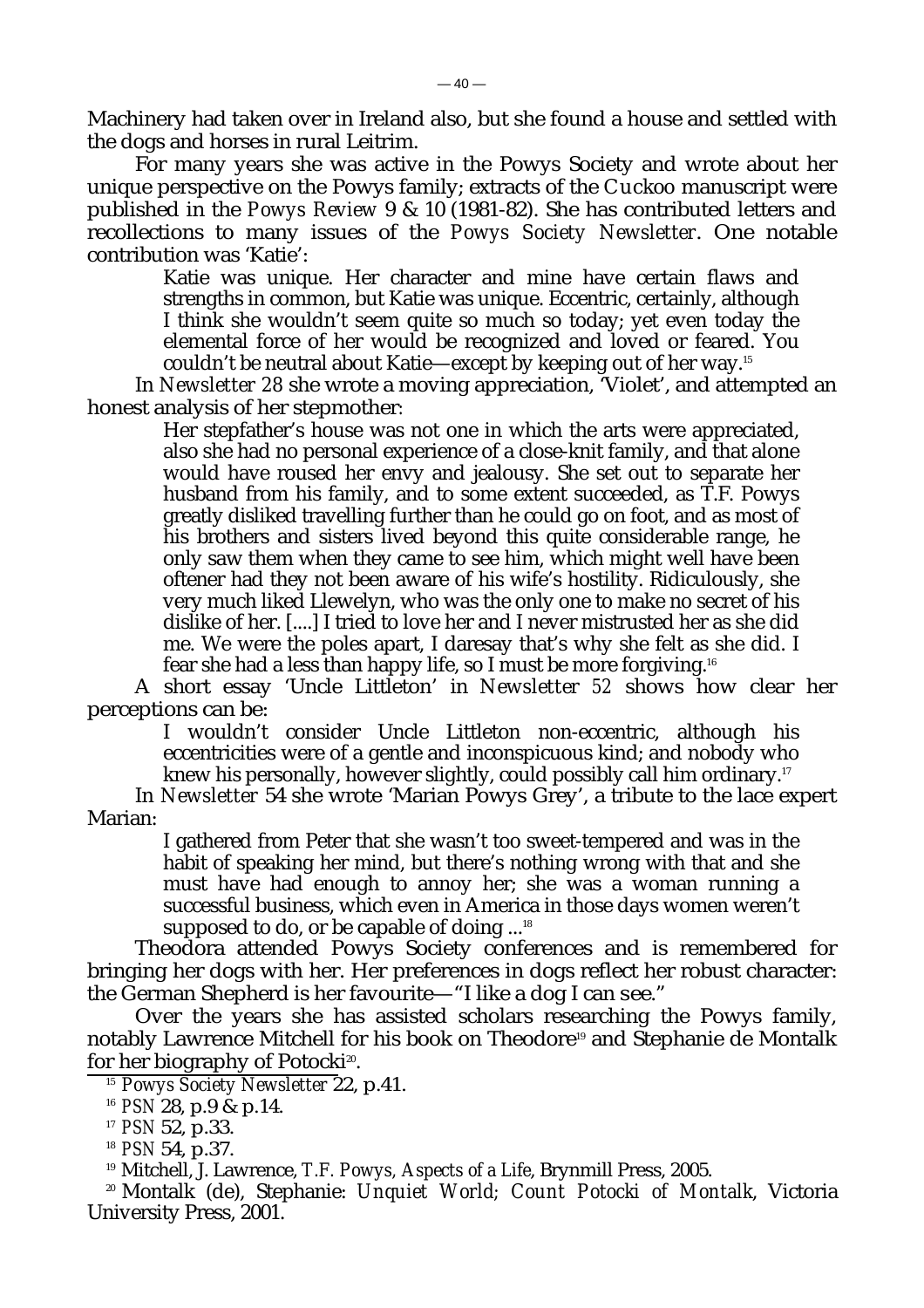pouvait rien faire de mal. Je connaissais trop les engouements et dégoûts soudains de Violet pour me sentir tranquille, mais comme je n'avais d'influence sur aucun des deux, je gardai le silence.

Rien ne se passa comme prévu, surtout lorsqu'arriva l'ex-maîtresse de Potocki. Les relations entre Violet et Potocki prirent fin en 1963 et une brouille durable s'ensuivit entre lui et la famille Powys, qu'il décrivit dans une série de pamphlets imprimés par ses soins, *Dogs' Eggs* (1968-1975).

Après son départ, Theodora travailla dans des fermes du sud-est de l'Angleterre, jusqu'à ce qu'un jour elle fasse une rencontre peu ordinaire.

J'étais à cheval sur la route, lorsque je rencontrai un autre cavalier. Il s'arrêta et me dit que mon cheval avait un sabot mal ferré. Je lui répondis que son cheval n'avait pas de fers du tout. Il m'invita chez lui pour ferrer mon cheval. Ce que je fis. Et c'est ainsi que je rencontrai mon mari.

Bernard Scutt avait trente ans de plus qu'elle, mais le couple était heureux voyageant dans le sud de l'Angleterre et faisant commerce de chevaux. Bernard savait beaucoup de choses sur la nature: "Il était braconnier," me dit-elle. "C'était l'un des meilleurs—il ne s'est jamais fait prendre." Après sa mort, Theodora eut du mal à trouver du travail dans l'Angleterre rurale. Elle avait la soixantaine lorsqu'elle vint en Irlande, s'attendant à trouver un pays semblable au Dorset de son enfance. Elle pensait qu'elle pourrait trouver du travail à traire les vaches. Mais les machines avaient aussi envahi l'Irlande. Elle trouva cependant une maison dans le comté rural de Leitrim et s'y installa avec ses chiens et ses chevaux.

Pendant de nombreuses années, elle fut active au sein de la Powys Society et écrivait sur la famille Powys de son point de vue tout à fait unique; des extraits du MS de *Cuckoo* furent publiés dans la *Powys Review* 9 & 10 (1981-82). Elle contribua à de nombreux numéros de la *Powys Society Newsletter*, avec des lettres et des réminiscences. Une remarquable contribution concernait Katie:

Katie était incomparable. Son caractère et le mien ont en commun certains défauts et certains points forts, mais Katie était incomparable. Excentrique, certes, bien que je pense qu'elle le semblerait bien moins aujourd'hui; et pourtant même aujourd'hui sa force élémentaire serait reconnue et aimée, ou redoutée. Il était impossible de rester neutre face à Katie—sauf à éviter d'être sur son chemin.<sup>18</sup>

Dans la *Newsletter 28* elle écrivit une touchante appréciation de sa mère adoptive et tenta à son propos une analyse sincère:

> Les arts n'étaient pas appréciés [dans la maison où elle grandit] et elle n'avait par ailleurs aucune expérience personnelle d'une famille unie, et cela seul aurait suffi pour éveiller son envie et sa jalousie. Elle entreprit de séparer son mari de sa famille, et d'une certaine manière y réussit, car T.F. détestait voyager plus loin qu'il ne le pouvait à pied, et comme la plupart de ses frères et sœurs vivaient au-delà de cette distance déjà considérable, il ne les voyait que lorsqu'ils venaient le voir, ce qui aurait pu se produire plus souvent s'ils n'avaient eu conscience de l'hostilité de sa femme. Le plus ridicule, c'est qu'elle aimait beaucoup Llewelyn qui était le seul à montrer clairement qu'il ne l'appréciait pas.<sup>19</sup> [...] J'ai essayé de l'aimer, et je ne me suis jamais méfiée d'elle, comme elle se méfiait de moi. Nous étions à des pôles opposés, et je pense que cela

<sup>18</sup> 'Katie' in *Powys Society Newsletter* 22, p.41.

<sup>19</sup> 'Violet' in *PSN* 28, p.9.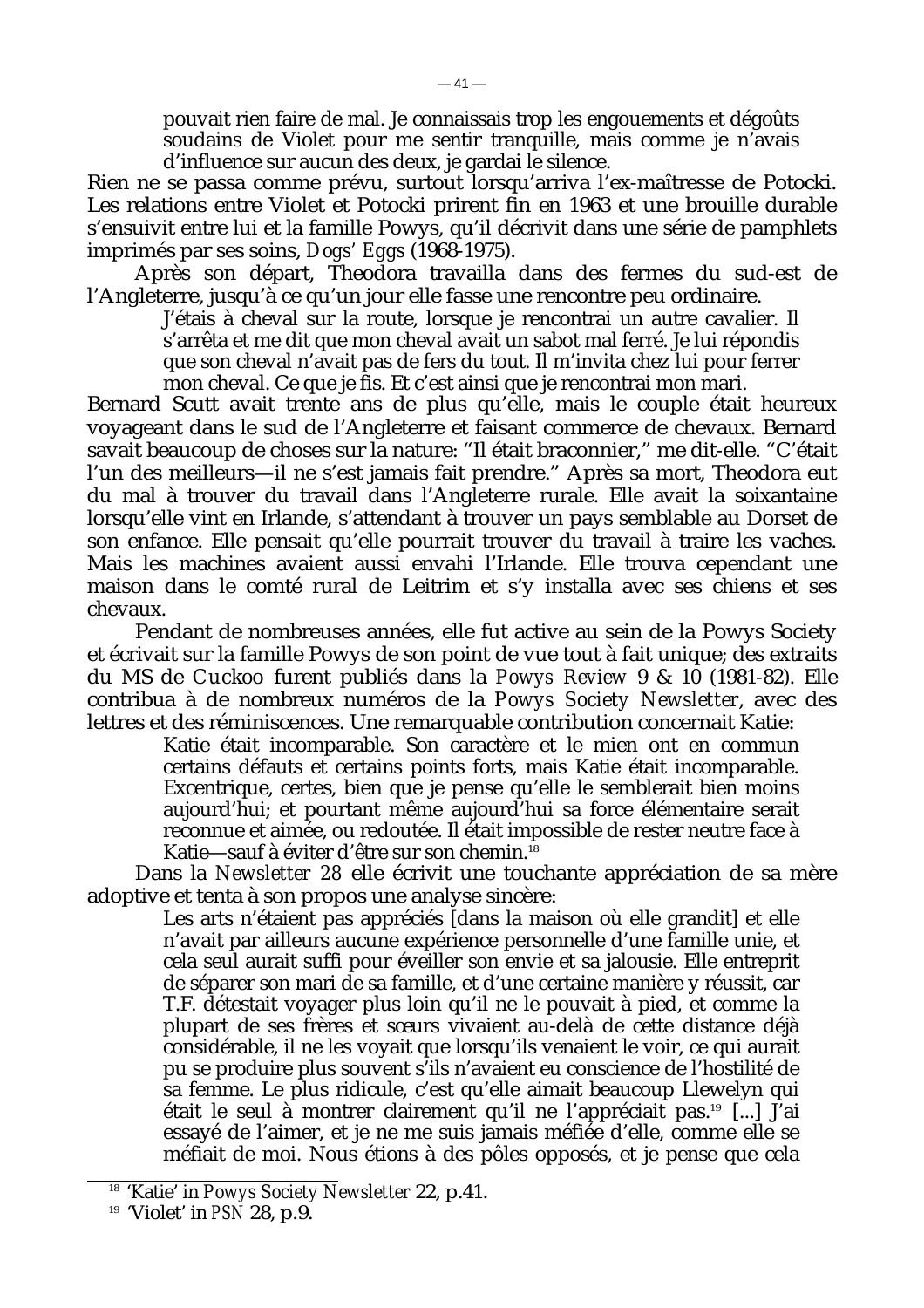She shares the Powys family love of nature and animals and is indifferent to the world of iphones, computers and microchips. While life in the nursing home is comfortable it can be restrictive for someone who loves to be "sea free/sun free." She longs to be at home with her animals, but her frail health does not allow for independent living. Her sense of humour can be a little unsettling, but is not malicious: "I only remember visitors with four legs."

When I visit I can see traces of both fathers—the gentle humour and sharp perception of Theodore and the individualism of Potocki. She likes to keep the present at a distance, loves conversation and prefers to read historical fiction. On my last visit she announced: "When I get out of here I'm going to buy a dog, and a horse."

## Patrick Quigley

Pat Quigley is a writer and lives in Dublin. His latest book *The Polish Irishman: The Life and Times of Count Casimir Markievicz* was published by Liffey Press in 2013. Pat Quigley is fascinated with the sources of the imagination and the influence of the environment on consciousness, both of which are richly explored by John Cowper Powys.



*Photo courtesy Stephen Powys Marks taken in 1947 with his Box Brownie camera in front of Theodore's cottage in Mappowder.*

From left to right: Theodore, Susan (Theodora), Tamar (Stephen's sister) with Katie Powys behind her, Isobel Powys Marks, Violet and Herbert Marks.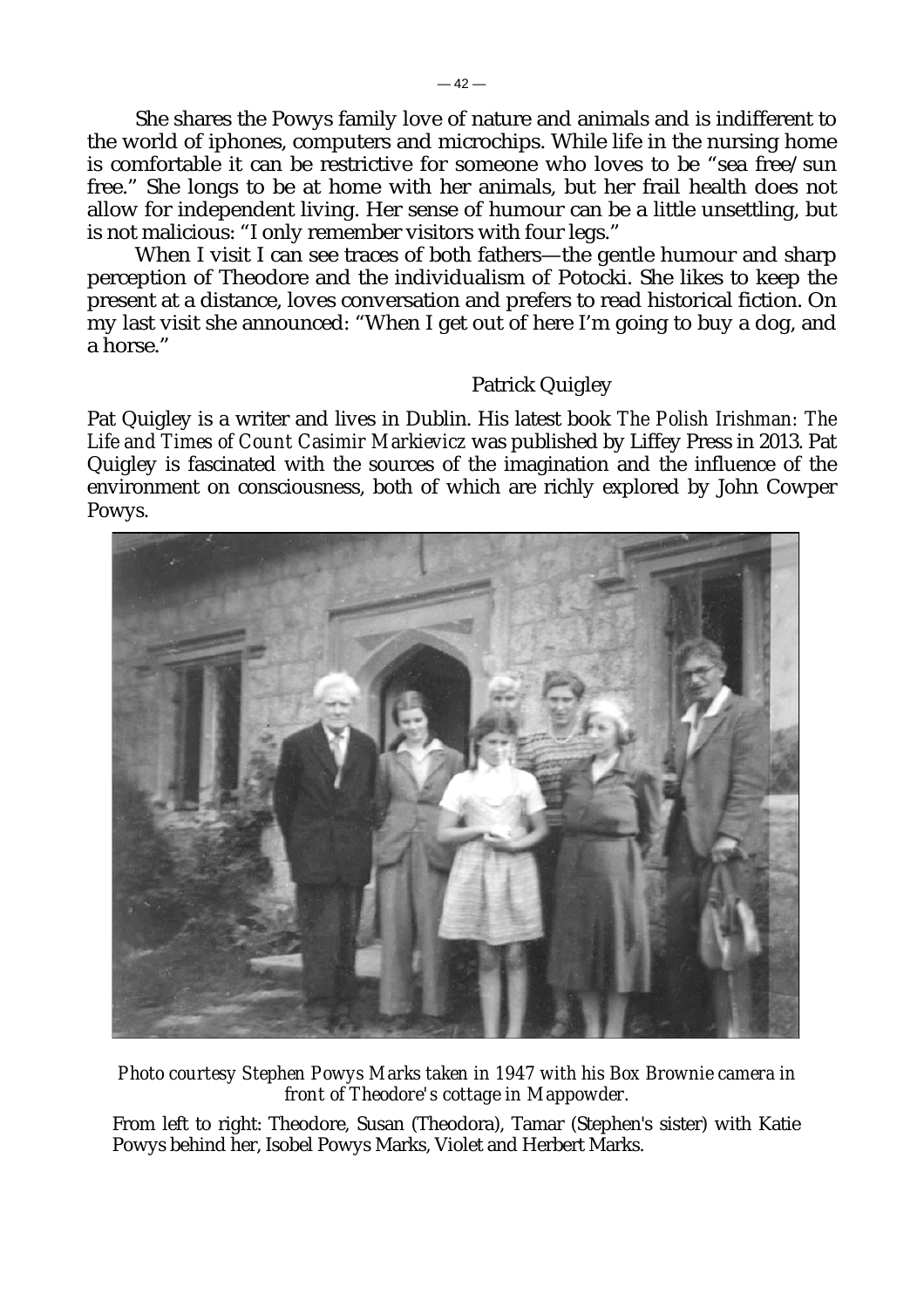expliquait ses sentiments. J'ai bien peur que sa vie n'ait pas été heureuse, c'est pourquoi je me dois d'être plus magnanime.<sup>20</sup>

Un bref essai, 'Uncle Littleton', dans la *Newsletter* 52 montre bien sa perspicacité:

Je ne dirais pas que Oncle Littleton n'était pas excentrique, même si ses excentricités étaient de nature légère et discrète; et il n'est personne qui l'ayant connu, même un peu, aurait pu le trouver le moins du monde ordinaire.<sup>21</sup>

Dans la *Newsletter* 54 elle écrivit un hommage à Marian, l'experte en dentelles:

De ce que me dit Peter je compris qu'elle n'avait pas le caractère trop aimable et qu'elle avait l'habitude de dire ce qu'elle pensait, mais il n'y a rien de mal à cela et elle a dû en voir suffisamment pour être agacée; c'était une femme qui menait une affaire qui avait du succès, ce qu'en ce temps-là, même en Amérique, les femmes n'étaient pas censées faire, ni même en être capables ...<sup>22</sup>

Theodora assistait aux conférences de la Powys Society et on se souvient qu'elle venait avec ses chiens. Ses préférences en matière de chiens reflètent son tempérament robuste: le berger allemand est son préféré—"J'aime un chien que je peux voir."

Au long des années, ella a aidé les chercheurs universitaires sur la famille Powys, en particulier Lawrence Mitchell pour son *T.F. Powys: Aspects of a Life*, et Stephanie de Montalk pour sa biographie de Potocki, *Unquiet World*.

Elle partage l'amour des Powys pour la nature et les animaux, et se montre tout à fait indifférente au monde des iphones, ordinateurs et microchips. Même si la vie dans une maison de retraite est confortable, elle peut sembler confinée pour quelqu'un qui aime être sans entrave, "mer sans entrave/soleil sans entrave". Elle rêve d'être chez elle avec ses animaux, mais sa santé fragile ne lui permet pas de redevenir indépendante. Son sens de l'humour peut être un peu déroutant, mais n'est pas méchant: "Je ne me souviens que des visiteurs à quatre pattes."

Quand je lui rends visite, je discerne des traits des deux pères—l'humour tranquille et la vision aiguisée de Theodore, l'individualisme de Potocki. Il lui plaît de maintenir le présent à distance, elle adore la conversation et sa préférence en lecture va au roman historique. Lors de ma dernière visite elle déclara: "Quand je sors d'ici, je m'achète un chien et un cheval."

## Patrick Quigley

Pat Quigley est écrivain et habite Dublin. Son dernier livre, *The Polish Irishman: The Life and Times of Count Casimir Markievicz*, a été publié en 2013. Comme JCP, il est fasciné par les sources de l'imagination et l'influence de l'environnement sur la conscience.

<sup>20</sup> *Powys Society Newsletter* 28, p.14.

<sup>21</sup> *PSN* 52, p.33.

<sup>22</sup> 'Marian Powys Grey' in *PSN* 54, p.37.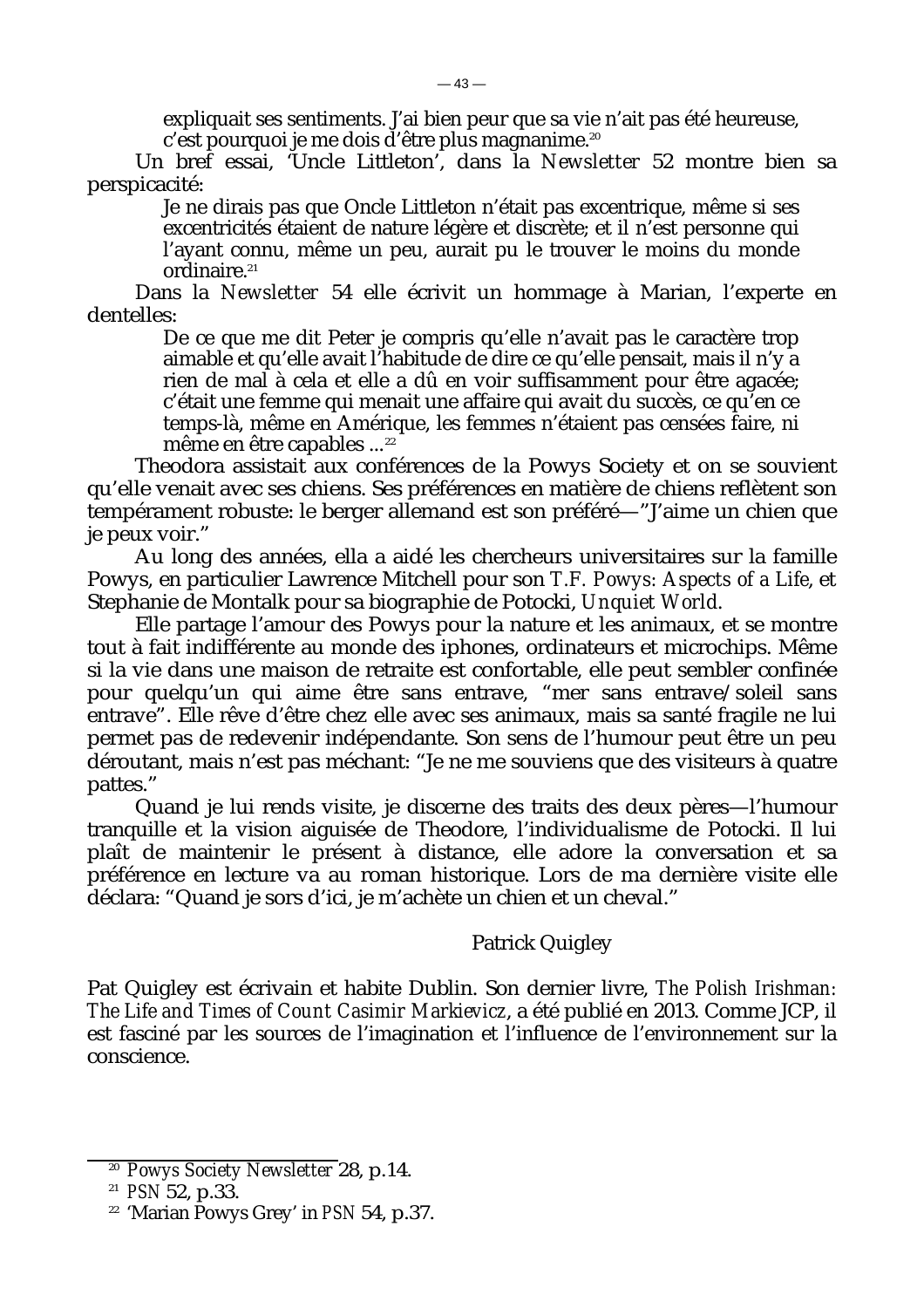#### **Pêle-Mêle**

*— THE CONQUEROR WORM ~ Llewelyn Powys: A Consumptive's Diary, 1910***.**<sup>A</sup> transcription by Alyse Gregory of the diary kept while Llewelyn was at the Clavadel sanatorium near Davos, it is edited by Peter J. Foss, and was published in March 2015 by the Powys Press. The title is borrowed from Edgar Allan Poe's poem 'The Conqueror Worm' (1843). I am most grateful to Peter Foss for permission to include here these passages from his Introduction:

 What then is the significance of the 1910 diary? To begin with, it brings together much new information adding to the respective biographies of Powys family members, most obviously Llewelyn. It gives details, for example, of John Cowper Powys's nine-day sojourn in Davos from 14 to 24 April of that year, not otherwise recorded. It also incorporates passages of letters from friends and family, some uncollected, some no longer surviving, and gives fascinating glimpses into Llewelyn's reading habits and therefore the evolution of his affirmative neo-pagan philosophy at a crucial early stage of his life. Beyond that, however, it has a quality of its own among the diary-*genre* (and one can compare it in this respect with Katherine Mansfield's consumptive journals) which gives it the distinction of a literary text (as indeed Louis Wilkinson recognised). [....]

 It is more than likely that Llewelyn Powys conceived of his 1910 diary as a kind of 'last testament', a 'letter to the world' in which he could express the development of his thoughts and feelings in a way not allowed him before and which he had not previously attempted in diary form. At last he had the space and the time, lying for days on his back at Clavadel. But he realised too that it might well be in the teeth of death, for a young man's chances of recovery from a pulmonary haemorrhage in the first decade of the twentieth century were slim. The fact that he showed the diary to his brother and then sent it to Bernie O'Neill for comment, suggests this. Llewelyn used the diary as a way of setting out his thoughts, reordering his priorities. He was speaking to himself, educating himself, testing his philosophy on the anvil of crisis. The diary was a soundingboard and a confession. In the shadow of chronic disease, the embarrassments and uncertainties of his earlier life—at Calne, at Sherborne, lecturing in America—were weighed in the balance. There was no time for the vague thought or wavering heart; the truth had to be found and the truth had to be told. This is why he makes such rich play of the 'conversion' of the staid and inhibited Wilbraham to his philosophy of neopaganism, musing elatedly on the power of his personality to influence those around him (13 December). One of the inmates later remarks that 'All Wilbraham's ideas are Powys's ideas now' (13 March 1911). By this time, however, at the end of the 1910 diary and coming 'out of the pit' of his year's crisis, he has become bolder and more confident in his outlook on life.

— **A Dylan Thomas evening** in Lannion, as described by the journalist Claude Thomas in *Ouest-France*, Saturday 7 February 2015:

> On Friday evening about 150 people gathered in the theatre/lecture hall of Lycée Félix Le Dantec to attend an evening organised by the Lannion-Caerphilly Twinning Committee. Several encores followed the splendid interpretation by the four actor-musicians of poems and texts by the Welsh poet. "What is specific to Dylan Thomas", as Mike James, one of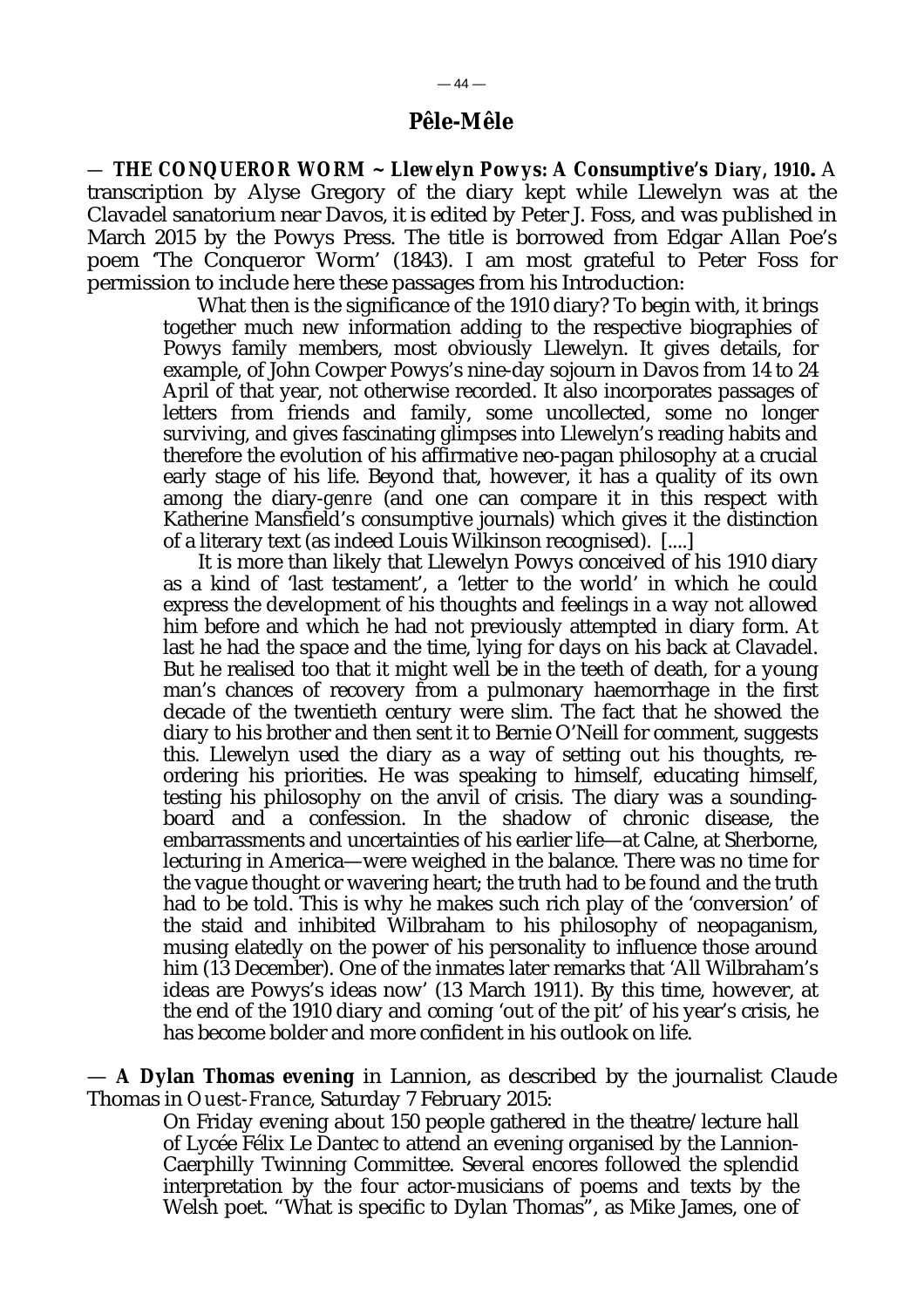*— THE CONQUEROR WORM ~ Llewelyn Powys: A Consumptive's Diary, 1910* (Le Ver Conquérant *~* Llewelyn Powys: Journal d'un tuberculeux, 1910). Une transcription par Alyse Gregory du journal tenu par Llewelyn au sanatorium de Clavadel près de Davos. Publiée en mars 2015 par Powys Press, cette édition a été établie par Peter J. Foss. Le titre est emprunté au poème d'Edgar Allan Poe 'The Conqueror Worm' (1843). ('le Ver Conquérant', traduit par Baudelaire cf. *Œuvres Complètes* Calmann-Levy, 1885, p.410). Je remercie Peter Foss pour m'avoir donné la permission d'inclure ici des extraits de son Introduction:

 Quelle est donc l'importance du Journal de 1910? D'abord il apporte beaucoup d'éléments biographiques nouveaux concernant les membres de la famille Powys, dont évidemment Llewelyn. Il donne par exemple des détails qui ne figurent nulle part ailleurs sur le séjour de John Cowper Powys à Davos du 14 au 24 avril de cette année-là. On y trouve également des passages de lettres d'amis et de membres de la famille, certaines ne faisant partie d'aucune collection, d'autres ayant disparu, et de fascinants aperçus des habitudes de lecture de Llewelyn, et partant de l'évolution de son ardente philosophie néo-païenne à une étape cruciale de ses débuts. De plus, ce journal est d'une qualité particulière dans le genre du journal intime (et on peut sur ce point le comparer aux journaux tenus par Katherine Mansfield à Fontainebleau) qui lui confère la dignité d'un texte littéraire (ainsi que Louis Wilkinson le reconnaissait). [....]

 Il est plus que probable que Llewelyn Powys concevait son journal de 1910 comme une sorte de 'testament ultime', de 'lettre adressée au monde' lui permettant d'expliciter le développement de sa pensée et de ses sentiments d'une manière qui ne lui avait pas été possible avant et qu'il n'avait pas tenté d'exposer auparavant sous forme de journal. Il avait enfin l'esprit libre et le temps, allongé des journées entières sur le dos à Clavadel. Mais il avait aussi compris que la mort menaçait son projet, car en cette première décennie du 20ème siècle les chances pour un jeune homme de guérir d'une hémorragie pulmonaire étaient minces. Le fait qu'il ait fait lire le journal à son frère et qu'il l'ait ensuite envoyé à Bernie O'Neill, pour avoir ses éventuels commentaires, semble le suggérer. Llewelyn utilisait le journal pour exposer ses idées, pour réorganiser ses priorités. Il se parlait, il s'éduquait, testait sa philosophie sur l'enclume d'une phase critique. Le journal était une table de résonnance et une confession. A l'ombre d'une maladie chronique, les mortifications et les incertitudes des années antérieures—à Calne, à Sherborne, lors de ses conférences aux Etats-Unis—étaient mises sur la balance. Il n'y avait plus de temps pour une pensée indécise ou un cœur hésitant; la vérité devait être trouvée, et la vérité devait être dite. C'est pourquoi il fait tant cas de la 'conversion' de l'homme rangé et inhibé qu'est Wilbraham à sa philosophie néo-païenne, songeant avec euphorie au pouvoir de sa personnalité à influencer ceux qui l'entourent (13 décembre). L'un des résidents remarquera plus tard que "toutes les idées de Wilbraham proviennent maintenant des idées de Powys" (13 mars 1911). A ce moment-là, cependant, vers la fin du journal de 1910 et s'extrayant 'de la fosse' qu'avait été cette année critique, il est devenu plus audacieux et plus confiant dans sa façon d'envisager la vie.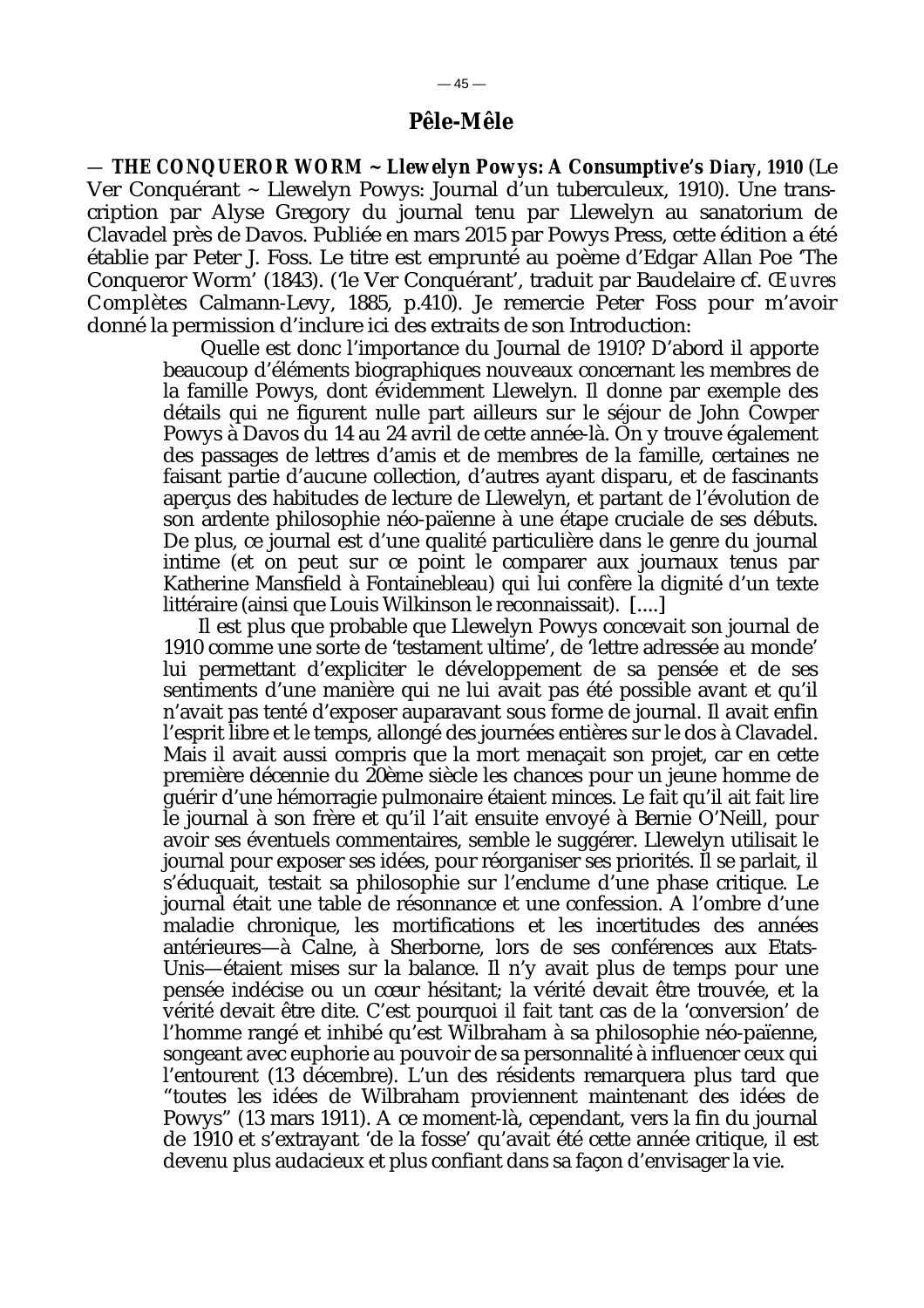the actor-musicians, explains "is his passionnate love for words. From his earliest childhood, his one and only idea was to be a poet." Entitled 'The Colour of the Words' the performance included the original English words followed by or simultaneous with their translation into French in order to reproduce the musical character of Dylan's language, while sharing its inner meaning with non-English speakers. Voices and music were thus intermingled. The organisers thanked the Lannion town council, the 'Carré Magique' theatre, the Lycée Félix Le Dantec and the students who took care of sound and lighting. The superb evening was dedicated to the memory of Marie-Annick Seveno, vice-President of the Twinning Committee, who had been at the origin of the event, but had died in March 2014.



Cover illustration *Valériane Leblond*

— **Similar styles?** During the Dylan Thomas evening, listening to some extracts from *Under Milk Wood*, I was struck by the resemblance with some passages from John Cowper. The short bewitching extract below—indeed the whole play is bewitching—shows characteristics common to both: accumulation of onomatopoeic words, alliterations, the macabre mingled with the eerie, the music.of words...

Although John Cowper admitted once to C. Benson Roberts that he had difficulty appreciating Dylan Thomas, he wrote to Louis Wilkinson (22 February 1954) that he wholly agreed with him about Dylan Thomas, and having read Edith Sitwell's article on the Welsh poet, that "she sure did explain D.T.'s poetry (at least to me) as nobody had done before." John Cowper implies he had just read an article by Edith Sitwell in a Sunday paper. I have not been able to find any reference to such an article. On the other hand the *Atlantic Review* for February 1954 published a significant and affectionate appraisal of Dylan Thomas by Edith Sitwell which can be found at

[<https://roundhousepoetrycircle.files.wordpress.com/2014/09/sitwell-thomas.pdf>](https://roundhousepoetrycircle.files.wordpress.com/2014/09/sitwell-thomas.pdf)

I hope I will be forgiven for having had the audacity to try to translate a short extract from *Under Milk Wood*, although I am not at all sure of having met the challenge:

## *Under Milk Wood ~* A Play for Voices (extract)

*First voice*: Now behind the eyes and secrets of the dreamers in the streets rocked to sleep by the sea, see the

*Second voice*: titbits and topsyturvies, bobs and buttontops, bags and bones, ash and rind and dandruff and nail parings, saliva and snowflakes and moulted feathers of dreams, the wrecks and sprats and shells and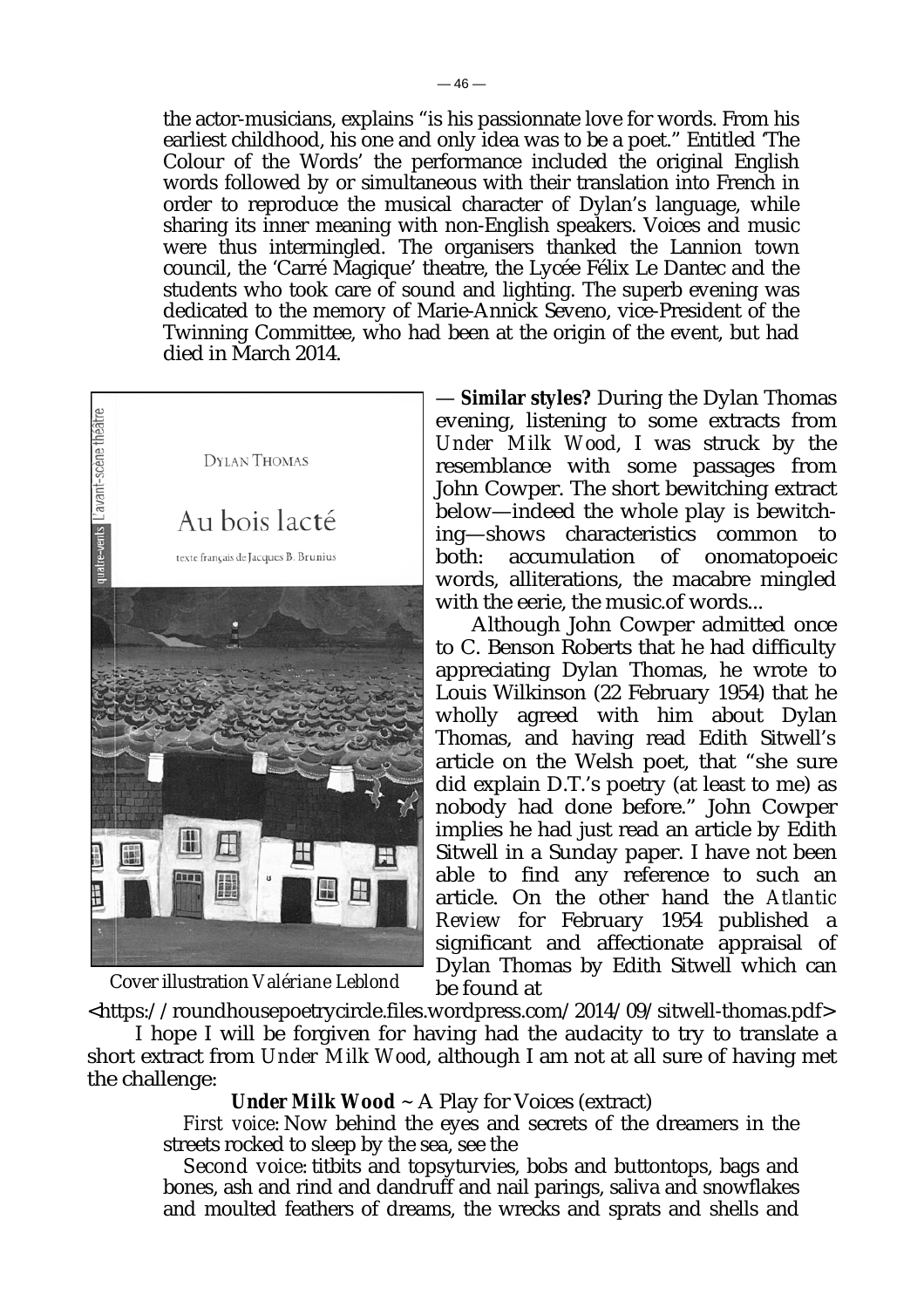— **Une soirée Dylan Thomas** à Lannion, décrite par Claude Thomas, journaliste, dans *Ouest-France* le 7 février 2015:

C'est près de 150 personnes qui se sont retrouvées vendredi soir dans l'amphithéâtre du lycée Félix Le Dantec pour assister au spectacle organisé par le comité de jumelage Lannion-Caerphilly. Les rappels se sont multipliés après la brillante interprétation de poèmes et de textes du poète gallois. "Ce qui fait la spécificité de Dylan Thomas" explique Mike James, l'un des comédiens, "c'est son amour fou pour les mots. Dès son plus jeune âge, il n'avait qu'une idée en tête: devenir poète." Intitulé 'La Couleur du Dire', ce spectacle alterne ou mélange l'écriture en anglais d'origine et des traductions en français afin de restituer la musicalité de la langue tout en en partageant le sens profond avec les non-anglophones. Ici se mêlent les voix et les musiques. Les organisateurs ont tenu à remercier la ville de Lannion, le Carré Magique, le lycée Félix Le Dantec et les lycéens qui se sont occupés de la régie son et lumière. Enfin, cette superbe soirée était dédiée à Marie-Annick Seveno, vice-présidente de l'association de jumelage, disparue en mars dernier et qui était à l'initiative de ce spectacle

— **Des styles semblables?** Pendant la soirée Dylan Thomas, en écoutant quelques extraits de *Au bois lacté*, j'ai été frappée par la ressemblance avec certains passages de John Cowper. L'envoûtant court extrait ci-dessous—la pièce tout entière est envoûtante—montre des traits communs aux deux: accumulation d'onomatopées, d'allitérations, énumérations, le macabre mêlé au féérique, la musique des mots...

Bien que John Cowper Powys ait admis un jour à C. Benson Roberts qu'il lui était difficile d'apprécier Dylan Thomas, il écrivit plus tard à Louis Wilkinson (22 février 1954) qu'il était tout à fait d'accord avec lui au sujet de Dylan Thomas, et qu'ayant lu un article de la poétesse Edith Sitwell sur le poète gallois, "elle avait réussi à expliquer la poésie de D.T. (du moins en ce qui me concerne) comme personne ne l'avait jamais fait auparavant." Sa lettre fait penser qu'il avait lu cet article dans un journal du dimanche précédent, mais je n'ai pu trouver aucune référence à un tel article. Par contre, le magazine *Atlantic Review* de février 1954 avait publié une longue appréciation affectueuse de Dylan Thomas qui se trouve à l'adresse:

[<https://roundhousepoetrycircle.files.wordpress.com/2014/09/sitwell-thomas.pdf>](https://roundhousepoetrycircle.files.wordpress.com/2014/09/sitwell-thomas.pdf)

J'espère que je serai pardonnée d'avoir eu l'outrecuidance d'essayer de traduire un court passage de la pièce, sans toutefois être assurée d'avoir vraiment relevé le défi:

#### *Au bois lacté ~* Pièce radiophonique

*Première voix*: Et maintenant, derrière les yeux et les secrets des rêveurs dans les rues que berce et endort la mer, voyez les

*Deuxième voix*: gâteries et galimatias, lacets et bottines à boutons, sacs et os, cendres et peaux et pellicules et coupures d'ongles, salive et flocons de neige et plumes tombées de rêves qui muent, épaves et sprats, coquilles et arêtes, jus de baleine et balivernes et menu fretin offerts par la mer invisible.

*Première voix*: les hiboux sont en chasse. Voyez, au-dessus des pierres tombales de Bethesda l'un d'eux hulule et pique et prend une souris à côté de Hannah Rees Epouse Bien aimée. Et dans Coronation Street, que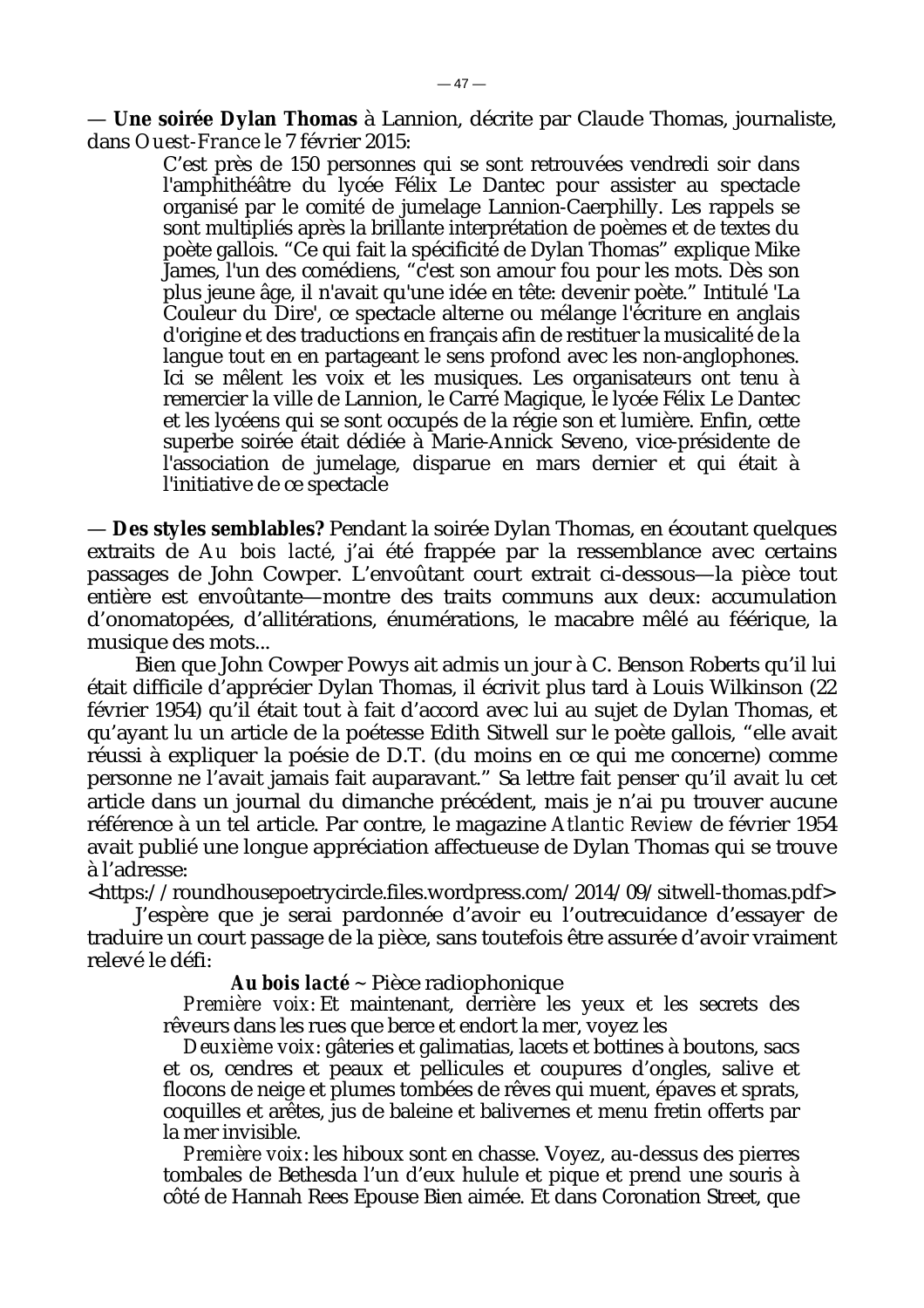fishbones, whale-juice and moonshine and small salt fry dished up by the hidden sea.

*First voice*: The owls are hunting. Look, over Bethesda grave-stones one hoots and swoops and catches a mouse by Hannah Rees, Beloved Wife. And in Coronation Street, which you alone can see it is so dark under the chapel in the skies, the Reverend Eli Jenkins, poet, preacher, turns in his deep towards-dawn sleep and dreams of

*Rev. Eli Jenkins*: Eisteddfodau<sup>1</sup>.

*Deuxième voix*: He intricately rhymes, to the music of *crwth* and *pibgorn*<sup>2</sup> , all night long in his druid's seedy nightie in a beer-tent black with parchs<sup>3</sup>.

Dylan Thomas *Under Milk Wood*, London, J.M. Dent & Sons Ltd, 1955.

— **Frédéric-Jacques Temple**: Marcella Henderson-Peale would like to draw our attention to a French poet, Frédéric-Jacques Temple, friend of Henry Miller who introduced him to the work of John Cowper Powys. After the war, when Miller came back to Europe he would sometimes visit friends in the Montpellier area, amongst whom Lawrence Durrell, Joseph Delteil<sup>4</sup>... and F.J. Temple, who translated and annotated his own correspondence (1948-1980) with Henry Miller in *Frère Jacques, lettres à Frédéric-Jacques Temple*. Frédéric-Jacques Temple will be given the place of honour at the Colloque du Centre Culturel International at Cerisy-la-Salle, from August 14 to August 21, 2015.

In homage to John Cowper Powys, F-J. Temple wrote a poem, 'Itinéraire', published in a collection of poems *Anthologie personnelle* which was awarded the Valery Larbaud prize in 1990:

#### **Itinerary**

 From Anglesey take the mist train at Llanfairpwllgwyngyllgogerychwyrndrobwllllantysiliogogogoch bound, via Caernafon to the Llechwedd Caverns and the mountain at Gloddfa Ganol to Blaenau Ffestiniog last stop glory be to Powys deus loci!

#### [trad. M. H-P]

Marcella writes: "Clinging to earth and mist, to mountain and slate, this poem follows a mental progression which leads him to Powys. The letters pointing to Welsh places are poems in themselves. The Southern bard lingers over the Celtic exotism of their music. Their names offer a haven to the imagination and suggest the possibility of an encounter beyond the final station, at the foot of a water-fall, with John Cowper Powys."

- <sup>2</sup> *crwth*: string instrument played with a bow; *pibgorn*: a kind of reed flute.
- <sup>3</sup> Abbreviation of the Welsh *parchedig,* vicar or minister.

<sup>4</sup> Lawrence Durrell (1912-1990), British writer, author of *The Alexandria Quartet.*(1957- 1960); Joseph Delteil (1898-1978), French writer. *La Passion de Jeanne d'Arc*.

<sup>&</sup>lt;sup>1</sup> *Eisteddfod*: annual festival in Wales of poetry and music.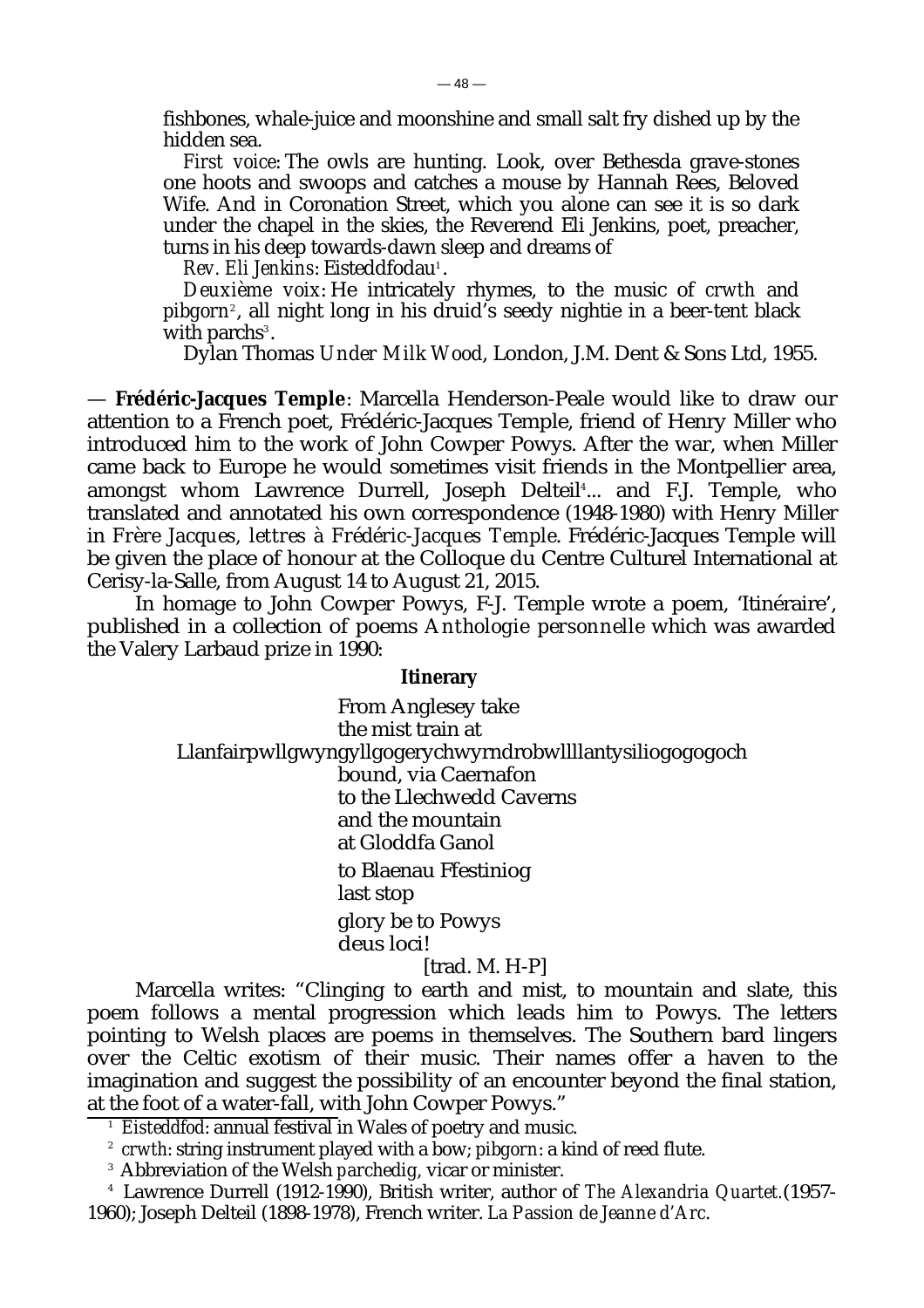vous seul pouvez voir tant il fait sombre sous la chapelle des nues, le révérend Eli Jenkins, poète, prédicateur, se retourne dans son sommeil profond d'avant l'aube et rêve de

*Rev. Eli Jenkins*: Eisteddfodau<sup>1</sup>.

*Deuxième voix*: Il entrecroise des rimes compliquées au son du *crwth* et du *pibgorn*<sup>2</sup> tout au long de la nuit dans sa chemise de nuit élimée de druide dans une tente-buvette noire d'ecclésiastiques.

Dylan Thomas *Au bois lacté* (tr. J. Peltier)

— **Frédéric-Jacques Temple**: Marcella Henderson-Peale aimerait attirer notre attention sur un poète français, Frédéric-Jacques Temple, ami de Henry Miller qui lui fit connaître l'œuvre de John Cowper Powys. Après la guerre lorsque Miller revenait en Europe il lui arrivait de se rendre dans la région de Montpellier visiter l'un ou l'autre de ses amis, dont Lawrence Durrell, Joseph Delteil<sup>3</sup> … et F-J. Temple. Ce dernier a traduit et annoté sa correspondance avec Henry Miller dans *Frère Jacques, lettres à Frédéric-Jacques Temple (*1948 à 1980), publiée aux éditions Finitude en 2012*.* F-J. Temple sera à l'honneur au Colloque du Centre Culturel International de Cerisy-la-Salle du 14 au 21 août 2015.

En hommage à John Cowper Powys, F-J. Temple a composé un poème, 'Itinéraire', publié dans Anthologie personnelle<sup>4</sup>, recueil de poèmes pour lequel il a obtenu le prix Valery Larbaud en 1990.

#### **Itinéraire**

 D'Anglesey, prendre le train de brume à Llanfairpwllgwyngyllgogerychwyrndrobwllllantysiliogogogoch pour, via Caernafon, les cavernes de Llechwedd et la montagne à Gloddfa Ganol vers Blaenau Ffestiniog terminus gloire à Powys deus loci!

Marcella écrit: "Dans ce poème il emprunte un cheminement intérieur qui le mène à Powys en s'accrochant à la terre et à la brume, à la montagne et à l'ardoise. Les lettres qui y désignent chacun des lieux du Pays de Galles sont autant de poèmes. Dans la musique de ces noms de lieux le barde du sud s'attarde à l'exotisme celte. Ils offrent une étape à l'imaginaire et suggèrent la possibilité d'une rencontre, au-delà de la gare d'arrivée, au pied d'un torrent, avec John Cowper Powys."

<sup>&</sup>lt;sup>1</sup> *Eisteddfod*: grand concours annuel de poésie et de musique au Pays de Galles.

<sup>2</sup> *crwth:* nstrument à cordes joué avec un archet; *pibgorn*: sorte de flûte de roseau.

<sup>3</sup> Lawrence Durrell (1912-1990), écrivain britannique, auteur du *Quatuor d'Alexandrie.* Joseph Delteil (1898-1978), écrivain français, auteur de *La Passion de Jeanne d'Arc*.

<sup>4</sup> *Anthologie personnelle*, Actes Sud, 1989 [poèmes 1945-1985].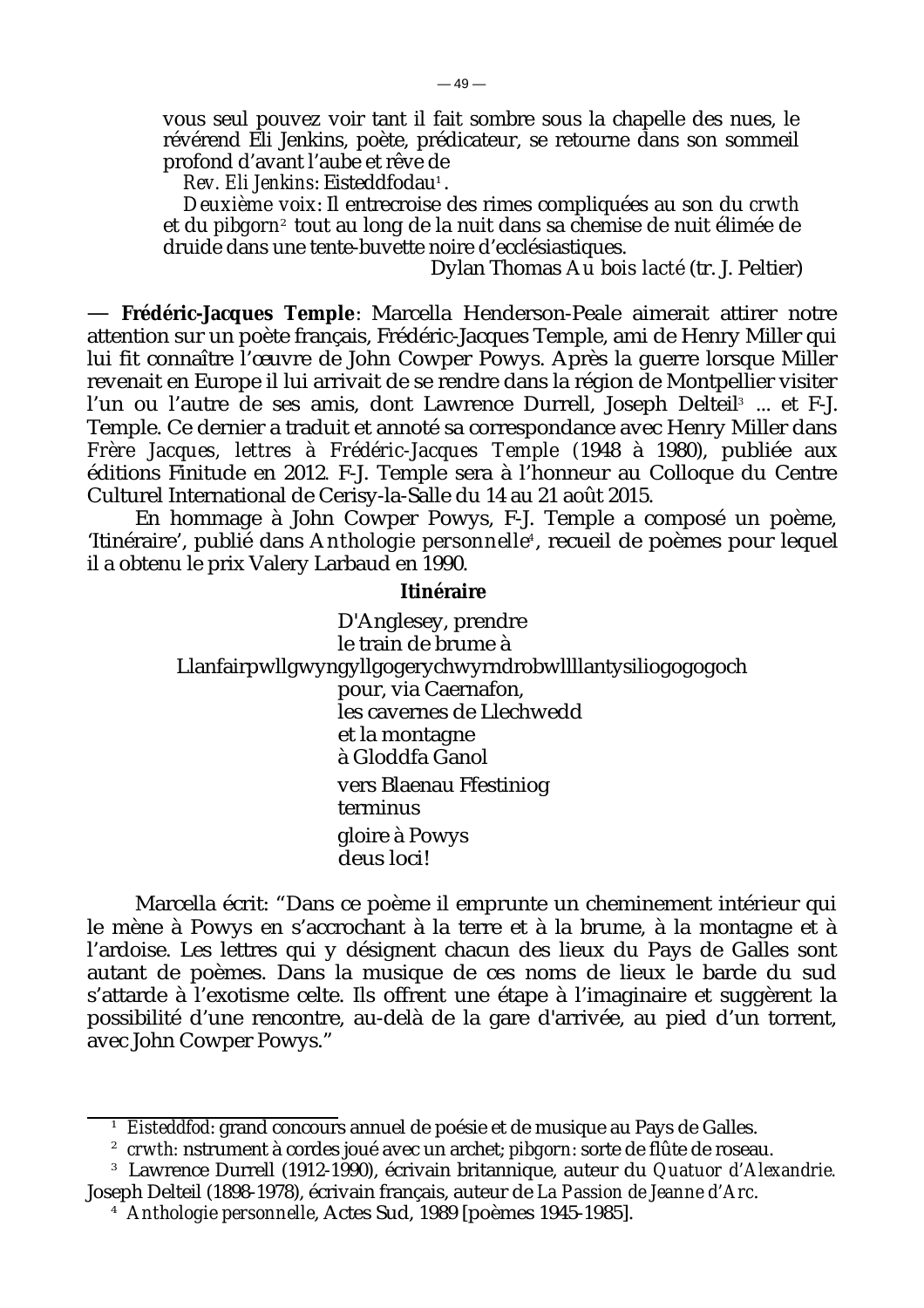— *Suspended Judgments* in French? Christiane Poussier, who has already translated several books or collections of letters by John Cowper Powys has recently translated *Suspended Judgments*. It would be a fine addition to the literary studies by Powys already available in French and we hope that it will soon be published. Looking through some of the essays, I was suddenly attracted by the analysis John Cowper devotes to Oscar Wilde's ideas on democracy:

It is in his *Soul of Man<sup>5</sup>*—perhaps the wisest and most eloquent revolutionary tract ever written—that Wilde frees himself most completely from the superficial eccentricities of his æsthetic pose, and indicates his recognition of a beauty in life, far transcending Tyrian dyes and carved cameos and frankincense and satin-wood and moon-stones and "Silks from Samarcand."

 It is impossible to read this noble defence of the natural distinction and high dignity of our human days when freed from the slavery of what is called "working for a living," without feeling that the boyish bravado of his insolent wit is based upon a deep and universal emotion. What we note here is an affiliation in revolt between the artist and the masses. And this affiliation indicates that the hideousness of our industrial system is far more offensive than any ancient despotism or slave-owning tyranny to the natural passion for light and air and leisure and freedom in the heart of man.

 That Oscar Wilde, the most extreme of individualists, the most unscrupulous of self-asserters, the pampered darling of every kind of sophisticated luxury, should thus lift up his voice on behalf of the wageearners, is an indication that a state of society which seems proper and inevitable to dull and narrow minds is, when confronted, not with any mere abstract theory of Justice or Political rights, but with the natural human craving for life and beauty, found to be an outrage and an insult. [...]

 Oscar Wilde is perfectly right. We are living in an age when the world for the first time in its history is literally under the rule of the stupidest, dullest, least intelligent and least admirable of all the classes in the community. Wilde's *Soul of Man* is the condemnation—let us hope the effective condemnation—of this epoch in the journey of the race.

 The odium which France—always the protector of civilisation—has stamped upon the word "bourgeois" is no mere passing levity of an irresponsible Latin Quarter. It is the judgment of classic taste—the taste of the great artists and poets of all ages—upon the worst type of person, the type most pernicious to true human happiness, that has ever yet appeared upon the planet. And it is this type, the commercial type, the type that loves the money-making toil it is engaged upon, which rules over us now with an absolute authority, and creates our religion, our morality, our pleasures, our pastimes, our literature and our art.

 Oscar Wilde must be forgiven everything in his gay impertinence which may jar upon our more sensitive moments, when one considers what he has done in dragging this great issue into the light and making it clear. He shows that what we have against us is not so much a system of society or a set of laws, as a definite and contemptible type of human character.

 *Suspended Judgments*, New York: Arnold Shaw, 1916, pp.410-414.

<sup>5</sup> Oscar Wilde, *The Soul of Man under Socialism*, London: Arthur L. Humphreys, 1912.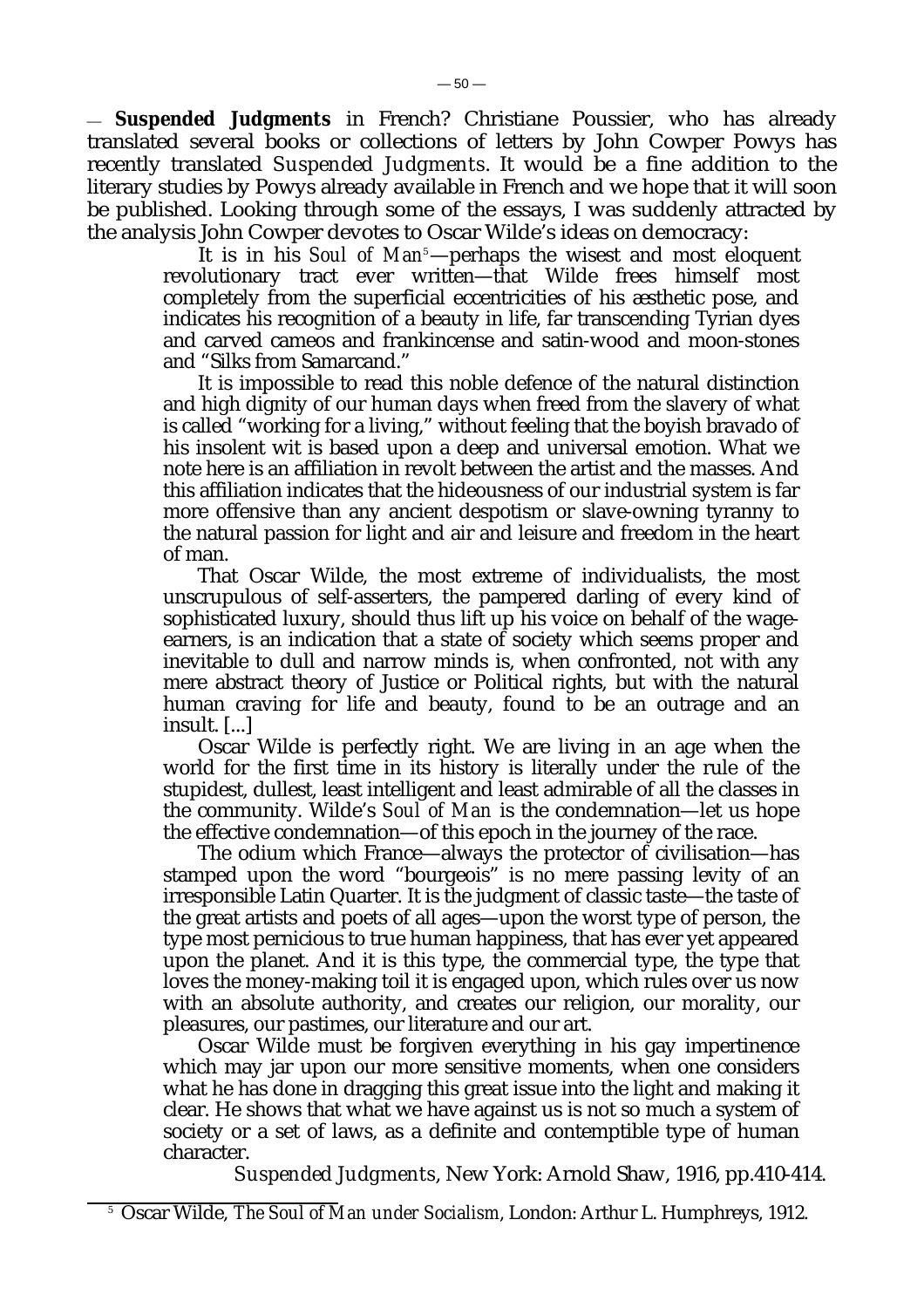— *Suspended Judgments* bientôt en français? Christiane Poussier, déjà traductrice de plusieurs livres et recueils de correspondance de JCP a récemment traduit *Suspended Judgments* ce qui pourrait ajouter un élément remarquable aux œuvres de Powys portant sur la littérature disponibles en français et nous espérons ainsi qu'il sera bientôt publié. Relisant certains des essais, mon attention fut attirée par l'analyse des idées d'Oscar Wilde sur la démocratie:

C'est dans *L'homme et son âme devant la société*<sup>5</sup>—le pamphlet révolutionnaire peut-être le plus sensé et le plus éloquent jamais écrit—que Wilde se libère le mieux des excentricités superficielles de sa pose esthétique, et admet reconnaître une beauté dans la vie, qui transcende largement la pourpre de Tyr, les camées sculptés, l'encens, le bois satiné de l'Inde, les pierres de lune et les "Soies de Samarkand".

 On ne peut lire cette noble défense de la distinction naturelle et de la haute dignité de notre vie ici-bas quand elle est affranchie de cet esclavage que l'on appelle "gagner sa vie", sans comprendre que l'insolence gamine de cet esprit persifleur repose sur une profonde émotion universelle. Nous remarquons ici qu'il existe un lien dans la révolte entre l'artiste et les masses. Et ce lien montre que la hideur de notre système industriel est une atteinte beaucoup plus grave à la passion naturelle pour la lumière, l'air, le loisir et la liberté qui existe dans le cœur de l'homme, que tout ancien despotisme ou tyrannie esclavagiste.

 Que Oscar Wilde, le plus extrême des individualistes, n'éprouvant aucun scrupule à s'affirmer, celui qui attire à lui tous les raffinements du luxe, élève ainsi la voix au nom des salariés, indique qu'un état de société qui semble correct et inévitable aux esprits obtus et étroits, quand il est confronté, non à une simple théorie abstraite de droits judiciaires ou politiques, mais à l'aspiration naturelle de l'homme à la vie et à la beauté, se révèle être un outrage et une insulte.[...]

 Oscar Wilde a tout à fait raison. Nous vivons à une époque où le monde pour la première fois de son histoire est littéralement sous la coupe de la plus stupide, la plus crasse, la moins intelligente et la moins admirable de toutes les classes de la communauté. *L'homme et son âme* de Wilde est la condamnation—et espérons qu'elle est efficace—de cette période dans le voyage de notre espèce.

 L'anathème dont la France, toujours la protectrice de la civilisation, a frappé le mot de "bourgeois" n'est pas simple frivolité passagère d'un irresponsable Quartier Latin. C'est le jugement du goût classique—celui des grands artistes et des poètes à travers les âges—sur le pire genre d'individu, le genre le plus pernicieux pour le véritable bonheur humain, qui ait jamais fait son apparition sur la planète. Et c'est ce genre, le genre mercantile, le genre qui aime le labeur lucratif auquel il s'adonne, qui a sur nous les pleins pouvoirs et fonde notre religion, notre morale, nos plaisirs, nos loisirs, notre littérature et notre art.

 Il faut pardonner à la joyeuse impertinence d'Oscar Wilde tout ce qui peut nous irriter dans nos moments de plus grande sensibilité, quand nous réfléchissons à ce qu'il a fait en mettant cette grande question en pleine lumière et en la rendant claire. Il montre que ce que nous avons contre nous n'est pas tant un système de société ou un ensemble de lois, qu'un type de caractère humain précis et méprisable. [tr. C. Poussier]

<sup>5</sup> *L'homme et son âme devant la société*, traduit et présenté par Daniel Mauroc, J.J. Pauvert , 1971. D. Mauroc a aussi traduit *La Fosse aux Chiens* de J.C. Powys.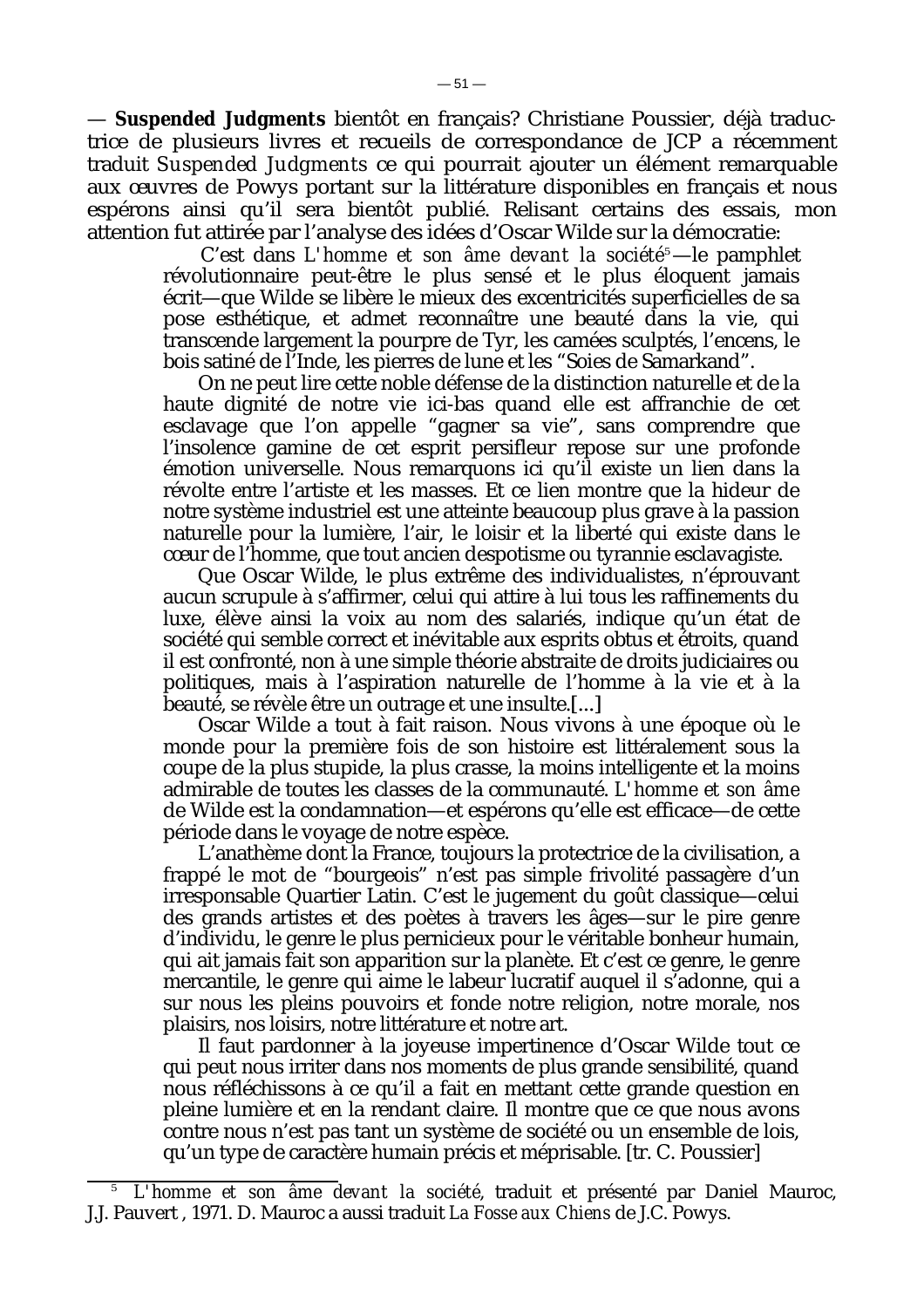A poem by Mary Casey, Lucy Powys's daughter, who was very close to Alyse Gregory:

TO ALYSE'S BROOCH<sup>1</sup>

no need to kindle torches on Etna to seek my jewel the bright and sparkling stone I have lost love-token keepsake burning my breast with icy star rays not though I wander through long nights and dark-edged days with head bent to the ground and I am robbed forever of my loved stone's lustre never could I need light to seek a thing so bright

not for half the year will the gods give you me again but you will guide me with your shining in the underworld when I fall also to the darts of Artemis

*Africa* 9.3.1971

*°°°°°°°°°°°°°°°°°°°°*

Un poème de Mary Casey, fille de Lucy Powys, qui était très proche d'Alyse Gregory:

A LA BROCHE D'ALYSE

nul besoin de flambeaux brûlant sur Etna pour rechercher mon joyau lumineuse pierre jetant ses feux que j'ai perdue témoignage d'amour souvenir brûlant mon sein de glaçants rais d'étoile que j'erre de longues nuits et durant des jours liserés de noir la tête courbée vers le sol à jamais dépouillée de l'éclat de ma pierre aimée je n'aurai nul besoin de lumière pour chercher un objet si brillant

pas même pour la moitié de l'an les dieux ne te rendront à moi mais tu me guideras par ton éclat au royaume des ombres quand je succomberai à mon tour aux flèches d'Artemis

*En Afrique* 9 mars 1971

<sup>&</sup>lt;sup>1</sup> Mary Casey, in *The Clear Shadow*, Crawley: Rigby & Lewis, 1992.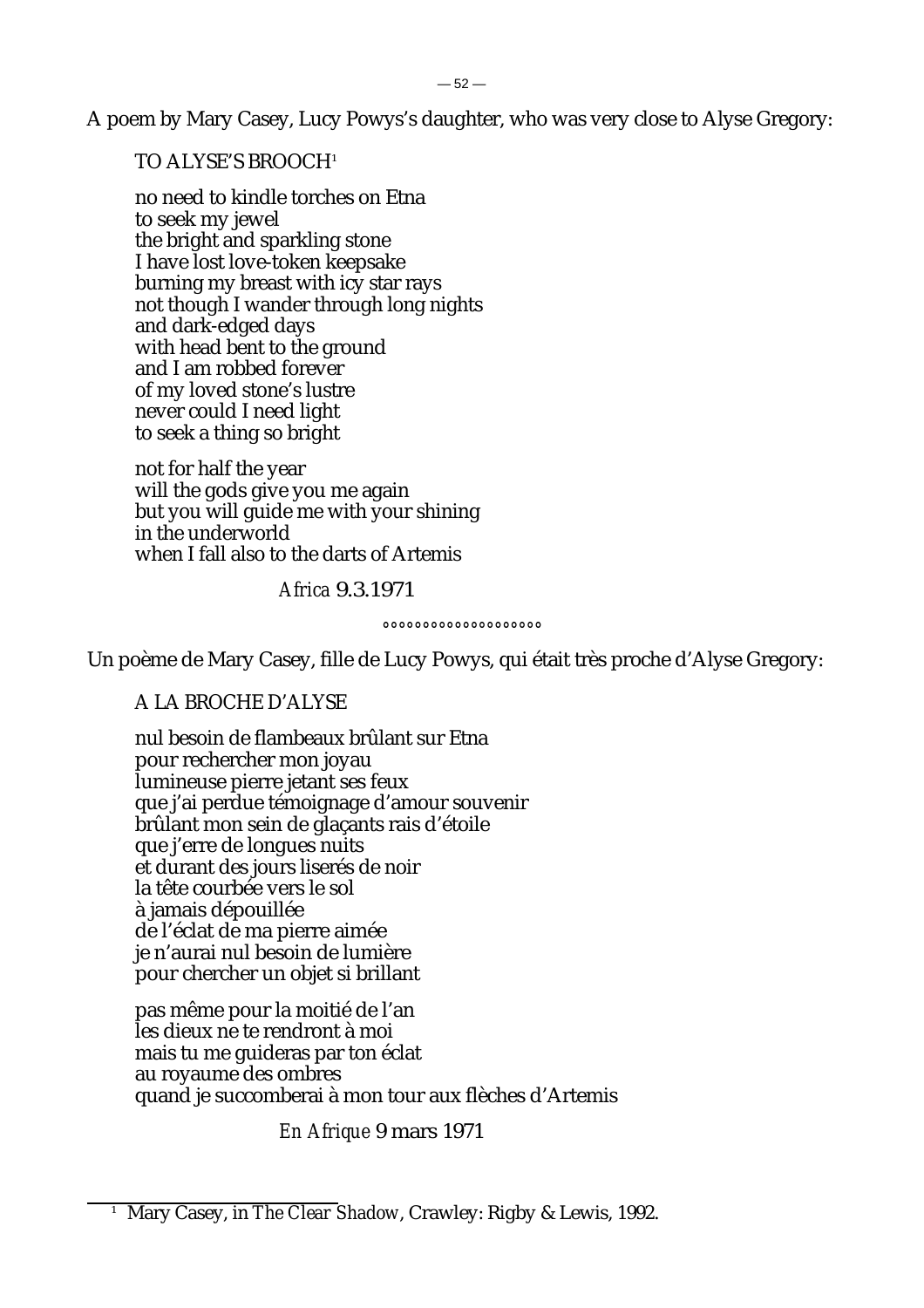Nous avons la profonde tristesse d'annoncer la mort de deux éminents Powysiens:

David Gervais nous a quittés le 13 mai dernier, après une brillante carrière universitaire et après avoir consacré sa vie à la littérature anglaise et européenne, comme ses articles et recensions le montrent. En littérature française, il admirait profondément Racine, dont il connaissait parfaitement l'œuvre. Il a animé bien des discussions portant sur John Cowper et T.F. Powys lors des réunions de la Société Powys.

Michelle Tran Van Khaï s'est éteinte le 22 mai au soir. Au cours d'une carrière consacrée à enseigner la littérature angloaméricaine à l'université de Paris, elle se montra également remarquable traductrice, nous donnant avec *Apologie des Sens* une superbe version de *In Defence of Sensuality*. Elle venait de se voir confier la traduction des œuvres de Jack London pour la Pléïade.

It is with the deepest sadness that we learned of the recent deaths of two most eminent Powysians:

David Gervais died May 13th, after a most distinguished academic carreer, having devoted his life to English and European literature as shown by his essays and critical reviews. In French literature, he had a particular passion for Racine, and his knowledge of the plays was exceptional. He often took the lead in discussions bearing on John Cowper and T.F. Powys during Powys Society meetings.

Michelle Tran Van Khaï passed away in the evening of May 22nd. During her notable academic carreer she had been professor of Anglo-American literature at the University of Paris and had shown great talent as a translator, in particular for a superb version of *In Defence of Sensuality.* She had recently been asked to carry out the translation of the works of Jack London for the prestigious *Pleiade* collection.